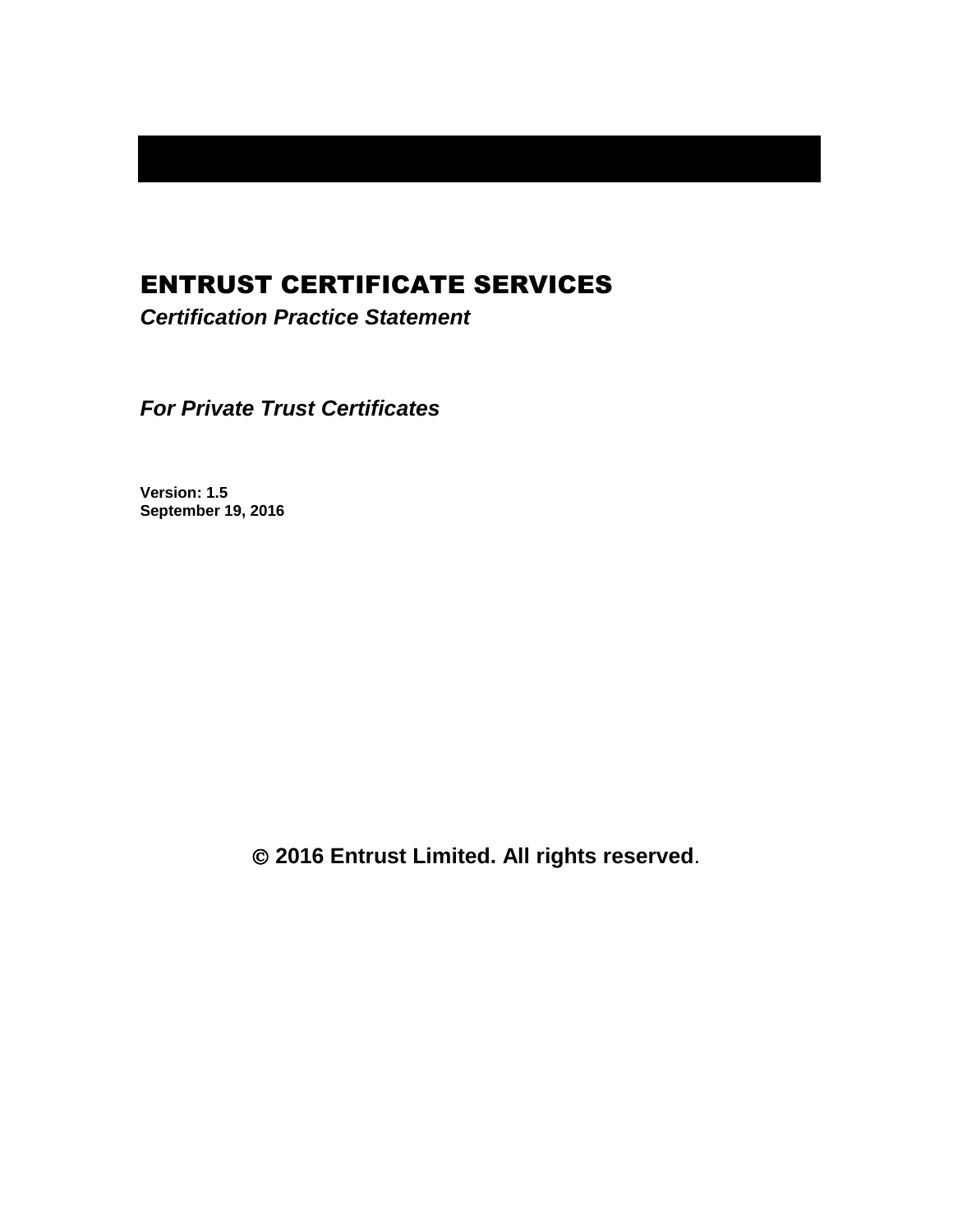# **Revision History**

| <b>Issue</b> | Date                 | Changes in this Revision                          |
|--------------|----------------------|---------------------------------------------------|
| 1.0          | December 1, 2013     | Initial version.                                  |
| 1.1          | March 4, 2014        | Addition of mobile device certificates and change |
|              |                      | to Loss Limitations                               |
| 1.2          | February 17, 2015    | Correct CA public key distribution and add new    |
|              |                      | SHA-2 issuing CA                                  |
| 1.3          | February 12, 2016    | Update for Subscriber Obligations and HSM         |
|              |                      | criteria                                          |
| 1.4          | March 7, 2016        | Update to allow SHA-1 signed certificates and     |
|              |                      | update approved key sizes                         |
| 1.5          | September $19, 2016$ | Update to remove restriction for SHA-1 signed     |
|              |                      | <b>SSL</b> certificates                           |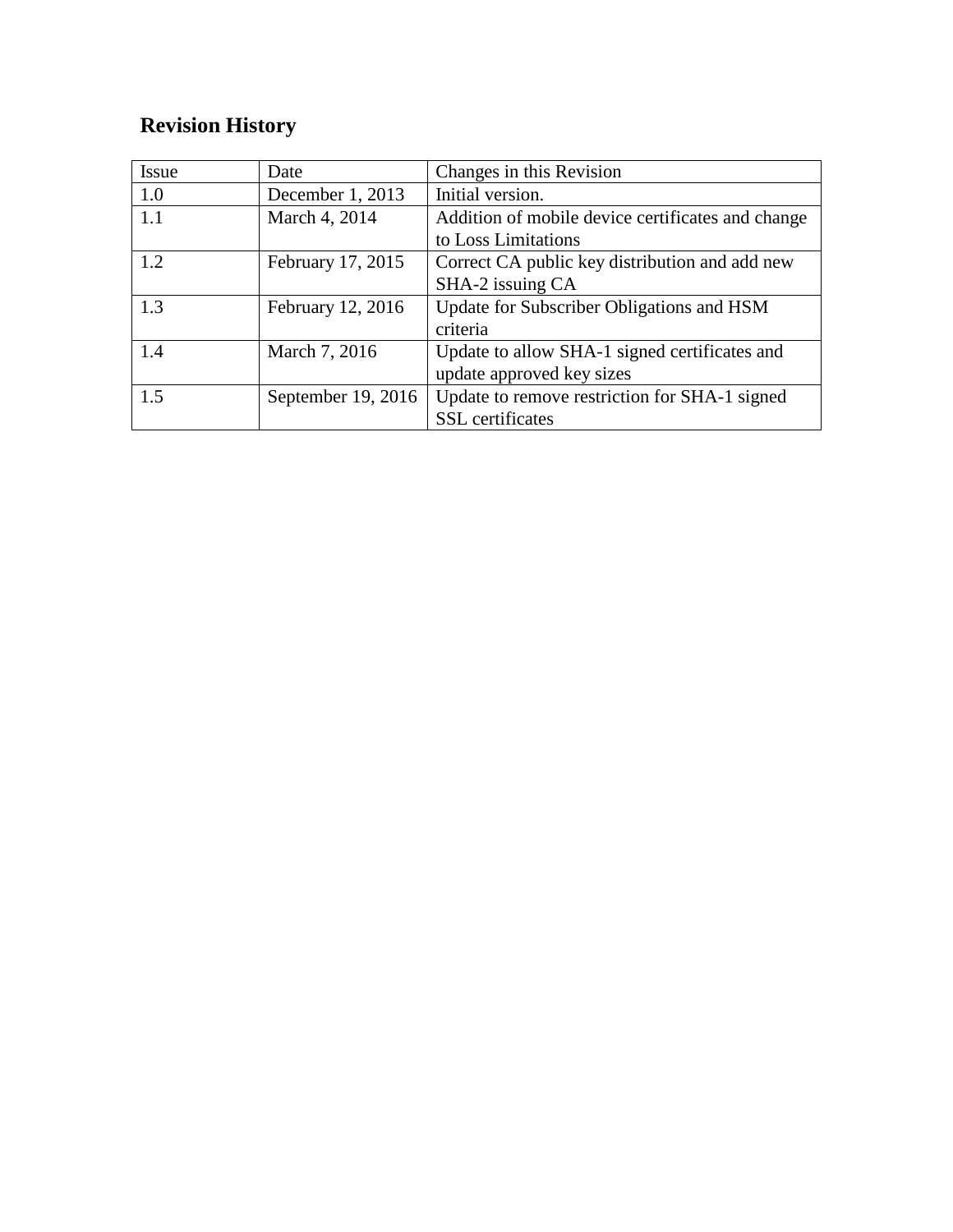# **TABLE OF CONTENTS**

| 1. |                                                  |  |  |
|----|--------------------------------------------------|--|--|
|    | 1.1                                              |  |  |
|    | 1.2<br>1.2.1<br>1.2.2                            |  |  |
|    | 1.3<br>1.3.1<br>1.3.2<br>1.3.3<br>1.3.4          |  |  |
|    | 1.4                                              |  |  |
| 2. | 1.5<br>1.5.1<br>1.5.2                            |  |  |
|    |                                                  |  |  |
|    | 2.1<br>2.1.1<br>2.1.2<br>2.1.3<br>2.1.4<br>2.1.5 |  |  |
|    | 2.2<br>2.2.1<br>2.2.2                            |  |  |
|    | 2.3<br>2.3.1<br>2.3.2<br>2.3.3                   |  |  |
|    | 2.4                                              |  |  |
|    | 2.4.1<br>2.4.2<br>2.4.3                          |  |  |
|    | $2.5\,$                                          |  |  |
|    | 2.5.1<br>2.5.2<br>2.5.3<br>2.5.4<br>2.5.5        |  |  |
|    | 2.6                                              |  |  |
|    | 2.6.1<br>2.6.2<br>2.6.3<br>2.6.4                 |  |  |
|    | 2.7                                              |  |  |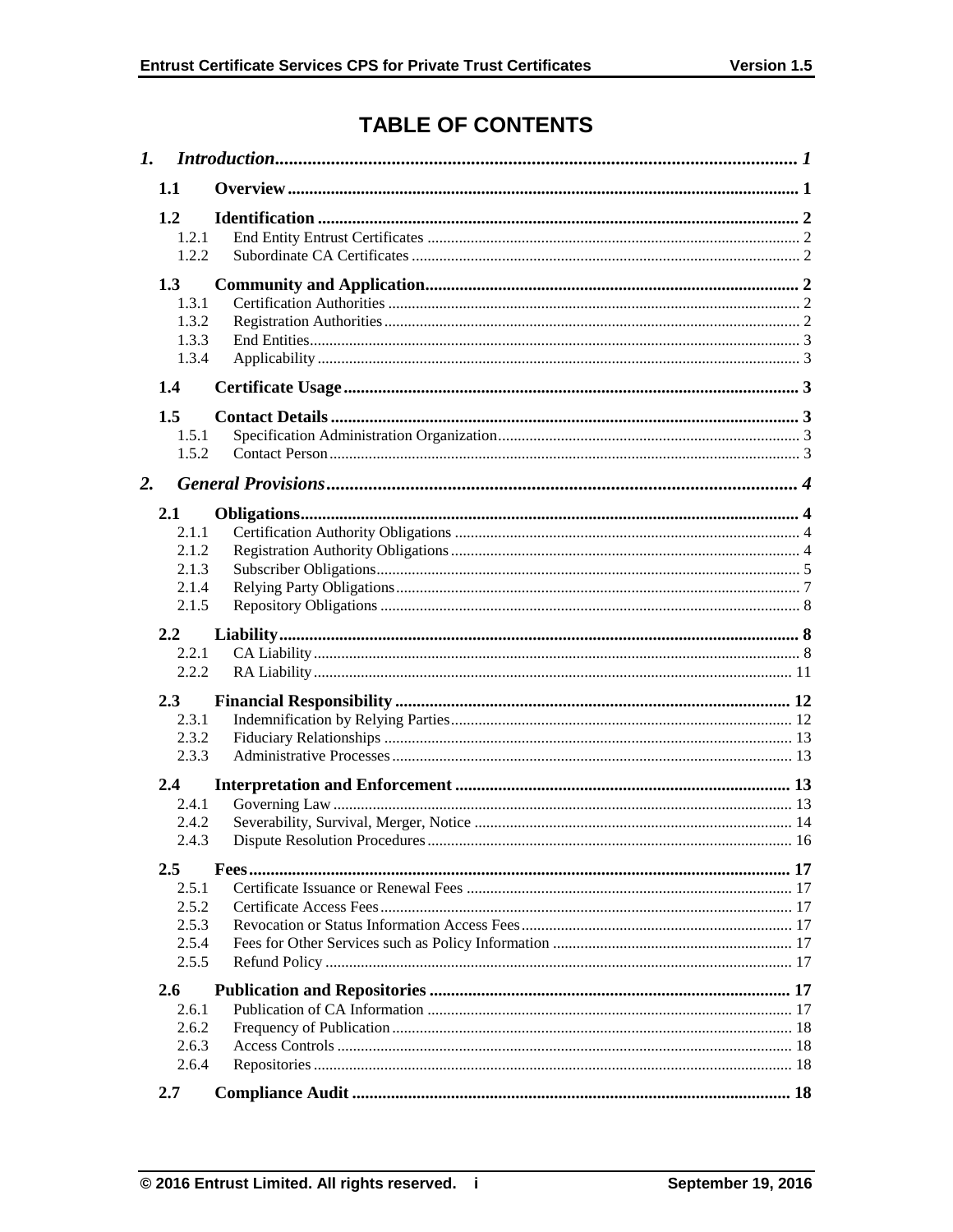|                      | 2.7.1          |  |
|----------------------|----------------|--|
|                      | 2.7.2          |  |
|                      | 2.7.3          |  |
|                      | 2.7.4          |  |
|                      | 2.7.5          |  |
|                      | 2.7.6          |  |
|                      | 2.8            |  |
|                      | 2.8.1          |  |
|                      | 2.8.2          |  |
|                      | 2.8.3          |  |
|                      | 2.8.4          |  |
|                      | 2.8.5          |  |
|                      | 2.8.6          |  |
|                      | 2.8.7          |  |
|                      | 2.9            |  |
| $\boldsymbol{\beta}$ |                |  |
|                      | 3.1            |  |
|                      | 3.1.1          |  |
|                      | 3.1.2          |  |
|                      | 3.1.3          |  |
|                      | 3.1.4          |  |
|                      | 3.1.5          |  |
|                      | 3.1.6          |  |
|                      | 3.1.7          |  |
|                      | 3.1.8          |  |
|                      | 3.1.9          |  |
|                      |                |  |
|                      | 3.1.10         |  |
|                      | 3.1.11         |  |
|                      | 3.2            |  |
|                      | 3.3            |  |
|                      | 3.4            |  |
|                      |                |  |
| 4                    |                |  |
|                      | 4.1            |  |
|                      | 4.2            |  |
|                      | 4.2.1          |  |
|                      | 4.2.2          |  |
|                      | 4.2.3          |  |
|                      | 4.2.4          |  |
|                      | 4.2.5          |  |
|                      | 4.2.6          |  |
|                      | 4.2.7          |  |
|                      | 4.3            |  |
|                      | 4.4            |  |
|                      | 4.4.1          |  |
|                      | 4.4.2          |  |
|                      | 4.4.3<br>4.4.4 |  |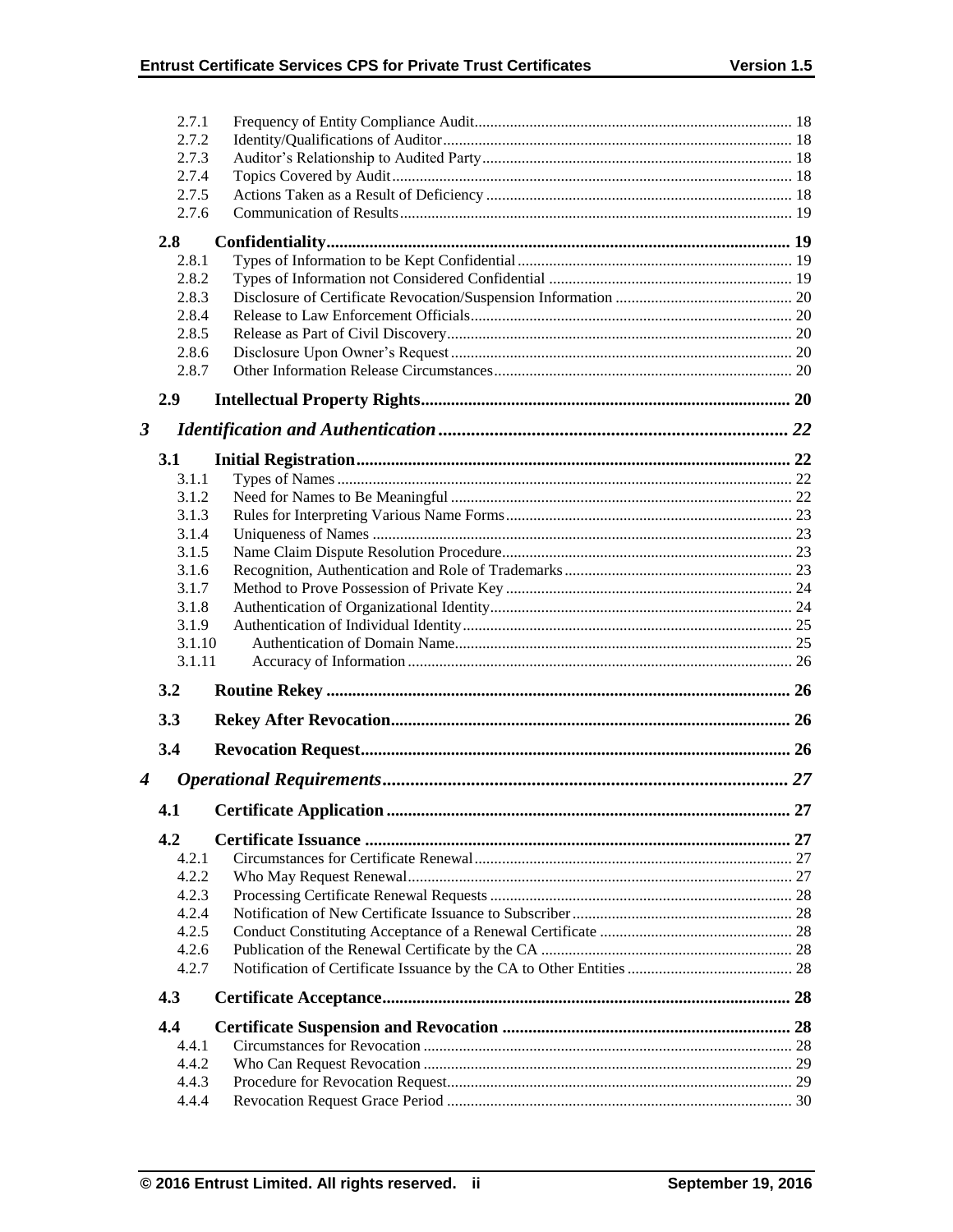|                                  | 4.4.5            |                                                                       |  |
|----------------------------------|------------------|-----------------------------------------------------------------------|--|
| 4.4.6<br>4.4.7<br>4.4.8<br>4.4.9 |                  |                                                                       |  |
|                                  |                  |                                                                       |  |
|                                  |                  |                                                                       |  |
|                                  |                  |                                                                       |  |
|                                  | 4.4.10           |                                                                       |  |
|                                  | 4.4.11           |                                                                       |  |
|                                  | 4.4.12<br>4.4.13 |                                                                       |  |
|                                  | 4.4.14           | Checking Requirements For Other Forms of Revocation Advertisements 31 |  |
|                                  | 4.4.15           |                                                                       |  |
|                                  | 4.5              |                                                                       |  |
|                                  | 4.6              |                                                                       |  |
|                                  | 4.7              |                                                                       |  |
|                                  | 4.8              |                                                                       |  |
|                                  | 4.9              |                                                                       |  |
|                                  |                  |                                                                       |  |
| 5                                |                  |                                                                       |  |
|                                  | 5.1              |                                                                       |  |
|                                  | 5.1.1            |                                                                       |  |
|                                  | 5.1.2            |                                                                       |  |
|                                  | 5.1.3            |                                                                       |  |
|                                  | 5.1.4            |                                                                       |  |
|                                  | 5.1.5<br>5.1.6   |                                                                       |  |
|                                  | 5.1.7            |                                                                       |  |
|                                  |                  |                                                                       |  |
|                                  | 5.2              |                                                                       |  |
|                                  | 5.3              |                                                                       |  |
|                                  |                  |                                                                       |  |
| 6                                |                  |                                                                       |  |
|                                  | 6.1              |                                                                       |  |
|                                  | 6.1.1            |                                                                       |  |
|                                  | 6.1.2            |                                                                       |  |
|                                  | 6.1.3<br>6.1.4   |                                                                       |  |
|                                  | 6.1.5            |                                                                       |  |
|                                  | 6.1.6            |                                                                       |  |
|                                  | 6.1.7            |                                                                       |  |
|                                  | 6.1.8            |                                                                       |  |
|                                  | 6.1.9            |                                                                       |  |
|                                  | 6.2              |                                                                       |  |
|                                  | 6.2.1            |                                                                       |  |
|                                  | 6.2.2            |                                                                       |  |
|                                  | 6.2.3            |                                                                       |  |
|                                  | 6.2.4            |                                                                       |  |
|                                  | 6.2.5            |                                                                       |  |
|                                  |                  |                                                                       |  |
|                                  | 6.2.6<br>6.2.7   |                                                                       |  |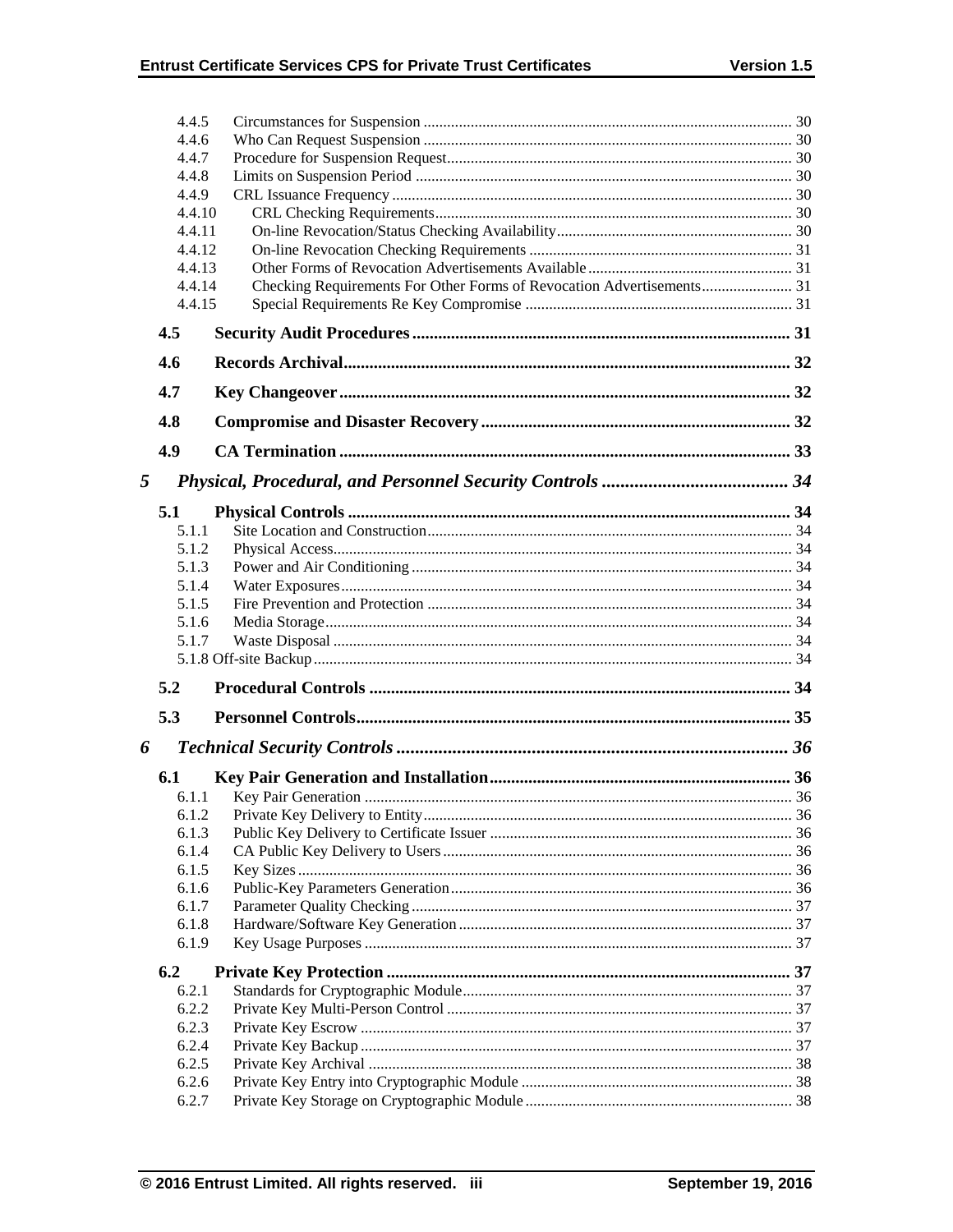|                | 6.2.8<br>6.2.9<br>6.2.10       |                                                                         |  |  |
|----------------|--------------------------------|-------------------------------------------------------------------------|--|--|
|                | 6.3                            |                                                                         |  |  |
|                | 6.4                            |                                                                         |  |  |
|                | 6.5                            |                                                                         |  |  |
|                | 6.6<br>6.6.1<br>6.6.2<br>6.6.3 |                                                                         |  |  |
|                | 6.7                            |                                                                         |  |  |
|                | 6.8                            |                                                                         |  |  |
| $\overline{7}$ |                                |                                                                         |  |  |
| 7.1            |                                |                                                                         |  |  |
|                | 7.2                            |                                                                         |  |  |
|                | 7.3                            |                                                                         |  |  |
| 8              |                                |                                                                         |  |  |
|                | 8.1                            |                                                                         |  |  |
|                | 8.2                            |                                                                         |  |  |
|                | 8.3                            |                                                                         |  |  |
| 9              |                                |                                                                         |  |  |
| 10             |                                |                                                                         |  |  |
|                |                                |                                                                         |  |  |
|                |                                | Root Certificate: Entrust.net Secure Server Certification Authority  48 |  |  |
|                |                                |                                                                         |  |  |
|                |                                |                                                                         |  |  |
|                |                                |                                                                         |  |  |
|                |                                |                                                                         |  |  |
|                |                                |                                                                         |  |  |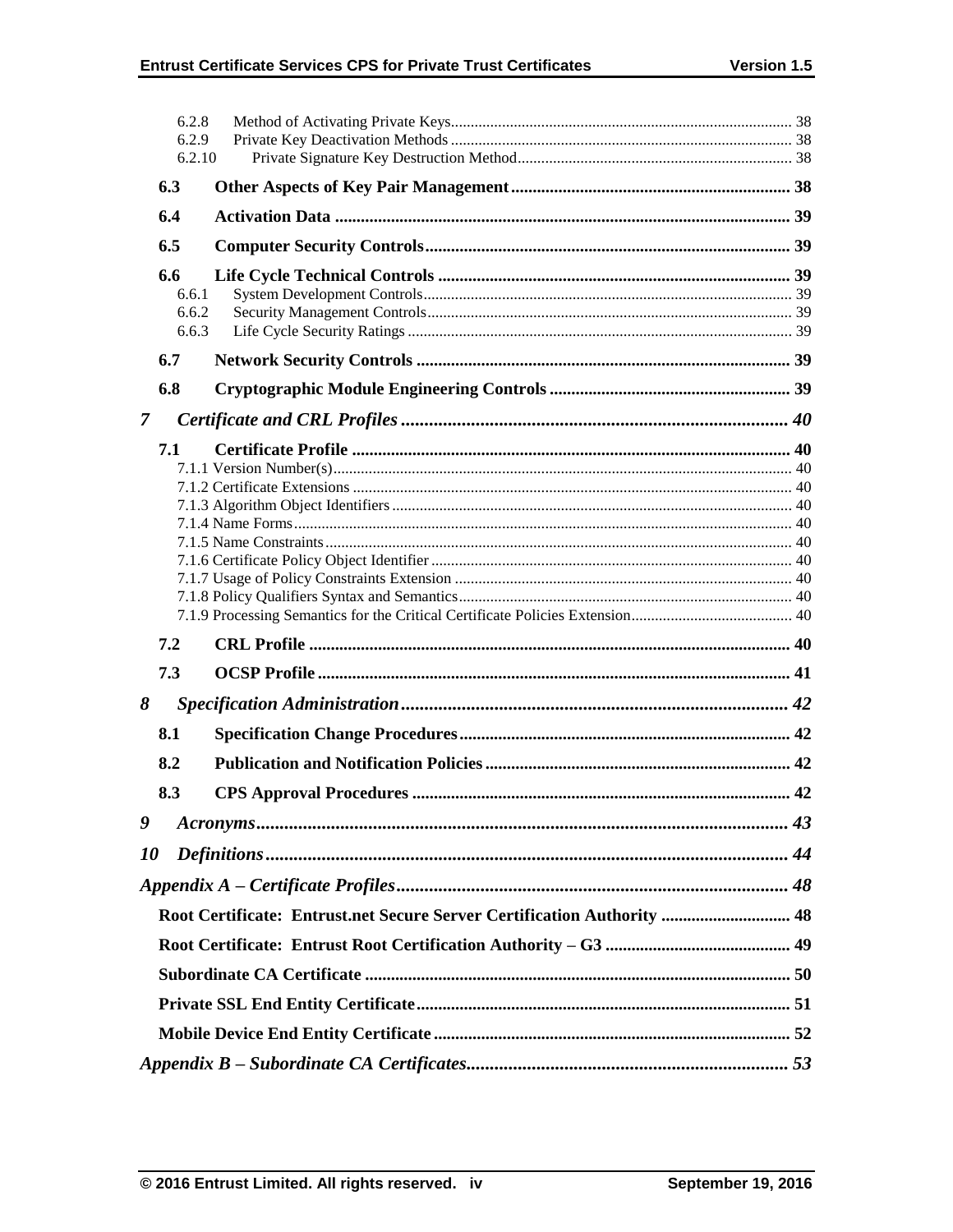## **1. Introduction**

Entrust Limited ("Entrust") uses Entrust's award winning Entrust Authority family of software products to provide standards-compliant digital certificates that enable more secure on-line communications.

The Entrust Certificate Services Certification Authorities issue Entrust Certificates, as defined in §10, which include the following Certificate Types:

- Extended Validation SSL Certificate(s) ("EV SSL Certificate(s)")
- SSL Certificate(s) ("Entrust SSL Certificate(s)" and "Entrust SSL Web Server Certificate(s)")
- CDS Certificate(s) ("Entrust Certificate(s) for Adobe CDS")
- Code Signing Certificate(s) ("Entrust Code Signing Certificate(s)")
- Client Certificate(s) ("Entrust Client Certificate(s)")
- Document Signing Certificate(s) ("Entrust Document Signing Certificate(s)")
- Time-Stamp Certificates(s) ("Entrust Time-Stamp Certificates(s)")
- Private SSL Certificate(s) ("Entrust Private SSL Certificate(s)")
- Mobile Device Certificate(s) ("Entrust Mobile Device Certificate(s)")

This Certification Practice Statement ("CPS") applies to the following Certificate Types:

- Entrust Private SSL Certificates
- Entrust Mobile Device Certificates

This CPS does not apply to the following Certificate Types that are addressed in separate Certification Practice Statements:

- EV SSL Certificates
- SSL Certificates
- CDS Certificates
- Code Signing Certificates
- Client Certificates
- Document Signing Certificates
- Time-Stamp Certificates

#### **1.1 Overview**

This Entrust CPS describes the practices and procedures of (i) the Entrust Certification Authorities, and (ii) Registration Authorities operating under the Entrust Certification Authorities. This Entrust CPS also describes the terms and conditions under which Entrust makes Certification Authority and Registration Authority services available in respect to Entrust Certificates. This Entrust CPS is applicable to all persons, entities, and organizations, including, without limitation, all Applicants, Subscribers, Relying Parties, Resellers, Co-marketers and any other persons, entities, or organizations that have a relationship with (i) Entrust in respect to Entrust Certificates and/or any services provided by Entrust in respect to Entrust Certificates, or (ii) any Registration Authorities operating under an Entrust Certification Authorities, or any Resellers or Co-marketers providing any services in respect to Entrust Certificates. This Entrust CPS is incorporated by reference into all Entrust Certificates issued by Entrust Certification Authorities. This Entrust CPS provides Applicants, Subscribers, Relying Parties, Resellers, Co-marketers and other persons, entities, and organizations with a statement of the practices and policies of the Entrust Certification Authorities and also of the Registration Authorities operating under the Entrust Certification Authorities. This Entrust CPS also provides a statement of the rights and obligations of Entrust, any third parties that are operating Registration Authorities under the Entrust Certification Authorities, Applicants, Subscribers, Relying Parties, Resellers, Co-marketers and any other persons, entities, or organizations that may use or rely on Entrust Certificates or have a relationship with an Entrust Certification Authority or a Registration Authority operating under an Entrust Certification Authority in respect to Entrust Certificates and/or any services in respect to Entrust Certificates.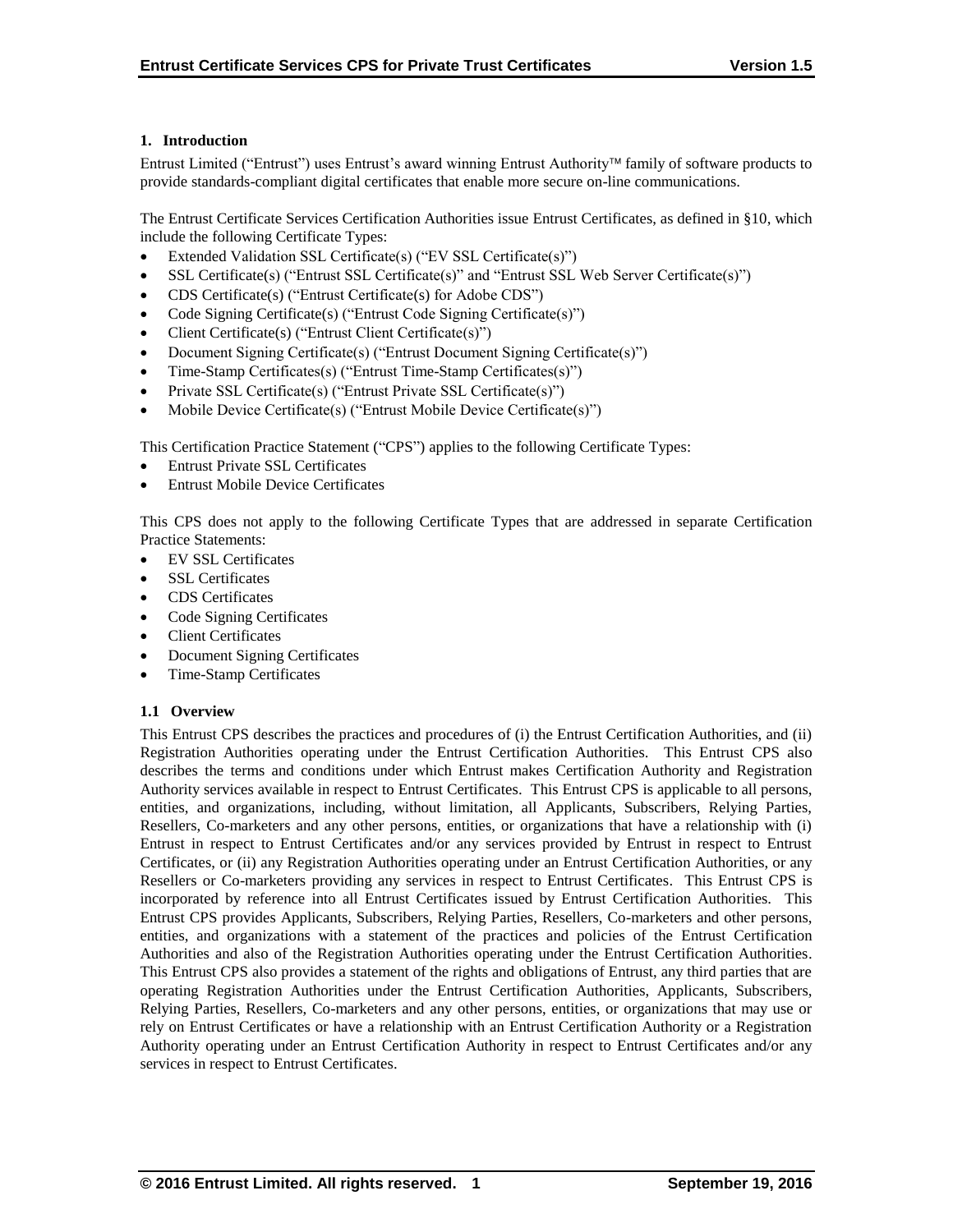## **1.2 Identification**

This document is called the Entrust Certificate Services Certification Practice Statement for Private Trust Certificates.

## **1.2.1 End Entity Entrust Certificates**

Each Certificate issued by the Entrust CA to a Subscriber contains an Object Identifier (OID) defined by the Entrust CA in the certificate's certificatePolicies extension that:

- 1. indicates which Entrust CA policy statement (i.e. this CPS) relates to that certificate, and which
- 2. asserts the Entrust CA's adherence to and compliance with this CPS.

The following OIDs have been registered by the Entrust CA for inclusion in Entrust Certificates:

| Entrust Private SSL Certificates:         | 2.16.840.1.114028.10.1.9.1 |
|-------------------------------------------|----------------------------|
| <b>Entrust Mobile Device Certificates</b> | 2.16.840.1.114028.10.1.9.4 |

#### **1.2.2 Subordinate CA Certificates**

Each Certificate issue by the Entrust CA to a Subordinate CA contains a certificate policy OID. Details about Subordinate CA Certificates specified in Appendix B.

Subordinate CA Certificates issued to an Entrust CA will contain either the any policy OID or an OID identifying the specific policy for that CA.

Subordinate Certificates issued to a third party CA will contain a policy OID identifying the specific policy for that CA.

## **1.3 Community and Application**

#### **1.3.1 Certification Authorities**

In the Entrust public-key infrastructure, Certification Authorities may accept Certificate Signing Requests (CSRs) and Public Keys from Applicants whose identity has been verified as provided herein by an Entrustoperated Registration Authority or by an independent third-party Registration Authority operating under an Entrust Certification Authority. If an Entrust Certificate Application is verified, the verifying Registration Authority will send a request to an Entrust Certification Authority for the issuance of an Entrust Certificate. The Entrust Certification Authority will create an Entrust Certificate containing the Public Key and identification information contained in the request sent by the Registration Authority to that Entrust Certification Authority. The Entrust Certificate created in response to the request will be digitally signed by the Entrust Certification Authority.

Only Certification Authorities authorized by Entrust are permitted to issue Entrust Certificates. In the event that more than one Certification Authority is authorized to issue Entrust Certificates, Entrust will post a list of authorized Certification Authorities in the Entrust Repository.

# **1.3.2 Registration Authorities**

In the Entrust public-key infrastructure, Registration Authorities under the Entrust Certification Authorities may accept Entrust Certificate Applications from Applicants and perform a limited verification of the information contained in such Entrust Certificate Applications. The information provided is verified according to the procedures established by the Entrust Policy Authority. A Registration Authority operating under an Entrust Certification Authority may send a request to such Entrust Certification Authority to issue an Entrust Certificate to the Applicant.

Only Registration Authorities authorized by Entrust are permitted to submit requests to an Entrust Certification Authority for the issuance of Entrust Certificates.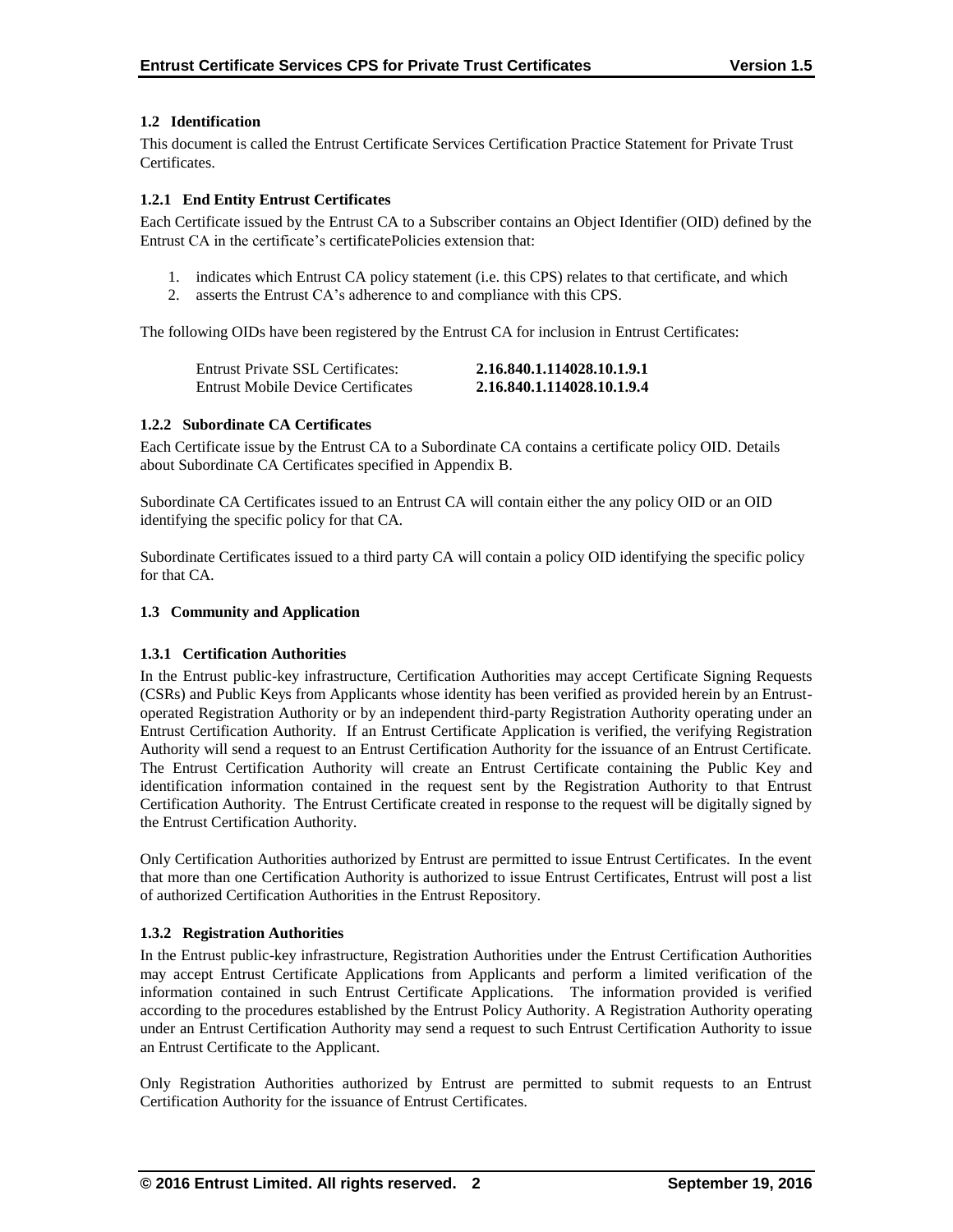## **1.3.3 End Entities**

End entities for the Entrust public-key infrastructure consist of:

- 1. **Applicants** An Applicant is a person, entity, or organization that has applied for, but has not yet been issued an Entrust Certificate.
- 2. **Subscribers**  A Subscriber is a person, entity, or organization that has been issued an Entrust Certificate.
- 3. **Relying Parties**  A Relying Party is a person, entity, or organization that relies on or uses an Entrust Certificate and/or any other information provided in an Entrust Repository to verify the identity and Public Key of a Subscriber and/or use such Public Key to send or receive encrypted communications to or from a Subscriber.

Additionally, Certificate Beneficiaries are express third party beneficiaries of this CPS and all agreements into which it is incorporated.

#### **1.3.4 Applicability**

This Entrust CPS is applicable to the following Certificate Types issued by Entrust Certification Authorities.

#### Entrust Private SSL Certificates

Private SSL Certificates are intended for use in establishing web-based data communication conduits via TLS/SSL protocols. Entrust Private SSL Certificates conform to the requirements of the ITU-T X.509 v3 standard. The primary purpose of a Private SSL Certificate is to facilitate the exchange of encryption keys in order to enable the encrypted communication of information over the Internet between the user of an Internet browser and a secure server.

#### Entrust Mobile Device Certificates

Mobile Device Certificates are intended to allow the identification of mobile devices. Entrust Mobile Device Certificates conform to the requirements of the ITU-T X.509 v3 standard. The primary purpose of a Mobile Device Certificate is to provide a trusted identity to a service to obtain authorization to use that service.

#### **1.4 Certificate Usage**

Entrust private certificates are issued to organizations to allow servers, devices and individuals to identify themselves to entities and services of the organization for authorization.

#### **1.5 Contact Details**

#### **1.5.1 Specification Administration Organization**

The Entrust CPS is administered by the Entrust Policy Authority; it is based on the policies established by Entrust Limited.

#### **1.5.2 Contact Person**

The contact information for questions about Entrust Certificates is:

Entrust Limited 1000 Innovation Drive Ottawa, Ontario Canada K2K 3E7 Attn: Entrust Certificate Services Tel: 1-866-267-9297 or 1-613-270-2680 Fax: 1-877-839-3538 or 1-613-270-3260 Email: cloudsupport@Entrust.com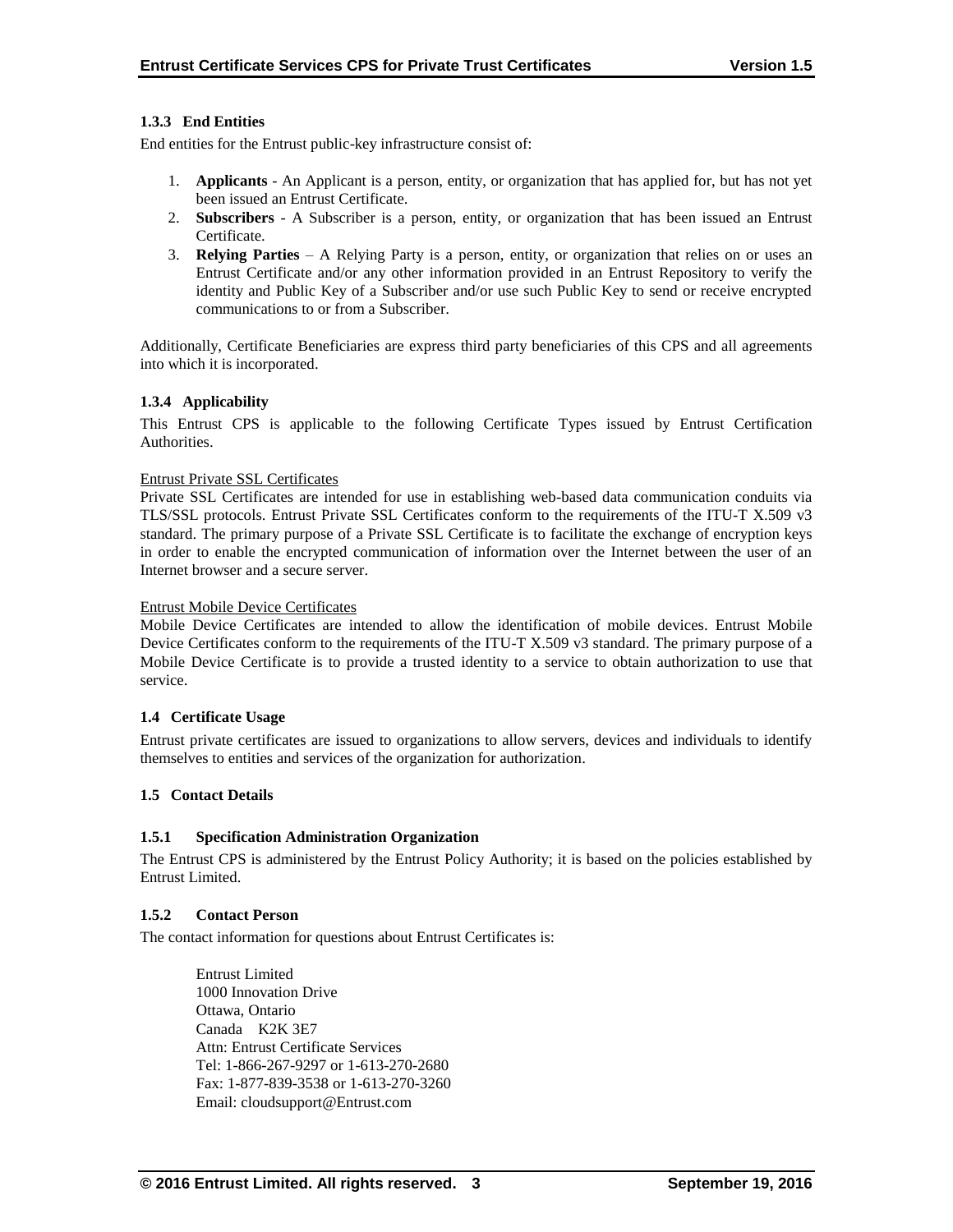## **2. General Provisions**

#### **2.1 Obligations**

#### **2.1.1 Certification Authority Obligations**

An Entrust Certification Authority shall:

- (i) provide Certification Authority services in accordance with the terms and conditions of the Entrust CPS;
- (ii) upon receipt of a request from a Registration Authority operating under such Entrust Authority, issue an Entrust Certificate in accordance with the terms and conditions of the Entrust CPS;
- (iii) make available Entrust Certificate revocation information by issuing Entrust Certificates and by issuing and making available Entrust Certificate CRLs in an Entrust Repository in accordance with the terms and conditions of the Entrust CPS;
- (iv) issue and publish Entrust Certificate CRLs on a regular schedule in accordance with the terms and conditions of the Entrust CPS; and
- (v) upon receipt of a revocation request from a Registration Authority operating under such Entrust Certification Authority, revoke the specified Entrust Certificate in accordance with the terms and conditions of the Entrust CPS.

In operating the Entrust Certification Authorities, Entrust may use one or more representatives or agents to perform its obligations under the Entrust CPS, any Subscription Agreements, or any Relying Party Agreements, provided that Entrust shall remain responsible for its performance.

## **2.1.2 Registration Authority Obligations**

A Registration Authority operating under an Entrust Certification Authority shall:

- (i) receive Entrust Certificate Applications in accordance with the terms and conditions of the Entrust CPS;
- (ii) perform, log and secure limited verification of information submitted by Applicants when applying for Entrust Certificates, and if such verification is successful, submit a request to an Entrust Certification Authority for the issuance of an Entrust Certificate, all in accordance with the terms and conditions of the Entrust CPS;
- (iii) receive and verify requests from Subscribers for the revocation of Entrust Certificates, and if the verification of a revocation request is successful, submit a request to an Entrust Certification Authority for the revocation of such Entrust Certificate, all in accordance with the terms and conditions of the Entrust CPS;
- (iv) notify Subscribers, in accordance with the terms and conditions of the Entrust CPS, that an Entrust Certificate has been issued to them; and
- (v) notify Subscribers, in accordance with the terms and conditions of the Entrust CPS, that an Entrust Certificate issued to them has been revoked or will soon expire.

Entrust may use one or more representatives or agents to perform its obligations in respect of an Entrustoperated Registration Authority under the Entrust CPS, any Subscription Agreements, or any Relying Party Agreements, provided that Entrust shall remain responsible for the performance of such representatives or agents under the Entrust CPS, any Subscription Agreements, or any Relying Party Agreements. Entrust may appoint independent third parties to act as Registration Authorities under an Entrust Certification Authority. Such independent third-party Registration Authorities shall be responsible for their performance under the Entrust CPS, any Subscription Agreements, or any Relying Party Agreements. Entrust shall not be responsible for the performance of such independent third-party Registration Authorities. Independent third-party Registration Authorities may use one or more representatives or agents to perform their obligations when acting as a Registration Authority under an Entrust Certification Authority. Independent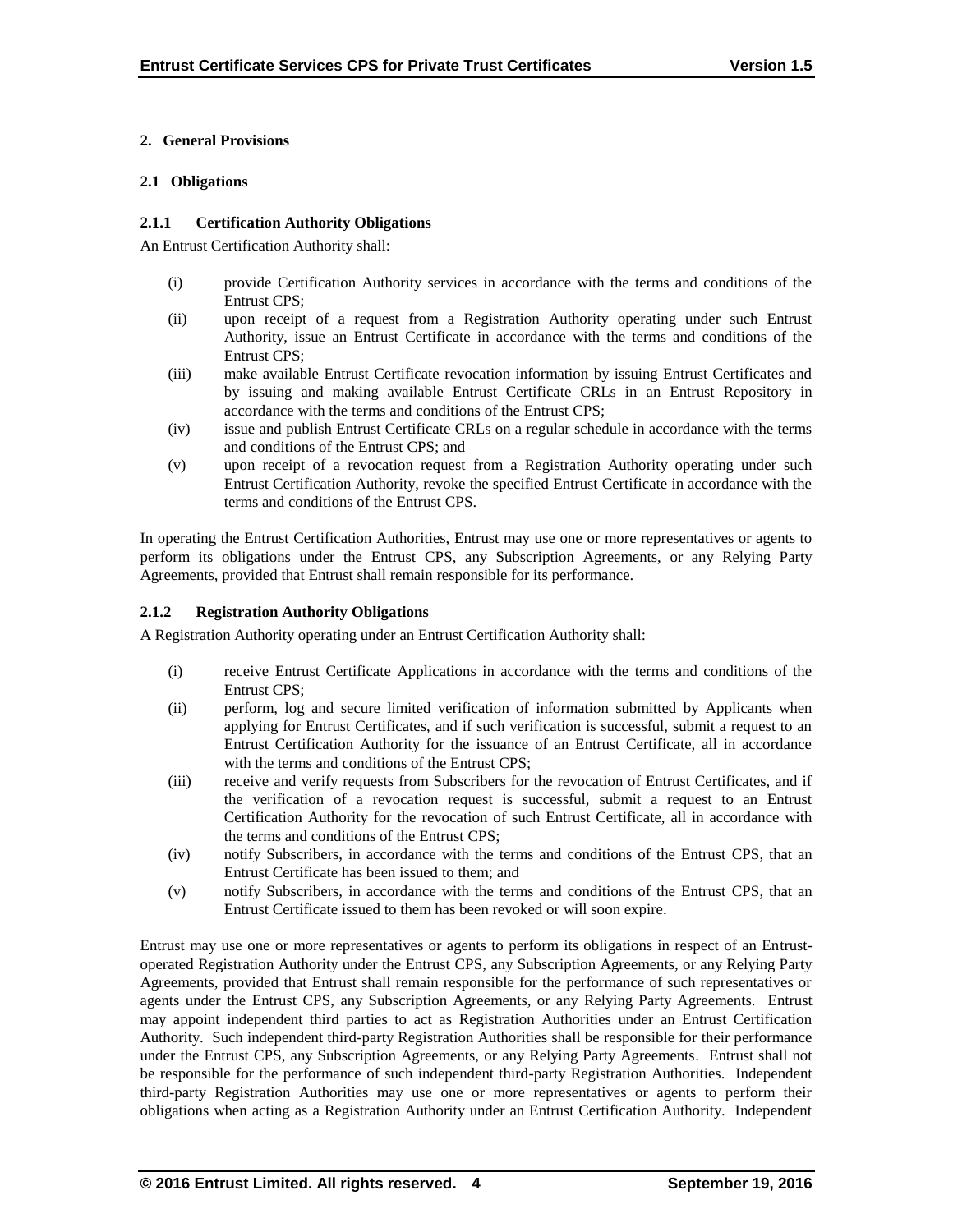third-party Registration Authorities shall remain responsible for the performance of such representatives or agents under the Entrust CPS, any Subscription Agreements, or any Relying Party Agreements. Entrust may appoint Resellers and Co-marketers for (i) Entrust Certificates, and (ii) services provided in respect to Entrust Certificates. Such Resellers and Co-marketers shall be responsible for their performance under the Entrust CPS, any Subscription Agreements, or any Relying Party Agreements. Entrust shall not be responsible for the performance of any such Resellers and Co-marketers. Resellers and Co-marketers may use one or more representatives or agents to perform their obligations under the Entrust CPS, any Subscription Agreements, or any Relying Party Agreements. Resellers and Co-marketers shall remain responsible for the performance of such representatives or agents under the Entrust CPS, any Subscription Agreements, or any Relying Party Agreements. Independent third-party Registration Authorities, Resellers, and Co-marketers shall be entitled to receive all of the benefit of all (i) disclaimers of representations, warranties, and conditions, (ii) limitations of liability, (iii) representations and warranties from Applicants, Subscribers, and Relying Parties, and (iv) indemnities from Applicants, Subscribers, and Relying Parties, set forth in this Entrust CPS, any Subscription Agreements, and any Relying Party Agreements.

#### **2.1.3 Subscriber Obligations**

Subscribers and Applicants shall:

- (i) understand and, if necessary, receive proper education in the use of Public-Key cryptography and Certificates including Entrust Certificates;
- (ii) provide, in any communications with Entrust or an independent third-party Registration Authority, correct information with no errors, misrepresentations, or omissions;
- (iii) provide verification information that Entrust may request, within the time period requested;
- (iv) generate a new, secure, and cryptographically sound Key Pair to be used in association with the Subscriber's Entrust Certificate or Applicant's Entrust Certificate Application, if not generated by an Entrust Certification Authority;
- (v) read and agree to all terms and conditions of the Entrust CPS and Subscription Agreement;
- (vi) refrain from modifying the contents of an Entrust Certificate;
- (vii) use Entrust Certificates exclusively for legal and authorized purposes in accordance with the terms and conditions of the Entrust CPS and applicable laws including, without limitation, laws relating to import, export, data protection and the right to include personal information in Entrust Certificates;
- (viii) only use an Entrust Certificate on behalf of the person, entity, or organization listed as the Subject in such Entrust Certificate;
- (ix) keep confidential and properly protect the Subscriber's or Applicant's Private Keys;
- (x) notify Entrust or, if Applicant submitted its Entrust Certificate Application to an independent thirdparty Registration Authority, such independent third-party Registration Authority, as soon as reasonably practicable of any change to any information included in the Applicant's Entrust Certificate Application or any change in any circumstances that would make the information in the Applicant's Entrust Certificate Application misleading or inaccurate;
- (xi) notify Entrust or, if Subscriber received its Entrust Certificate through an independent third-party Registration Authority, such independent third-party Registration Authority, as soon as reasonably practicable of any change to any information included in the Subscriber's Entrust Certificate or any change in any circumstances that would make the information in the Subscriber's Entrust Certificate misleading or inaccurate;
- (xii) immediately cease to use an Entrust Certificate if any information included in the Subscriber's Entrust Certificate or if a change in circumstances would make the information in the Subscriber's Entrust Certificate misleading or inaccurate;
- (xiii) notify Entrust or, if Subscriber received its Entrust Certificate from an independent third-party Registration Authority, such independent third-party Registration Authority, immediately of any suspected or actual Compromise of the Subscriber's or Applicant's Private Keys and request the revocation of such Entrust Certificate;
- (xiv) immediately cease to use the Subscriber's Entrust Certificate upon (a) expiration or revocation of such Entrust Certificate, or (b) any suspected or actual Compromise of the Private Key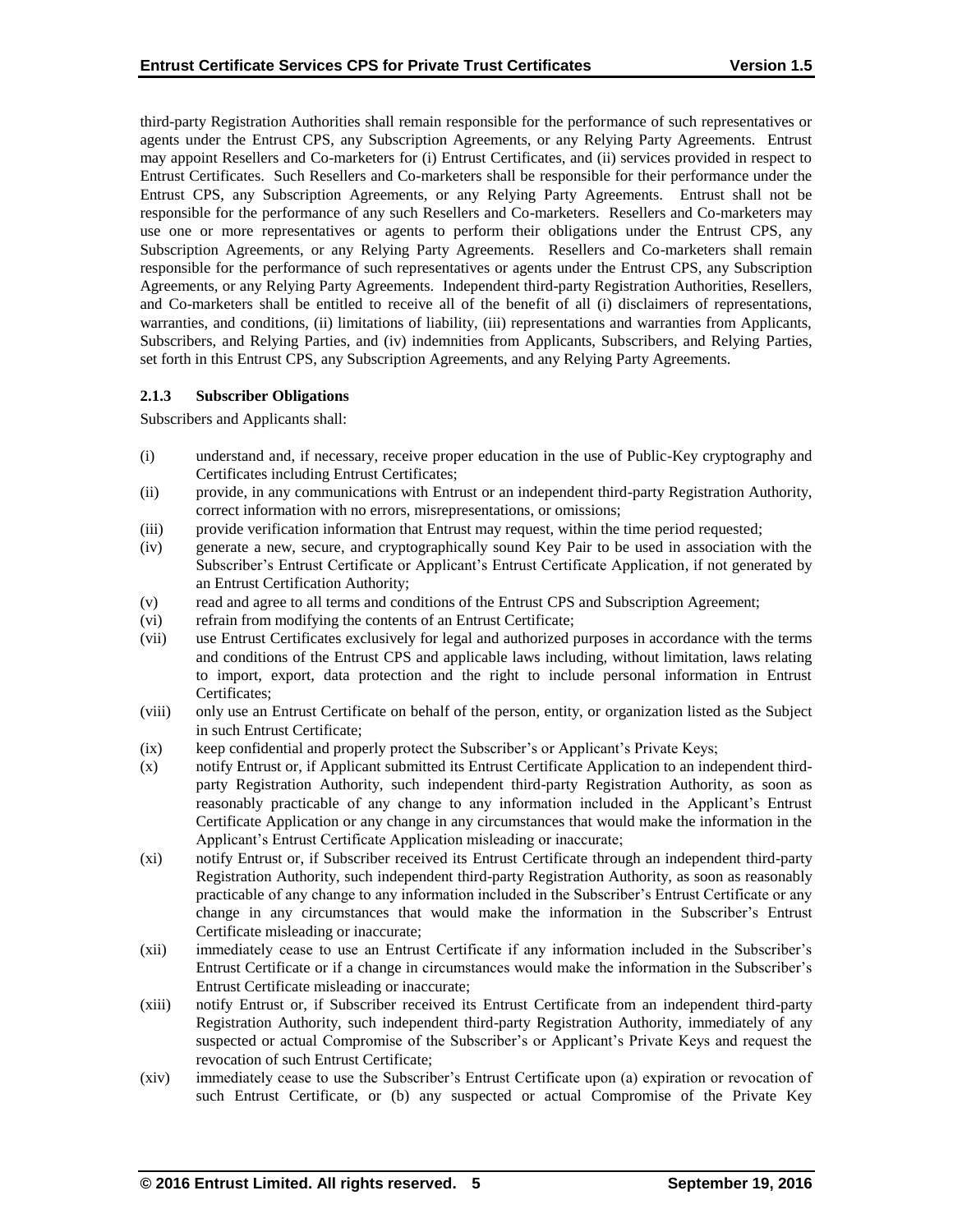corresponding to the Public Key in such Entrust Certificate, and remove such Entrust Certificate from the devices and/or software in which it has been installed, where applicable;

- (xv) refrain from using the Subscriber's Private Key corresponding to the Public Key in the Subscriber's Entrust Certificate to sign other Certificates; and
- (xvi) use the Subscriber's or Applicant's own judgment about whether it is appropriate, given the level of security and trust provided by an Entrust Certificate, to use an Entrust Certificate in any given circumstance.

Entrust Certificates and related information may be subject to export, import, and/or use restrictions. Subscribers shall comply with all laws and regulations applicable to a Subscriber's right to export, import, and/or use Entrust Certificates and/or related information, including, without limitation, all laws and regulations in respect to nuclear, chemical or biological weapons proliferation. Subscribers shall be responsible for procuring all required licenses and permissions for any export, import, and/or use of Entrust Certificates and/or related information. Certain cryptographic techniques, software, hardware, and firmware ("Technology") that may be used in processing or in conjunction with Entrust Certificates may be subject to export, import, and/or use restrictions. Subscribers shall comply with all laws and regulations applicable to a Subscriber's right to export, import, and/or use such Technology or related information. Subscribers shall be responsible for procuring all required licenses and permissions for any export, import, and/or use of such Technology or related information.

## **2.1.3.1 Subscriber and Applicant Representations and Warranties**

Subscribers and Applicants represent and warrant to Entrust and to all Certificate Beneficiaries, that:

- (i) all information provided, and all representations made, by Subscriber in relation to any Entrust Certificates are and will be complete, accurate, and truthful (and Subscriber shall promptly update such information and representations from time to time as necessary to maintain such completeness and accuracy);
- (ii) provision of verification information reasonably requested by Entrust or its delegate will not be unreasonably delayed;
- (iii) the Private Key corresponding to the Public Key submitted to Entrust in connection with an Entrust Certificate Application was created using sound cryptographic techniques, if not generated by an Entrust Certification Authority;
- (iv) all measures necessary have been taken to maintain sole control of, keep confidential, and properly protect the Private Key (and any associated access information or device – e.g., password or token) at all times;
- (v) any information provided to Entrust or to any independent third-party Registration Authorities in connection with an Entrust Certificate Application does not infringe, misappropriate, dilute, unfairly compete with, or otherwise violate the intellectual property, or other rights of any person, entity, or organization in any jurisdiction;
- (vi) the Entrust Certificate(s) will not be installed or used until it has reviewed and verified the accuracy of the data in each Certificate;
- (vii) Subscriber will immediately respond to Entrust's instructions concerning (1) compromise of the Private Key associated with any Entrust Certificate and (2) misuse or suspected misuse of an Entrust Certificate;
- (viii) all use of the Entrust Certificate and its associated Private Key shall cease immediately, and the Subscriber shall promptly notify Entrust and request the revocation of the Entrust Certificate, if (1) any information included in the Entrust Certificate changes, is or becomes incorrect or inaccurate, or if any change in any circumstances would make the information in the Entrust Certificate Application or Entrust Certificate incorrect, misleading or inaccurate; or (2) there is any actual or suspected misuse or compromise of the Private Key (or key activation data) associated with the Public Key in the Entrust Certificate;
- (ix) all use of the (1) Entrust Certificate and (2) Private Key associated with the Public Key in such Entrust Certificate shall cease upon expiration or revocation of such Entrust Certificate and such Entrust Certificate shall be removed from the devices and/or software in which it has been installed;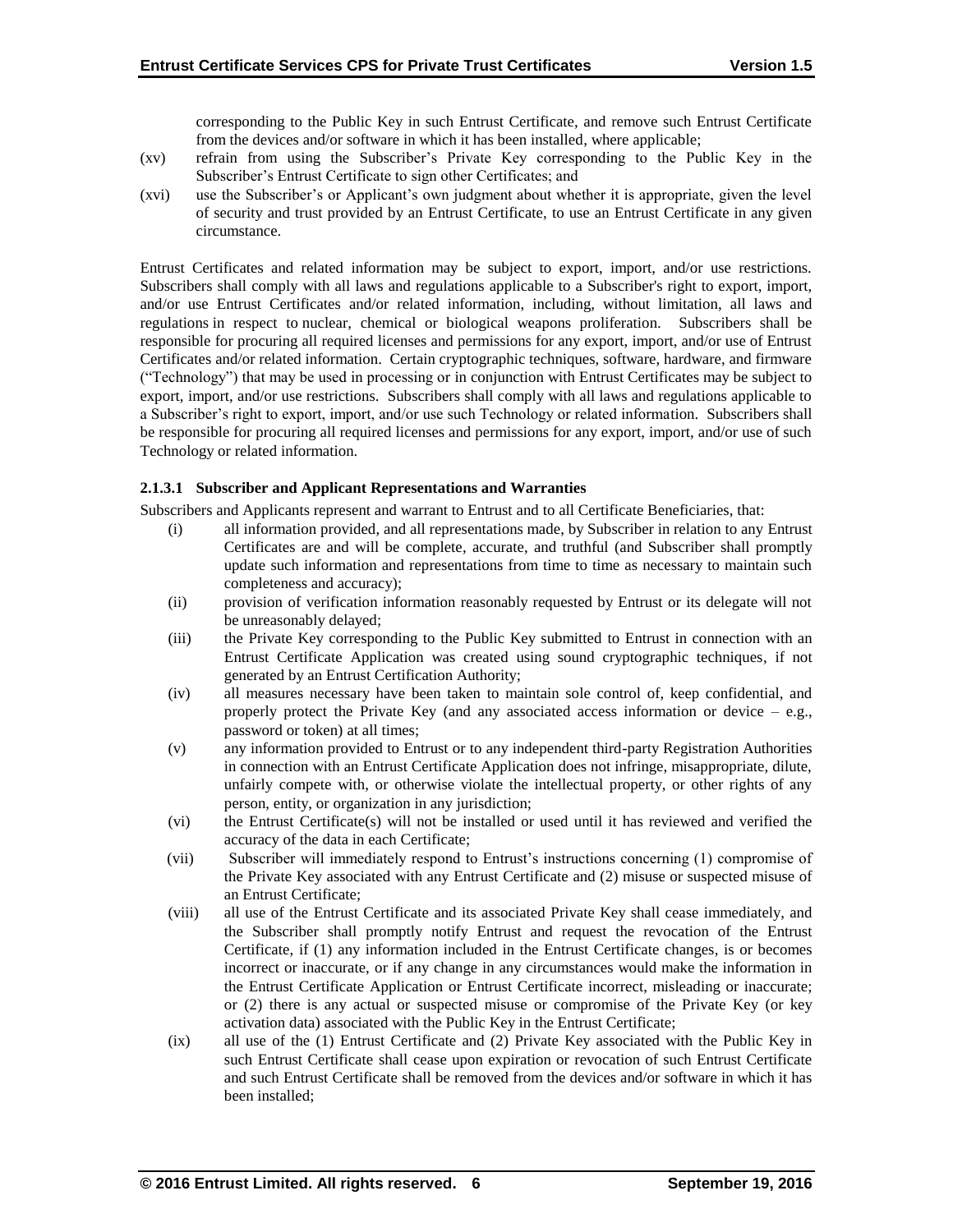- (x) the Entrust Certificates will not be used for any hazardous or unlawful (including tortious) activities; and
- (xi) the subject named in the Entrust Certificate corresponds to the Subscriber, and that it legally exists as a valid entity in the jurisdiction of incorporation specified in the Entrust Certificates;

## Entrust Private SSL Certificates

Subscribers and Applicants represent and warrant to Entrust and to all Certificate Beneficiaries, that:

(xii) the Entrust Certificate shall be installed only on the server accessible at the domain name listed in the Entrust Certificate, and will only be used in compliance with all applicable laws, solely for authorized company business, and solely in accordance with the Subscription Agreement and the CPS.

## **2.1.3.2 Subscriber Notice Requirements**

No stipulation.

## **2.1.4 Relying Party Obligations**

Relying Parties shall:

- (i) understand and, if necessary, receive proper education in the use of Public-Key cryptography and Certificates including Entrust Certificates;
- (ii) read and agree to all terms and conditions of the Entrust CPS and the Relying Party Agreement;
- (iii) verify Entrust Certificates, including use of CRLs, in accordance with the certification path validation procedure specified in ITU-T Rec. X.509:2005 | ISO/IEC 9594-8 (2005), taking into account any critical extensions and approved technical corrigenda as appropriate; and
- (iv) make their own judgment and rely on an Entrust Certificate only if such reliance is reasonable in the circumstances, including determining whether such reliance is reasonable given the nature of the security and trust provided by an Entrust Certificate and the value of any transaction that may involve the use of an Entrust Certificate.
- (v) trust and make use of an Entrust Certificate only if the Entrust Certificate has not expired or been revoked and if a proper chain of trust can be established to a trustworthy root.

Entrust Certificates and related information may be subject to export, import, and/or use restrictions. Relying Parties shall comply with all laws and regulations applicable to a Relying Party's right to use Entrust Certificates and/or related information, including, without limitation, all laws and regulations in respect to nuclear, chemical or biological weapons proliferation. Relying Parties shall be responsible for procuring all required licenses and permissions for any export, import, and/or use of Entrust Certificates and/or related information. Certain cryptographic techniques, software, hardware, and firmware ("Technology") that may be used in processing or in conjunction with Entrust Certificates may be subject to export, import, and/or use restrictions. Relying Parties shall comply with all laws and regulations applicable to a Relying Party's right to export, import, and/or use such Technology or related information. Relying Parties shall be responsible for procuring all required licenses and permissions for any export, import, and/or use of such Technology or related information.

# **2.1.4.1 Relying Party Representations and Warranties**

Relying Parties represent and warrant to Entrust that:

- (i) the Relying Party shall properly validate an Entrust Certificate before making a determination about whether to rely on such Entrust Certificate, including confirmation that the Entrust Certificate has not expired or been revoked and that a proper chain of trust can be established to a trustworthy root;
- (ii) the Relying Party shall not rely on an Entrust Certificate that cannot be validated back to a trustworthy root;
- (iii) the Relying Party shall exercise its own judgment in determining whether it is reasonable under the circumstances to rely on an Entrust Certificate, including determining whether such reliance is reasonable given the nature of the security and trust provided by an Entrust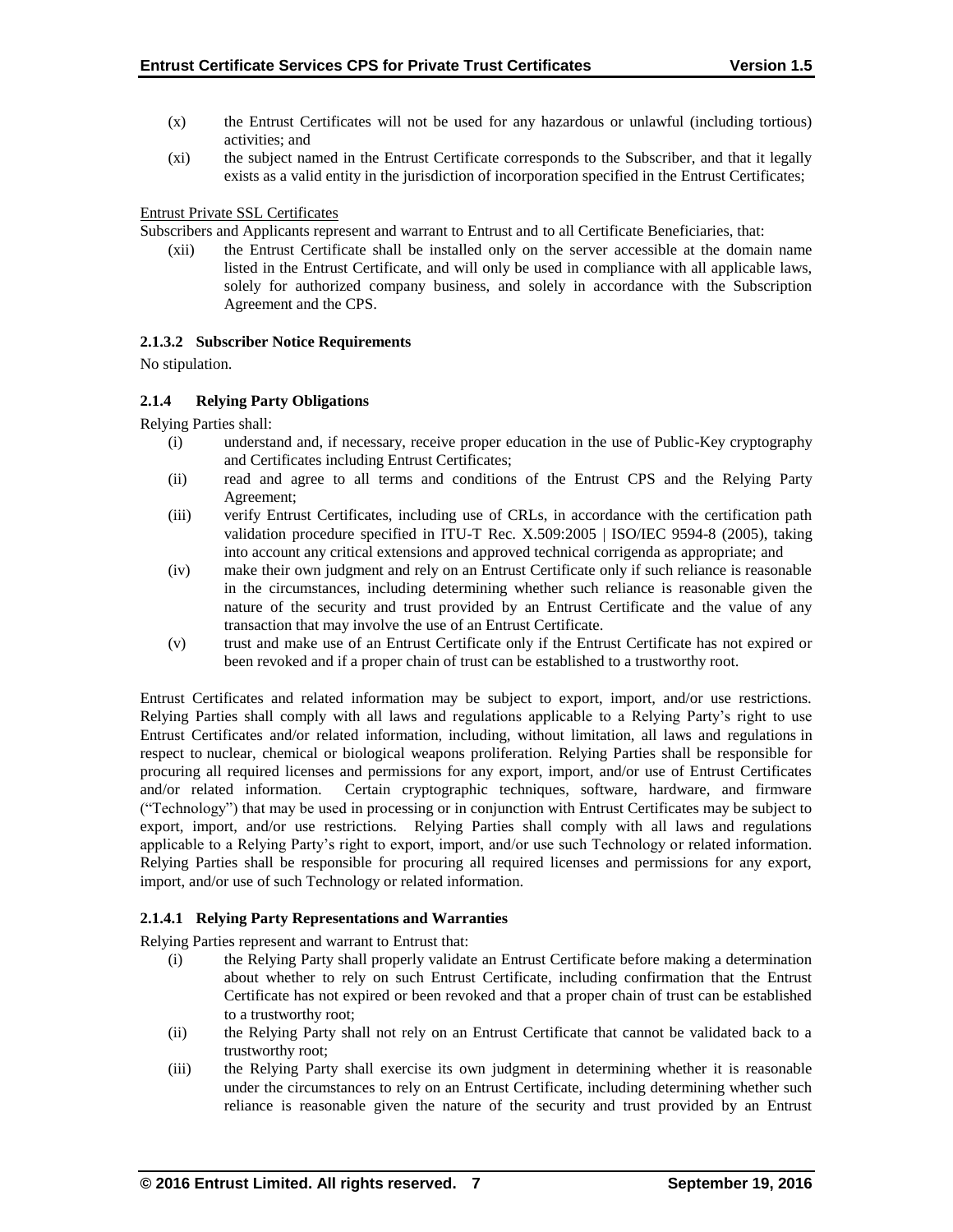Certificate and the value of any transaction that may involve the use of an Entrust Certificate; and

- (iv) the Relying Party shall not use an Entrust Certificate for any hazardous or unlawful (including tortious) activities.
- (v) the Relying Party shall not rely on a revoked or expired Entrust Certificate.

# **2.1.5 Repository Obligations**

An Entrust Repository shall:

- (i) make available, in accordance with the terms and conditions of the Entrust CPS, Entrust Certificate revocation information published by an Entrust Certification Authority; and
- (ii) make available a copy of the Entrust CPS and other information related to the products and services provided by Entrust Certification Authorities and any Registration Authorities operating under the Entrust Certification Authorities.

## **2.2 Liability**

**THE MAXIMUM CUMULATIVE LIABILITY OF ENTRUST, ANY INDEPENDENT THIRD-PARTY REGISTRATION AUTHORITIES OPERATING UNDER AN ENTRUST CERTIFICATION AUTHORITY, RESELLERS, CO-MARKETERS OR ANY SUBCONTRACTORS, DISTRIBUTORS, AGENTS, SUPPLIERS, EMPLOYEES OR DIRECTORS OF ANY OF THE FOREGOING TO ANY APPLICANTS, SUBSCRIBERS, RELYING PARTIES OR ANY OTHER PERSONS, ENTITIES, OR ORGANIZATIONS FOR ANY LOSSES, COSTS, EXPENSES, LIABILITIES, DAMAGES, CLAIMS, OR SETTLEMENT AMOUNTS ARISING OUT OF OR RELATING TO USE OF AN ENTRUST CERTIFICATE OR ANY SERVICES PROVIDED IN RESPECT TO ANY ENTRUST CERTIFICATES IS LIMITED BY THIS ENTRUST CPS. THIS ENTRUST CPS ALSO CONTAINS LIMITED WARRANTIES, LIMITATIONS ON LIABILITY, AND DISCLAIMERS OF REPRESENTATIONS, WARRANTIES AND CONDITIONS.**

#### **2.2.1 CA Liability**

#### **2.2.1.1 Warranties and Limitations on Warranties**

Entrust makes the following limited warranties to Subscribers with respect to the operation of Entrust Certification Authorities:

- (i) Entrust Certification Authorities shall provide Repository services consistent with the practices and procedures set forth in this Entrust CPS;
- (ii) Entrust Certification Authorities shall perform Entrust Certificate issuance consistent with the procedures set forth in this Entrust CPS; and
- (iii) Entrust Certification Authorities shall provide revocation services consistent with the procedures set forth in this Entrust CPS.

Notwithstanding the foregoing, in no event does Entrust, any independent third-party Registration Authority operating under an Entrust Certification Authority, or any Resellers, Co-marketers, or any subcontractors, distributors, agents, suppliers, employees, or directors of any of the foregoing make any representations, or provide any warranties, or conditions to any Applicants, Subscribers, Relying Parties, or any other persons, entities, or organizations with respect to (i) the techniques used in the generation and storage of the Private Key corresponding to the Public Key in an Entrust Certificate, including, whether such Private Key has been Compromised or was generated using sound cryptographic techniques, (ii) the reliability of any cryptographic techniques or methods used in conducting any act, transaction, or process involving or utilizing an Entrust Certificate, (iii) any software whatsoever, or (iv) non-repudiation of any Entrust Certificate or any transaction facilitated through the use of an Entrust Certificate, since such determination is a matter of applicable law.

Applicants, Subscribers, and Relying Parties acknowledge and agree that operations in relation to Entrust Certificates and Entrust Certificate Applications are dependent on the transmission of information over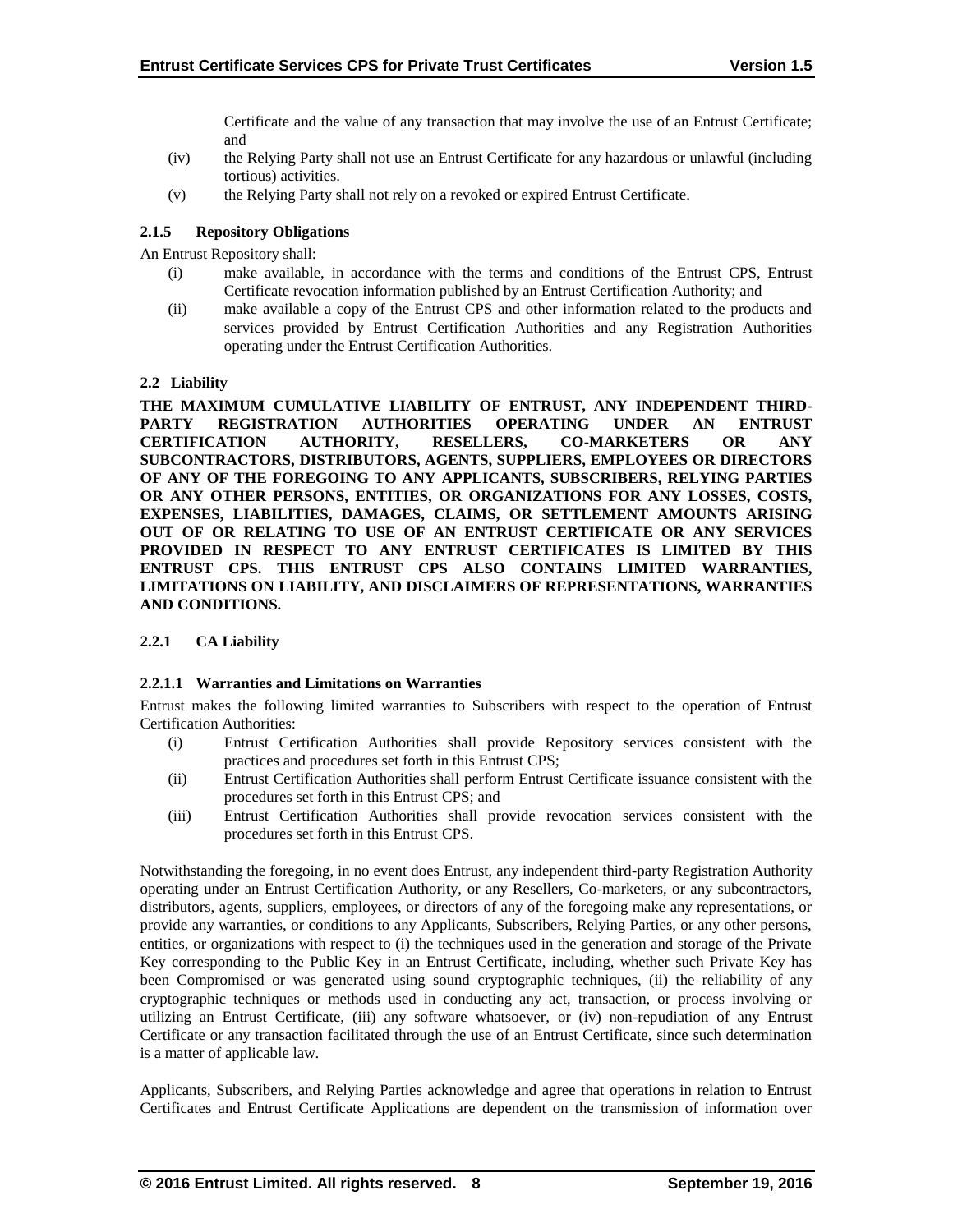communication infrastructures such as, without limitation, the Internet, telephone and telecommunications lines and networks, servers, firewalls, proxies, routers, switches, and bridges ("Telecommunication Equipment") and that this Telecommunication Equipment is not under the control of Entrust or any independent third-party Registration Authority operating under an Entrust Certification Authority, or any Resellers, Co-marketers, or any subcontractors, distributors, agents, suppliers, employees, or directors of any of the foregoing. Neither Entrust nor any independent third-party Registration Authority operating under an Entrust Certification Authority, or any Resellers, Co-marketers, or any subcontractors, distributors, agents, suppliers, employees, or directors of any of the foregoing shall be liable for any error, failure, delay, interruption, defect, or corruption in relation to an Entrust Certificate, an Entrust Certificate CRL, Entrust OCSP message, or an Entrust Certificate Application to the extent that such error, failure, delay, interruption, defect, or corruption is caused by such Telecommunication Equipment.

## **2.2.1.2 Disclaimers**

**EXCEPT AS SPECIFICALLY PROVIDED IN SECTION 2.2.1.1, NEITHER ENTRUST NOR ANY INDEPENDENT THIRD-PARTY REGISTRATION AUTHORITY OPERATING UNDER AN ENTRUST CERTIFICATION AUTHORITY, NOR ANY RESELLERS, CO-MARKETERS, OR ANY SUBCONTRACTORS, DISTRIBUTORS, AGENTS, SUPPLIERS, EMPLOYEES, OR DIRECTORS OF ANY OF THE FOREGOING MAKE ANY REPRESENTATIONS OR GIVE ANY WARRANTIES OR CONDITIONS, WHETHER EXPRESS, IMPLIED, STATUTORY, BY USAGE OF TRADE, OR OTHERWISE, AND ENTRUST AND ALL INDEPENDENT THIRD-PARTY REGISTRATION AUTHORITIES OPERATING UNDER AN ENTRUST CERTIFICATION AUTHORITY, AND ALL RESELLERS, CO-MARKETERS, AND ALL SUBCONTRACTORS, DISTRIBUTORS, AGENTS, SUPPLIERS, EMPLOYEES, AND DIRECTORS OF ANY OF THE FOREGOING SPECIFICALLY DISCLAIM ANY AND ALL REPRESENTATIONS, WARRANTIES, AND CONDITIONS OF MERCHANTABILITY, NON-INFRINGEMENT, TITLE, SATISFACTORY QUALITY, AND/OR FITNESS FOR A PARTICULAR PURPOSE.**

## **2.2.1.3 Loss Limitations**

**IN NO EVENT SHALL THE TOTAL CUMULATIVE LIABILITY OF ENTRUST, ANY INDEPENDENT THIRD-PARTY REGISTRATION AUTHORITY OPERATING UNDER AN ENTRUST CERTIFICATION AUTHORITY, ANY RESELLERS, OR CO-MARKETERS, OR ANY SUBCONTRACTORS, DISTRIBUTORS, AGENTS, SUPPLIERS, EMPLOYEES, OR DIRECTORS OF ANY OF THE FOREGOING TO ANY APPLICANT, SUBSCRIBER, RELYING PARTY OR ANY OTHER PERSON, ENTITY, OR ORGANIZATION ARISING OUT OF OR RELATING TO ANY ENTRUST CERTIFICATE OR ANY SERVICES PROVIDED IN RESPECT TO ENTRUST CERTIFICATES, INCLUDING ANY USE OR RELIANCE ON ANY ENTRUST CERTIFICATE, EXCEED THE GREATER OF (1) ONE THOUSAND UNITED STATES DOLLARS (\$1,000.00 U.S.); AND (2) TWO TIMES THE FEES PAID BY THE APPLICABLE SUBSCRIBER TO ENTRUST DURING THE TWELVE MONTHS PRIOR TO THE INITIATION OF THE CLAIM TO A MAXIMUM OF ONE HUNDRED THOUSAND DOLLARS (\$100,000) (SUCH GREATER NUMBER REFERRED TO AS THE "CUMULATIVE DAMAGE CAP"). THE FOREGOING LIMITATIONS SHALL APPLY TO ANY LIABILITY WHETHER BASED IN CONTRACT (INCLUDING FUNDAMENTAL BREACH), TORT (INCLUDING NEGLIGENCE), LEGISLATION OR ANY OTHER THEORY OF LIABILITY, INCLUDING ANY DIRECT, INDIRECT, SPECIAL, STATUTORY, PUNITIVE, EXEMPLARY, CONSEQUENTIAL, RELIANCE, OR INCIDENTAL DAMAGES.**

**IN THE EVENT THAT LIABILITY ARISING OUT OF OR RELATING TO AN ENTRUST CERTIFICATE OR ANY SERVICES PROVIDED IN RESPECT TO AN ENTRUST CERTIFICATE EXCEEDS THE CUMULATIVE DAMAGE CAP SET FORTH IN THIS SECTION ABOVE, THE AMOUNTS AVAILABLE UNDER THE CUMULATIVE DAMAGE CAP SHALL BE APPORTIONED FIRST TO THE EARLIEST CLAIMS TO ACHIEVE FINAL DISPUTE RESOLUTION UNLESS OTHERWISE ORDERED BY A COURT OF COMPETENT JURISDICTION. IN NO EVENT SHALL ENTRUST OR ANY INDEPENDENT THIRD-PARTY**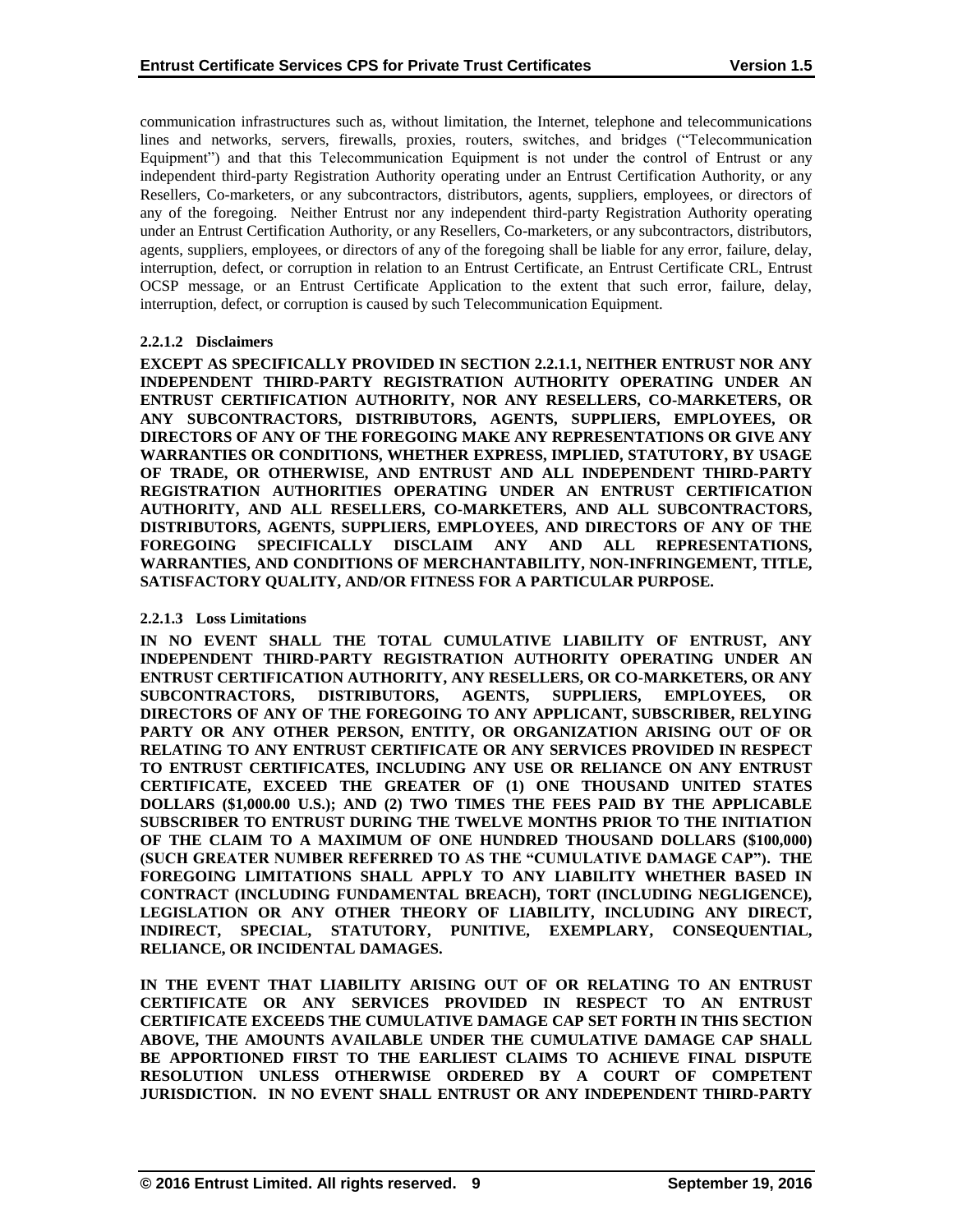**REGISTRATION AUTHORITY OPERATING UNDER AN ENTRUST CERTIFICATION AUTHORITY, OR ANY RESELLERS, CO-MARKETERS, OR ANY SUBCONTRACTORS, DISTRIBUTORS, AGENTS, SUPPLIERS, EMPLOYEES, OR DIRECTORS OF ANY OF THE FOREGOING BE OBLIGATED TO PAY MORE THAN THE CUMULATIVE DAMAGE CAP FOR ANY ENTRUST CERTIFICATE OR ANY SERVICES PROVIDED IN RESPECT TO AN ENTRUST CERTIFICATE REGARDLESS OF APPORTIONMENT AMONG CLAIMANTS.**

**IN NO EVENT SHALL ENTRUST OR ANY INDEPENDENT THIRD-PARTY REGISTRATION AUTHORITY OPERATING UNDER AN ENTRUST CERTIFICATION AUTHORITY, OR ANY RESELLERS, CO-MARKETERS, OR ANY SUBCONTRACTORS, DISTRIBUTORS, AGENTS, SUPPLIERS, EMPLOYEES, OR DIRECTORS OF ANY OF THE FOREGOING BE LIABLE FOR ANY INCIDENTAL, SPECIAL, STATUTORY, PUNITIVE, EXEMPLARY, INDIRECT, RELIANCE, OR CONSEQUENTIAL DAMAGES (INCLUDING, WITHOUT LIMITATION, DAMAGES FOR LOSS OF BUSINESS, LOSS OF BUSINESS OPPORTUNITIES, LOSS OF GOODWILL, LOSS OF PROFITS, BUSINESS INTERRUPTION, LOSS OF DATA, LOST SAVINGS OR OTHER SIMILAR PECUNIARY LOSS) WHETHER ARISING FROM CONTRACT (INCLUDING FUNDAMENTAL BREACH), TORT (INCLUDING NEGLIGENCE), LEGISLATION OR ANY OTHER THEORY OF LIABILITY.** 

**THE FOREGOING LIMITATIONS SHALL APPLY NOTWITHSTANDING THE FAILURE OF ESSENTIAL PURPOSE OF ANY LIMITED REMEDY STATED HEREIN AND EVEN IF ENTRUST OR ANY INDEPENDENT THIRD-PARTY REGISTRATION AUTHORITY OPERATING UNDER AN ENTRUST CERTIFICATION AUTHORITY, OR ANY RESELLERS, CO-MARKETERS, OR ANY SUBCONTRACTORS, DISTRIBUTORS, AGENTS, SUPPLIERS, EMPLOYEES, OR DIRECTORS OF ANY OF THE FOREGOING HAVE BEEN ADVISED OF THE POSSIBILITY OF THOSE DAMAGES.**

**SOME JURISDICTIONS DO NOT ALLOW THE EXCLUSION OR LIMITATION OF LIABILITY FOR CONSEQUENTIAL OR INCIDENTAL DAMAGES, SO THESE LIMITATIONS SET FORTH ABOVE MAY NOT APPLY TO CERTAIN APPLICANTS, SUBSCRIBERS, RELYING PARTIES, OR OTHER PERSONS, ENTITIES, OR ORGANIZATIONS. THE DISCLAIMERS OF REPRESENTATIONS, WARRANTIES, AND CONDITIONS AND THE LIMITATIONS OF LIABILITY IN THIS ENTRUST CPS CONSTITUTE AN ESSENTIAL PART OF THE ENTRUST CPS, ANY SUBSCRIPTION AGREEMENTS, AND ANY RELYING PARTY AGREEMENTS. ALL APPLICANTS, SUBSCRIBERS, RELYING PARTIES, AND OTHER PERSONS, ENTITIES, AND ORGANIZATIONS ACKNOWLEDGE THAT BUT FOR THESE DISCLAIMERS OF REPRESENTATIONS, WARRANTIES, AND CONDITIONS AND LIMITATIONS OF LIABILITY, ENTRUST WOULD NOT ISSUE ENTRUST CERTIFICATES TO SUBSCRIBERS AND NEITHER ENTRUST NOR ANY INDEPENDENT THIRD-PARTY REGISTRATION AUTHORITIES OPERATING UNDER AN ENTRUST CERTIFICATION AUTHORITY, NOR ANY RESELLERS, CO-MARKETERS, OR ANY SUBCONTRACTORS, DISTRIBUTORS, AGENTS, SUPPLIERS, EMPLOYEES, OR DIRECTORS OF ANY OF THE FOREGOING WOULD PROVIDE SERVICES IN RESPECT TO ENTRUST CERTIFICATES AND THAT THESE PROVISIONS PROVIDE FOR A REASONABLE ALLOCATION OF RISK.**

#### **2.2.1.4 Other Exclusions**

Without limitation, neither Entrust nor any independent third-party Registration Authorities operating under an Entrust Certification Authority, nor any Resellers or Co-marketers, or any subcontractors, distributors, agents, suppliers, employees, or directors of any of the foregoing shall be liable to any Applicants, Subscribers, Relying Parties or any other person, entity, or organization for any losses, costs, expenses, liabilities, damages, claims, or settlement amounts arising out of or relating to use of an Entrust Certificate or any services provided in respect to an Entrust Certificate if:

(i) the Entrust Certificate was issued as a result of errors, misrepresentations, or other acts or omissions of a Subscriber or of any other person, entity, or organization;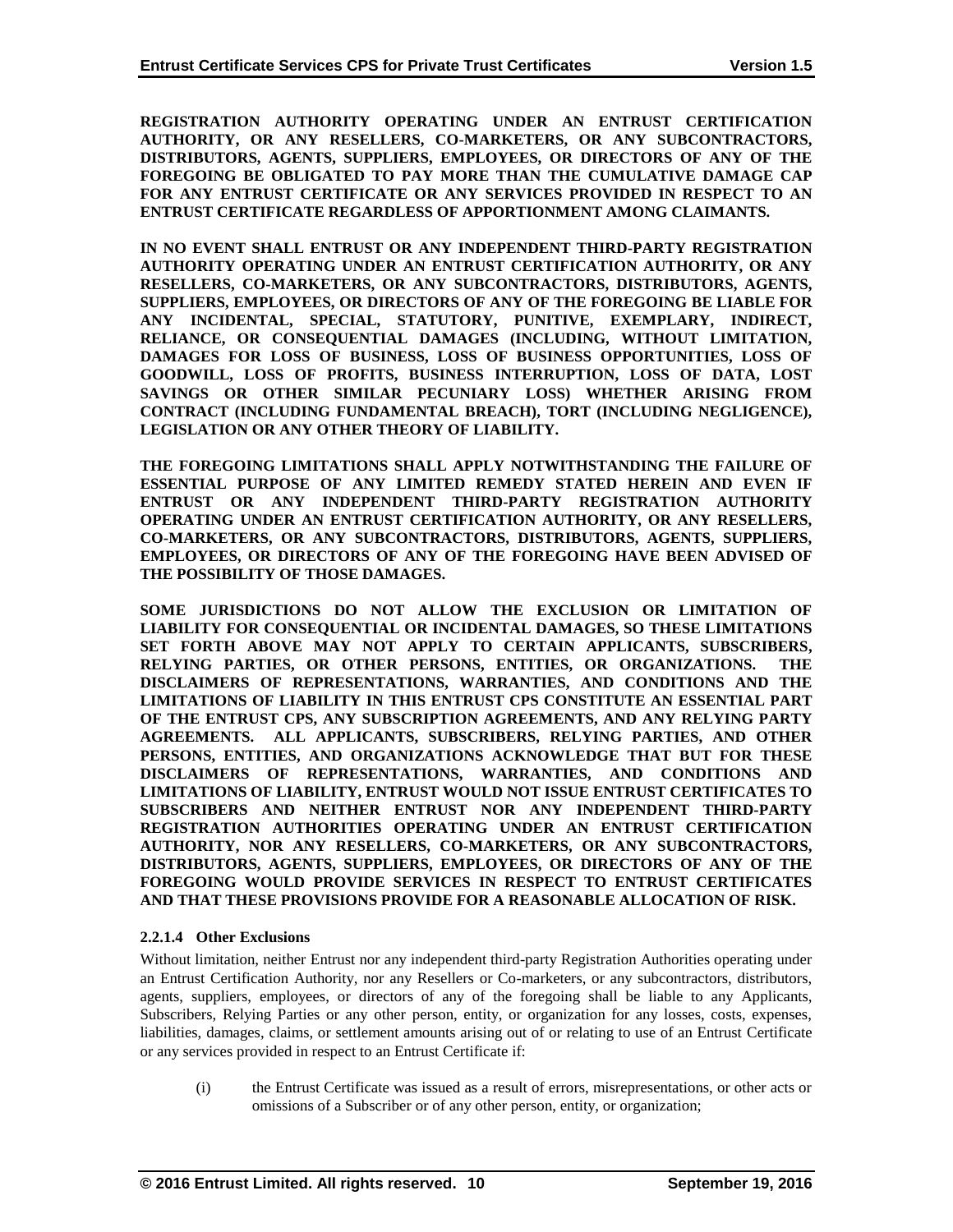- (ii) the Entrust Certificate has expired or has been revoked;
- (iii) the Entrust Certificate has been modified or otherwise altered;
- (iv) the Subscriber failed to stop using an Entrust Certificate after the information contain in such Entrust Certificate changed or after circumstances changed so that the information contained in such Entrust Certificate became misleading or inaccurate;
- (v) a Subscriber breached the Entrust CPS or the Subscriber's Subscription Agreement, or a Relying Party breached the Entrust CPS or the Relying Party's Relying Party Agreement;
- (vi) the Private Key associated with the Entrust Certificate has been Compromised; or
- (vii) the Entrust Certificate is used other than as permitted by the Entrust CPS or is used in contravention of applicable law.

In no event shall Entrust or any independent third-party Registration Authority operating under an Entrust Certification Authority, or any Resellers, Co-marketers, or any subcontractors, distributors, agents, suppliers, employees, or directors of any of the foregoing be liable to any Applicant, Subscriber, or any other person, entity, or organization for any losses, costs, liabilities, expenses, damages, claims, or settlement amounts arising out of or relating to the refusal by Entrust or any independent third-party Registration Authority operating under an Entrust Certification Authority, or any Resellers, Co-marketers, or any subcontractors, distributors, agents, suppliers, employees, or directors of any of the foregoing to issue or request the issuance of an Entrust Certificate. In no event shall Entrust or any independent thirdparty Registration Authority operating under an Entrust Certification Authority, or any Resellers, Comarketers, or any subcontractors, distributors, agents, suppliers, employees, or directors of any of the foregoing be liable to any Applicant, Subscriber, or any other person, entity, or organization for any losses, costs, liabilities, expenses, damages, claims, or settlement amounts arising out of or relating to any delay by Entrust or any independent third-party Registration Authority operating under an Entrust Certification Authority, or any Resellers, Co-marketers, or any subcontractors, distributors, agents, suppliers, employees, or directors of any of the foregoing, in issuing or in requesting the issuance of an Entrust Certificate.

In no event shall Entrust or any independent third-party Registration Authority operating under an Entrust Certification Authority, or any Resellers, Co-marketers, or any subcontractors, distributors, agents, suppliers, employees, or directors of any of the foregoing be liable to any Subscriber, Relying Party, or any other person, entity, or organization for any losses, costs, expenses, liabilities, damages, claims, or settlement amounts arising out of or relating to any proceeding or allegation that an Entrust Certificate or any information contained in an Entrust Certificate infringes, misappropriates, dilutes, unfairly competes with, or otherwise violates any patent, trademark, copyright, trade secret, or any other intellectual property right or other right of any person, entity, or organization in any jurisdiction.

# **2.2.1.5 Hazardous Activities**

Entrust Certificates and the services provided by Entrust in respect to Entrust Certificates are not designed, manufactured, or intended for use in or in conjunction with hazardous activities or uses requiring fail-safe performance, including the operation of nuclear facilities, aircraft navigation or communications systems, air traffic control, medical devices or direct life support machines. Entrust and any independent third-party Registration Authority operating under an Entrust Certification Authority, and any Resellers, Co-marketers, and any subcontractors, distributors, agents, suppliers, employees, or directors of any of the foregoing specifically disclaim any and all representations, warranties, and conditions with respect to such uses, whether express, implied, statutory, by usage of trade, or otherwise.

# **2.2.2 RA Liability**

The same liability provisions that apply in §2.2.1 with respect to Entrust Certification Authorities shall apply with respect to Entrust-operated Registration Authorities and independent third-party Registration Authorities operating under Entrust Certification Authorities and all Resellers, Co-marketers and all subcontractors, distributors, agents, suppliers, employees, and directors of any of the foregoing.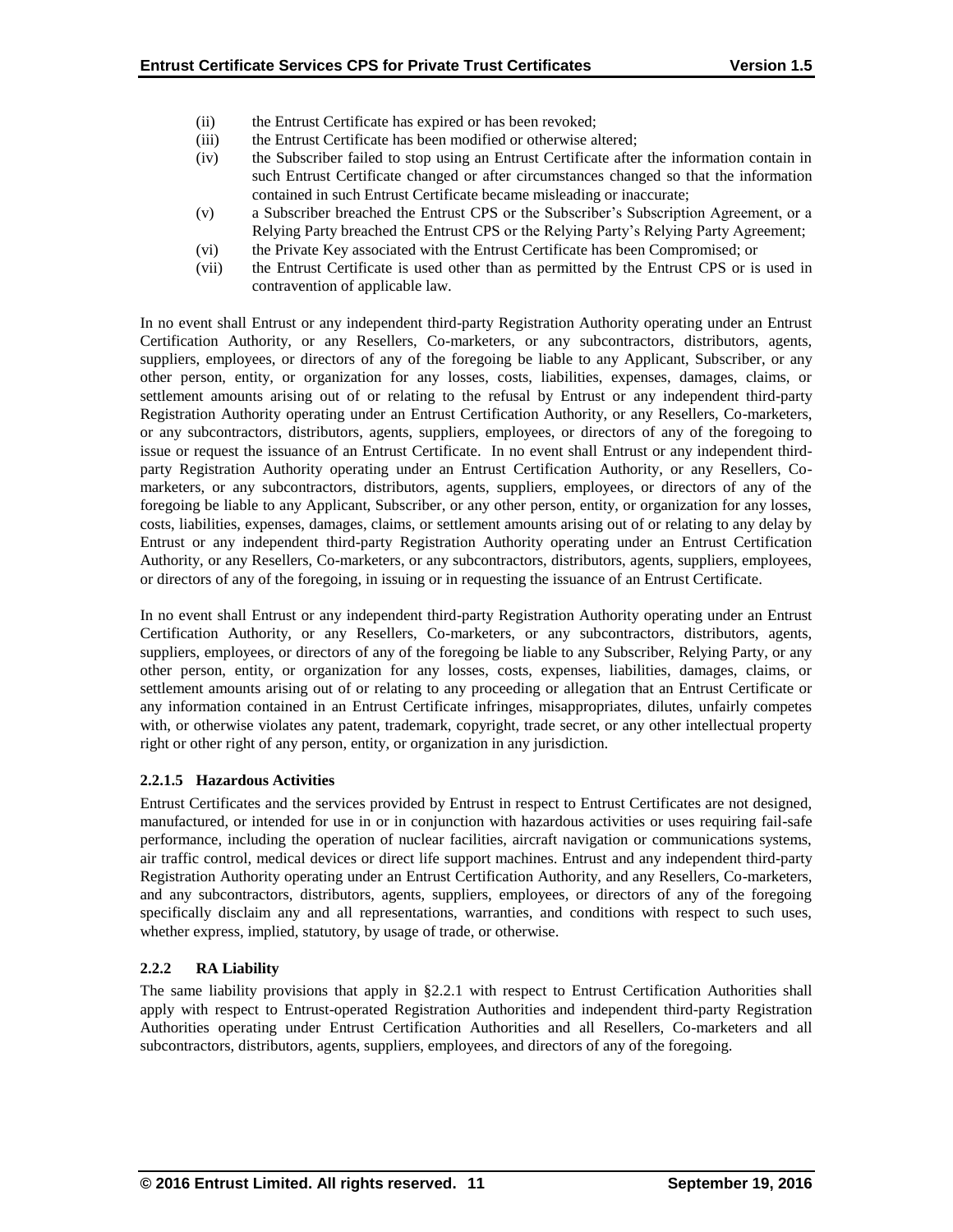## **2.3 Financial Responsibility**

Subscribers and Relying Parties shall be responsible for the financial consequences to such Subscribers, Relying Parties, and to any other persons, entities, or organizations for any transactions in which such Subscribers or Relying Parties participate and which use Entrust Certificates or any services provided in respect to Entrust Certificates. Entrust makes no representations and gives no warranties or conditions regarding the financial efficacy of any transaction completed utilizing an Entrust Certificate or any services provided in respect to Entrust Certificates and neither Entrust nor any independent third-party Registration Authority operating under an Entrust Certification Authority, nor any Resellers, Co-marketers, nor any subcontractors, distributors, agents, suppliers, employees, or directors of any of the foregoing shall have any liability except as explicitly set forth herein in respect to the use of or reliance on an Entrust Certificate or any services provided in respect to Entrust Certificates.

# **2.3.1 Indemnification by Relying Parties**

RELYING PARTIES SHALL INDEMNIFY AND HOLD ENTRUST AND ALL INDEPENDENT THIRD-PARTY REGISTRATION AUTHORITIES OPERATING UNDER AN ENTRUST CERTIFICATION AUTHORITY, AND ALL RESELLERS, CO-MARKETERS, AND ALL SUBCONTRACTORS, DISTRIBUTORS, AGENTS, SUPPLIERS, EMPLOYEES, AND DIRECTORS OF ANY OF THE FOREGOING (COLLECTIVELY, THE "INDEMNIFIED PARTIES") HARMLESS FROM AND AGAINST ANY AND ALL LIABILITIES, LOSSES, COSTS, EXPENSES, DAMAGES, CLAIMS, AND SETTLEMENT AMOUNTS (INCLUDING REASONABLE ATTORNEY'S FEES, COURT COSTS, AND EXPERT'S FEES) ARISING OUT OF OR RELATING TO ANY USE OR RELIANCE BY A RELYING PARTY ON ANY ENTRUST CERTIFICATE OR ANY SERVICE PROVIDED IN RESPECT TO ENTRUST CERTIFICATES, INCLUDING (I) LACK OF PROPER VALIDATION OF AN ENTRUST CERTIFICATE BY A RELYING PARTY, (II) RELIANCE BY THE RELYING PARTY ON AN EXPIRED OR REVOKED ENTRUST CERTIFICATE, (III) USE OF AN ENTRUST CERTIFICATE OTHER THAN AS PERMITTED BY THE ENTRUST CPS, THE SUBSCRIPTION AGREEMENT, ANY RELYING PARTY AGREEMENT, AND APPLICABLE LAW, (IV) FAILURE BY A RELYING PARTY TO EXERCISE REASONABLE JUDGMENT IN THE CIRCUMSTANCES IN RELYING ON AN ENTRUST CERTIFICATE, OR (V) ANY CLAIM OR ALLEGATION THAT THE RELIANCE BY A RELYING PARTY ON AN ENTRUST CERTIFICATE OR THE INFORMATION CONTAINED IN AN ENTRUST CERTIFICATE INFRINGES, MISAPPROPRIATES, DILUTES, UNFAIRLY COMPETES WITH, OR OTHERWISE VIOLATES THE RIGHTS INCLUDING INTELLECTUAL PROPERTY RIGHTS OR ANY OTHER RIGHTS OF ANYONE IN ANY JURISDICTION. NOTWITHSTANDING THE FOREGOING, RELYING PARTIES SHALL NOT BE OBLIGATED TO PROVIDE ANY INDEMNIFICATION TO AN INDEMNIFIED PARTY IN RESPECT TO ANY LIABILITIES, LOSSES, COSTS, EXPENSES, DAMAGES, CLAIMS, AND SETTLEMENT AMOUNTS (INCLUDING REASONABLE ATTORNEY'S FEES, COURT COSTS AND EXPERT'S FEES) TO THE EXTENT THAT SUCH LIABILITIES, LOSSES, COSTS, EXPENSES, DAMAGES, CLAIMS, AND SETTLEMENT AMOUNTS (INCLUDING REASONABLE ATTORNEY'S FEES, COURT COSTS, AND EXPERT'S FEES) ARISE OUT OF OR RELATE TO ANY WILLFUL MISCONDUCT BY SUCH INDEMNIFIED PARTY.

# **2.3.1.1 Indemnification by Subscribers**

SUBSCRIBERS SHALL INDEMNIFY AND HOLD ENTRUST AND ALL INDEPENDENT THIRD-PARTY REGISTRATION AUTHORITIES OPERATING UNDER AN ENTRUST CERTIFICATION AUTHORITY, AND ALL RESELLERS, CO-MARKETERS, AND ALL SUBCONTRACTORS, DISTRIBUTORS, AGENTS, SUPPLIERS, EMPLOYEES, OR DIRECTORS OF ANY OF THE FOREGOING (COLLECTIVELY, THE "INDEMNIFIED PARTIES") HARMLESS FROM AND AGAINST ANY AND ALL LIABILITIES, LOSSES, COSTS, EXPENSES, DAMAGES, CLAIMS, AND SETTLEMENT AMOUNTS (INCLUDING REASONABLE ATTORNEY'S FEES, COURT COSTS, AND EXPERT'S FEES) ARISING OUT OF OR RELATING TO ANY RELIANCE BY A RELYING PARTY ON ANY ENTRUST CERTIFICATE OR ANY SERVICE PROVIDED IN RESPECT TO ENTRUST CERTIFICATES, INCLUDING ANY (I) ERROR, MISREPRESENTATION OR OMISSION MADE BY A SUBSCRIBER IN USING OR APPLYING FOR AN ENTRUST CERTIFICATE, (II)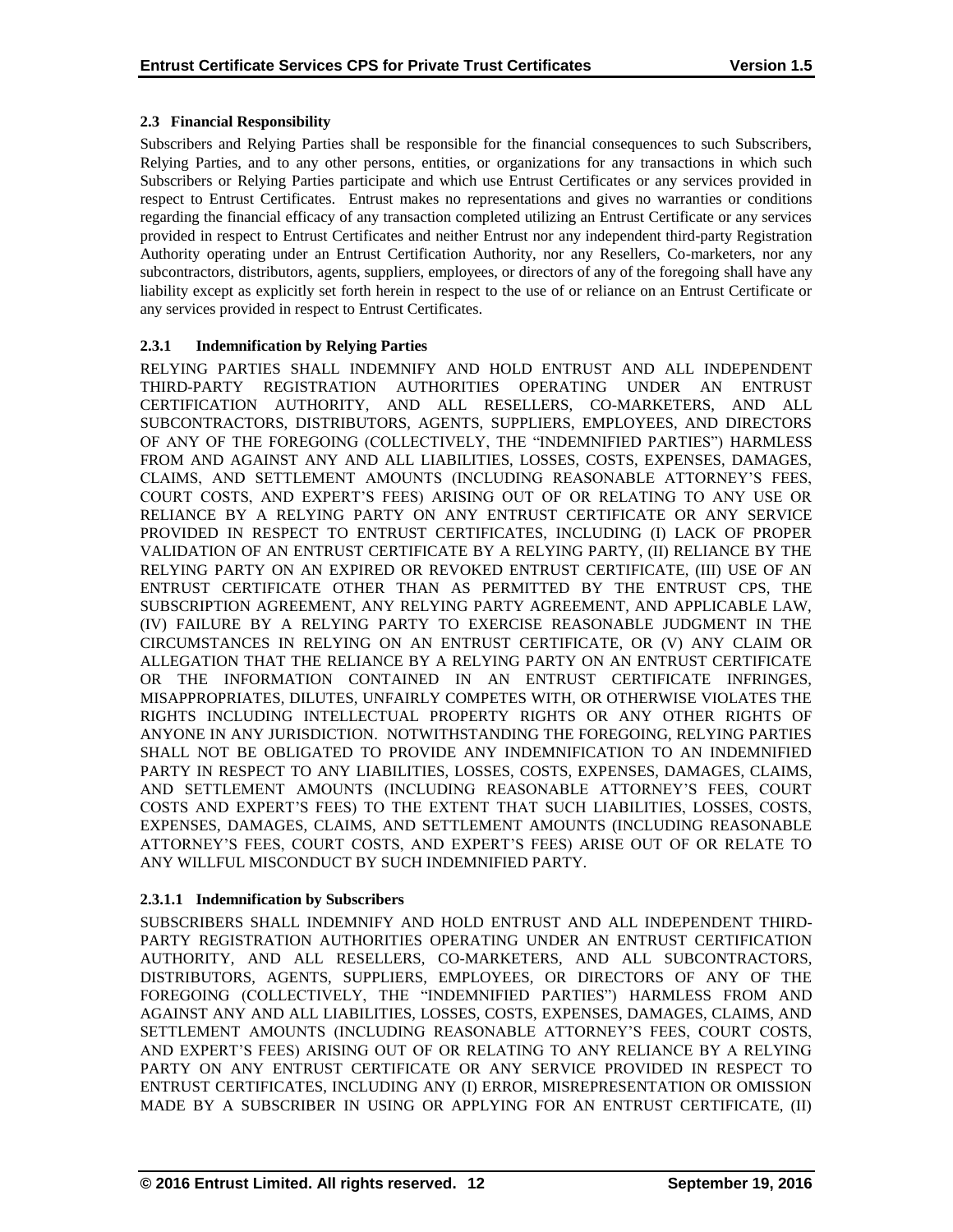MODIFICATION MADE BY A SUBSCRIBER TO THE INFORMATION CONTAINED IN AN ENTRUST CERTIFICATE, (III) USE OF AN ENTRUST CERTIFICATE OTHER THAN AS PERMITTED BY THE ENTRUST CPS, THE SUBSCRIPTION AGREEMENT, ANY RELYING PARTY AGREEMENT, AND APPLICABLE LAW, (IV) FAILURE BY A SUBSCRIBER TO TAKE THE NECESSARY PRECAUTIONS TO PREVENT LOSS, DISCLOSURE, COMPROMISE OR UNAUTHORIZED USE OF THE PRIVATE KEY CORRESPONDING TO THE PUBLIC KEY IN SUCH SUBSCRIBER'S ENTRUST CERTIFICATE, OR (V) ALLEGATION THAT THE USE OF A SUBSCRIBER'S ENTRUST CERTIFICATE OR THE INFORMATION CONTAINED IN A SUBSCRIBER'S ENTRUST CERTIFICATE INFRINGES, MISAPPROPRIATES, DILUTES, UNFAIRLY COMPETES WITH, OR OTHERWISE VIOLATES THE RIGHTS INCLUDING INTELLECTUAL PROPERTY RIGHTS OR ANY OTHER RIGHTS OF ANYONE IN ANY JURISDICTION. NOTWITHSTANDING THE FOREGOING, A SUBSCRIBER SHALL NOT BE OBLIGATED TO PROVIDE ANY INDEMNIFICATION TO AN INDEMNIFIED PARTY IN RESPECT TO ANY LIABILITIES, LOSSES, COSTS, EXPENSES, DAMAGES, CLAIMS, AND SETTLEMENT AMOUNTS (INCLUDING REASONABLE ATTORNEY'S FEES, COURT COSTS AND EXPERTS FEES) TO THE EXTENT THAT SUCH LIABILITIES, LOSSES, COSTS, EXPENSES, DAMAGES, CLAIMS, AND SETTLEMENT AMOUNTS (INCLUDING REASONABLE ATTORNEY'S FEES, COURT COSTS, AND EXPERT'S FEES) ARISE OUT OF OR RELATE TO ANY WILLFUL MISCONDUCT BY SUCH INDEMNIFIED PARTY.

# **2.3.2 Fiduciary Relationships**

Nothing contained in this Entrust CPS, or in any Subscription Agreement, or any Relying Party Agreement shall be deemed to constitute either Entrust or any independent third-party Registration Authority operating under an Entrust Certification Authority, or any Resellers, Co-marketers, or any subcontractors, distributors, agents, suppliers, employees, or directors of any of the foregoing, the fiduciary, partner, agent, trustee, or legal representative of any Applicant, Subscriber, Relying Party or any other person, entity, or organization or to create any fiduciary relationship between either Entrust or any independent third-party Registration Authority operating under an Entrust Certification Authority, or any Resellers, Co-marketers, or any subcontractors, distributors, agents, suppliers, employees, or directors of any of the foregoing and any Subscriber, Applicant, Relying Party or any other person, entity, or organization, for any purpose whatsoever. Nothing in the Entrust CPS, or in any Subscription Agreement or any Relying Party Agreement shall confer on any Subscriber, Applicant, Relying Party, or any other third party, any authority to act for, bind, or create or assume any obligation or responsibility, or make any representation on behalf of Entrust or any independent third-party Registration Authority operating under an Entrust Certification Authority, or any Resellers, Co-marketers, or any subcontractors, distributors, agents, suppliers, employees, or directors of any of the foregoing.

# **2.3.3 Administrative Processes**

No Stipulation.

# **2.4 Interpretation and Enforcement**

# **2.4.1 Governing Law**

The laws of the Province of Ontario, Canada, excluding its conflict of laws rules, shall govern the construction, validity, interpretation, enforceability and performance of the Entrust CPS, all Subscription Agreements and all Relying Party Agreements. The application of the United Nations Convention on Contracts for the International Sale of Goods to the Entrust CPS, any Subscription Agreements, and any Relying Party Agreements is expressly excluded. Any dispute arising out of or in respect to the Entrust CPS, any Subscription Agreement, any Relying Party Agreement, or in respect to any Entrust Certificates or any services provided in respect to any Entrust Certificates that is not resolved by alternative dispute resolution, shall be brought in the provincial or federal courts sitting in Ottawa, Ontario, and each person, entity, or organization hereby agrees that such courts shall have personal and exclusive jurisdiction over such disputes. In the event that any matter is brought in a provincial or federal court, Applicants,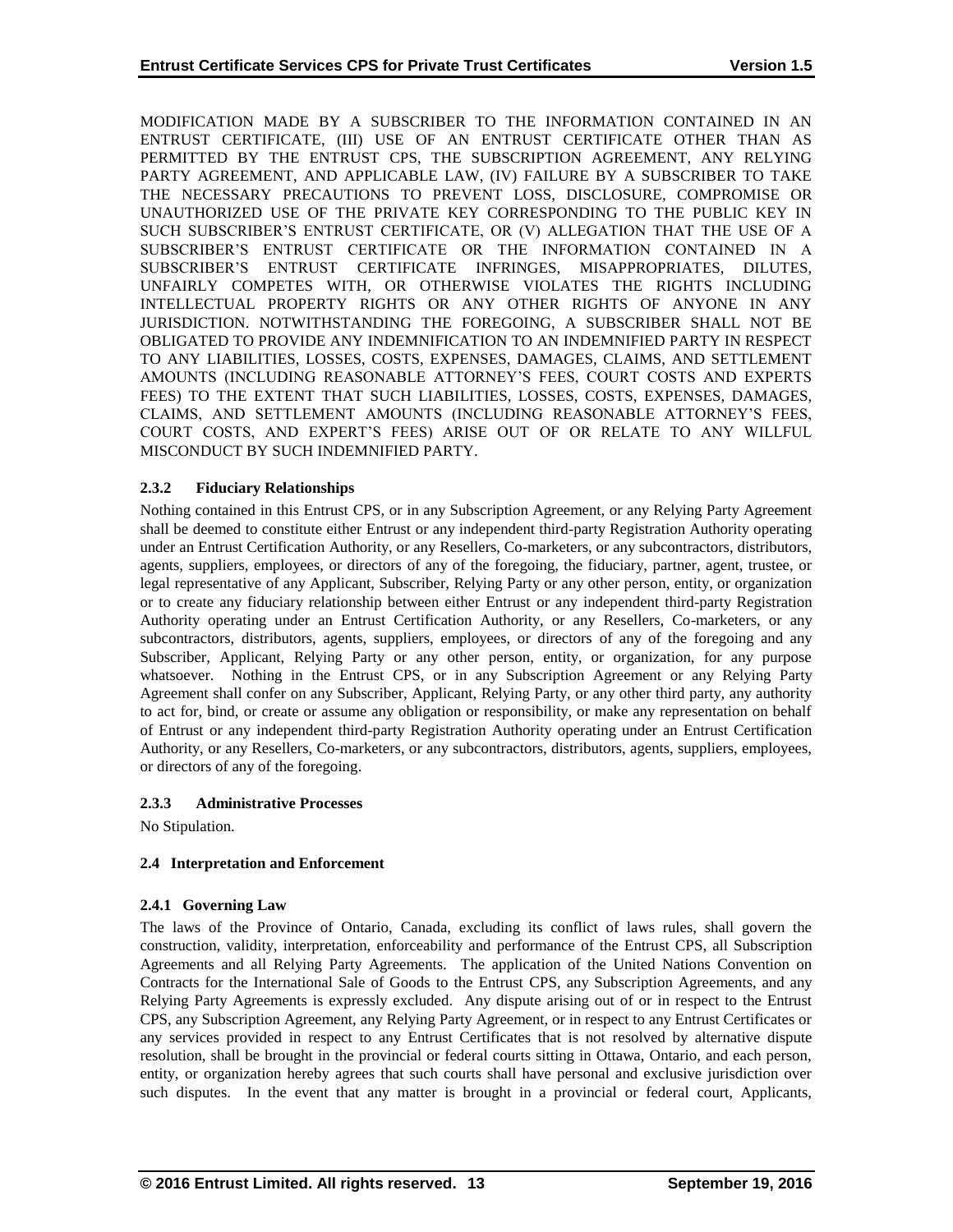Subscribers, and Relying Parties waive any right that such Applicants, Subscribers, and Relying Parties may have to a jury trial.

# **2.4.1.1 Force Majeure**

Neither Entrust nor any independent third-party Registration Authority operating under an Entrust Certification Authority, nor any Resellers, Co-marketers, nor any subcontractors, distributors, agents, suppliers, employees, or directors of any of the foregoing shall be in default hereunder or liable for any losses, costs, expenses, liabilities, damages, claims, or settlement amounts arising out of or related to delays in performance or from failure to perform or comply with the terms of the Entrust CPS, any Subscription Agreement, or any Relying Party Agreement due to any causes beyond its reasonable control, which causes include acts of God or the public enemy, riots and insurrections, war, accidents, fire, strikes and other labor difficulties (whether or not Entrust is in a position to concede to such demands), embargoes, judicial action, failure or default of any superior certification authority, lack of or inability to obtain export permits or approvals, necessary labor, materials, energy, utilities, components or machinery, acts of civil or military authorities.

# **2.4.1.2 Interpretation**

All references in this Entrust CPS to "Sections" refer to the sections of this Entrust CPS. As used in this Entrust CPS, neutral pronouns and any variations thereof shall be deemed to include the feminine and masculine and all terms used in the singular shall be deemed to include the plural, and vice versa, as the context may require. The words "hereof", "herein", and "hereunder" and other words of similar import refer to this Entrust CPS as a whole, as the same may from time to time be amended or supplemented, and not to any subdivision contained in this Entrust CPS. The word "including" when used herein is not intended to be exclusive and means "including, without limitation."

## **2.4.2 Severability, Survival, Merger, Notice**

# **2.4.2.1 Severability**

Whenever possible, each provision of the Entrust CPS, any Subscription Agreements, and any Relying Party Agreements shall be interpreted in such a manner as to be effective and valid under applicable law. If the application of any provision of the Entrust CPS, any Subscription Agreements, or any Relying Party Agreements or any portion thereof to any particular facts or circumstances shall be held to be invalid or unenforceable by an arbitrator or court of competent jurisdiction, then (i) the validity and enforceability of such provision as applied to any other particular facts or circumstances and the validity of other provisions of the Entrust CPS, any Subscription Agreements, or any Relying Party Agreements shall not in any way be affected or impaired thereby, and (ii) such provision shall be enforced to the maximum extent possible so as to effect its intent and it shall be reformed without further action to the extent necessary to make such provision valid and enforceable.

**FOR GREATER CERTAINTY, IT IS EXPRESSLY UNDERSTOOD AND AGREED THAT EVERY PROVISION OF THE ENTRUST CPS, ANY SUBSCRIPTION AGREEMENTS, OR ANY RELYING PARTY AGREEMENTS THAT DEAL WITH (I) LIMITATION OF LIABILITY OR DAMAGES, (II) DISCLAIMERS OF REPRESENTATIONS, WARRANTIES, CONDITIONS, OR LIABILITIES, OR (III) INDEMNIFICATION, IS EXPRESSLY INTENDED TO BE SEVERABLE FROM ANY OTHER PROVISIONS OF THE ENTRUST CPS, ANY SUBSCRIPTION AGREEMENTS, OR ANY RELYING PARTY AGREEMENTS AND SHALL BE SO INTERPRETED AND ENFORCED.**

#### **2.4.2.2 Survival**

The provisions of the section entitled "Definitions" and sections 2.1.3.1, 2.1.4.1, 2.2, 2.3, 2.4, 2.8, 2.9, 3.1.5, 3.1.6, 4.6 and 8.1 shall survive termination or expiration of the Entrust CPS, any Subscription Agreements, and any Relying Party Agreements. All references to sections that survive termination of the Entrust CPS, any Subscription Agreements, and any Relying Party Agreements, shall include all sub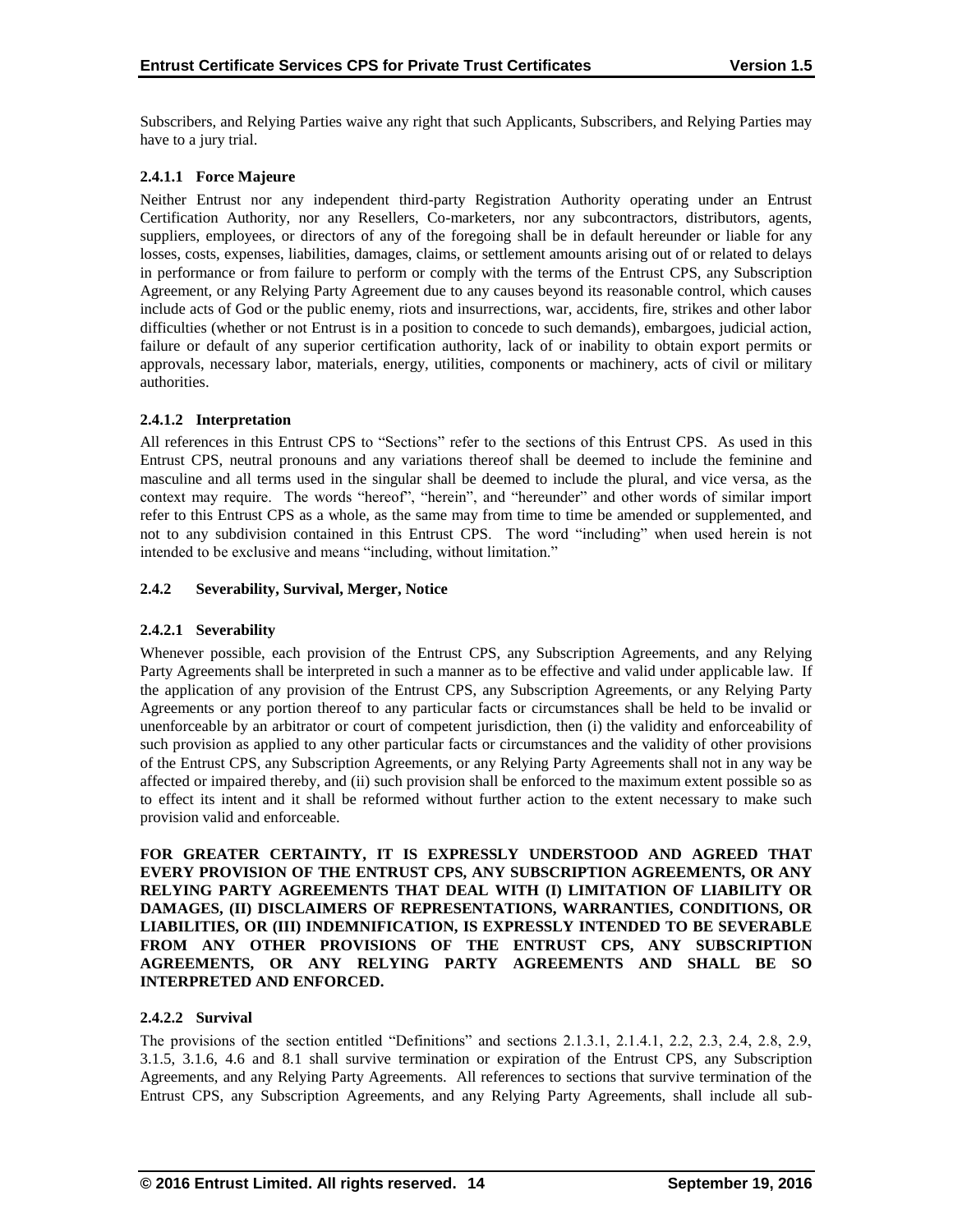sections of such sections. All payment obligations shall survive any termination or expiration of the Entrust CPS, any Subscription Agreements, and any Relying Party Agreements.

## **2.4.2.3 Merger**

The Entrust CPS, the Subscription Agreements, and the Relying Party Agreements state all of the rights and obligations of Entrust, any independent third-party Registration Authorities operating under an Entrust Certification Authority, any Resellers, Co-marketers, and any subcontractors, distributors, agents, suppliers, employees, or directors of any of the foregoing, and any Applicant, Subscriber, or Relying Party and any other persons, entities, or organizations in respect to the subject matter hereof and thereof and such rights and obligations shall not be augmented or derogated by any prior agreements, communications, or understandings of any nature whatsoever whether oral or written. The rights and obligations of Entrust, any independent third-party Registration Authorities operating under an Entrust Certification Authority, any Resellers, Co-marketers, and any subcontractors, distributors, agents, suppliers, employees, and directors of any of the foregoing may not be modified or waived orally and may be modified only in a writing signed or authenticated by a duly authorized representative of Entrust.

## **2.4.2.4 Conflict of Provisions**

In the event of a conflict between the provisions of the Entrust CPS and any express written agreement between Entrust or an independent third-party Registration Authority operating under an Entrust Certification Authority and a Subscriber or Relying Party, with respect to Entrust Certificates or any services provided in respect to Entrust Certificates, such other express written agreement shall take precedence. In the event of any inconsistency between the provisions of this Entrust CPS and the provisions of any Subscription Agreement or any Relying Party Agreement, the terms and conditions of this Entrust CPS shall govern.

## **2.4.2.5 Waiver**

The failure of Entrust to enforce, at any time, any of the provisions of this Entrust CPS, a Subscription Agreement with Entrust, or a Relying Party Agreement with Entrust or the failure of Entrust to require, at any time, performance by any Applicant, Subscriber, Relying Party or any other person, entity, or organization of any of the provisions of this Entrust CPS, a Subscription Agreement with Entrust, or a Relying Party Agreement with Entrust, shall in no way be construed to be a present or future waiver of such provisions, nor in any way affect the ability of Entrust to enforce each and every such provision thereafter. The express waiver by Entrust of any provision, condition, or requirement of this Entrust CPS, a Subscription Agreement with Entrust, or a Relying Party Agreement with Entrust shall not constitute a waiver of any future obligation to comply with such provision, condition, or requirement. The failure of an independent third-party Registration Authority or Reseller operating under an Entrust Certification Authority ("Registration Authority") to enforce, at any time, any of the provisions of a this Entrust CPS, any Subscription Agreement with such Registration Authority, or any Relying Party Agreement with such Registration Authority or the failure to require by such Registration Authority, at any time, performance by any Applicant, Subscriber, Relying Party or any other person, entity, or organization of this Entrust CPS, any Subscription Agreement with such Registration Authority, or any Relying Party Agreement with such Registration Authority shall in no way be construed to be a present or future waiver of such provisions, nor in any way affect the ability of such Registration Authority to enforce each and every such provision thereafter. The express waiver by a Registration Authority of any provision, condition, or requirement of a Subscription Agreement with such Registration Authority or a Relying Party Agreement with such Registration Authority shall not constitute a waiver of any future obligation to comply with such provision, condition, or requirement.

#### **2.4.2.6 Notice**

Any notice to be given by a Subscriber, Applicant, or Relying Party to Entrust under this Entrust CPS, a Subscription Agreement, or a Relying Party Agreement shall be given in writing to the address specified in §1.4 by prepaid receipted mail, facsimile, or overnight courier, and shall be effective as follows (i) in the case of facsimile or courier, on the next Business Day, and (ii) in the case of receipted mail, five (5)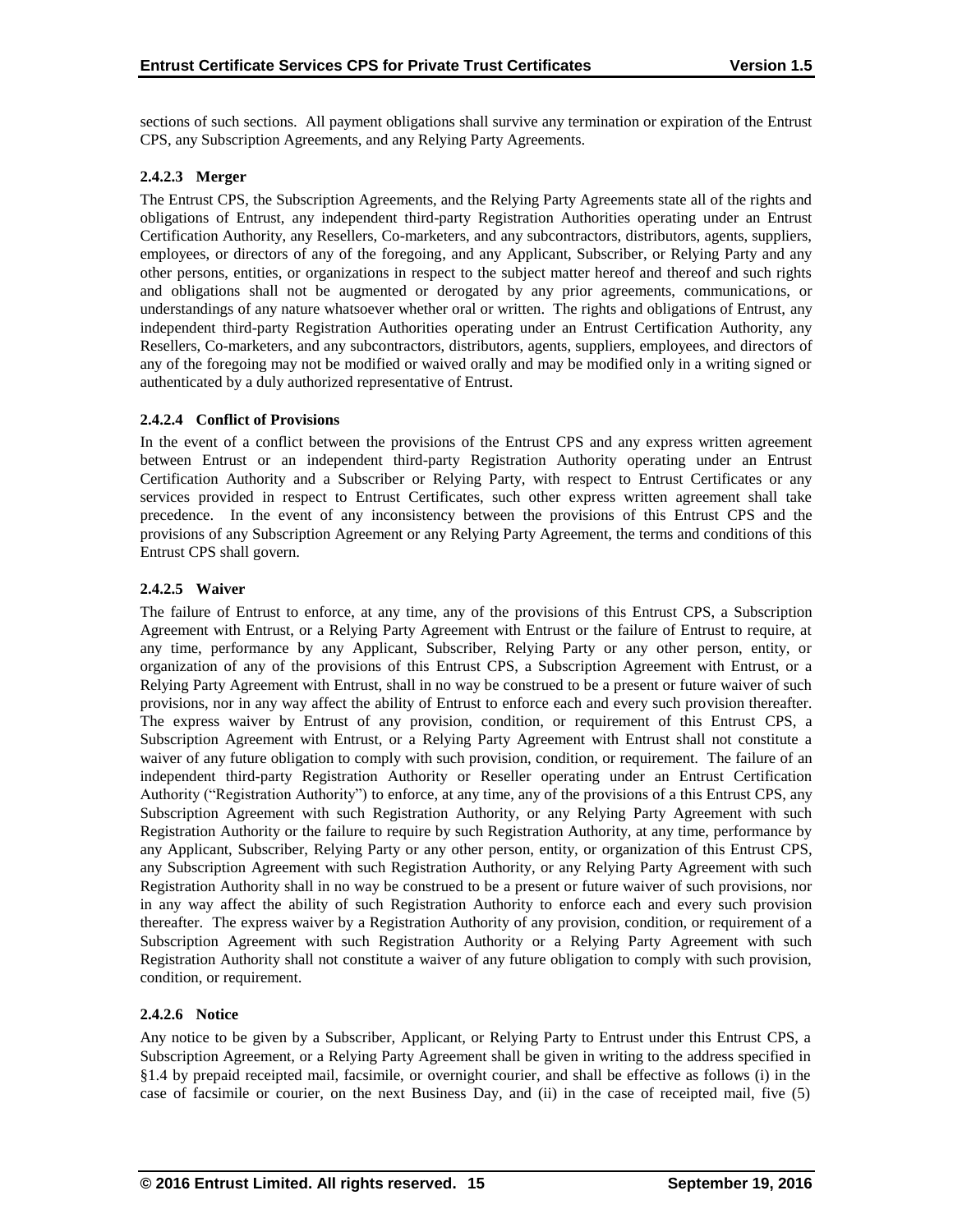Business Days following the date of deposit in the mail. Any notice to be given by Entrust under the Entrust CPS, any Subscription Agreement, or any Relying Party Agreement shall be given by email or by facsimile or courier to the last address, email address or facsimile number for the Subscriber on file with Entrust. In the event of notice by email, the notice shall become effective on the next Business Day. In the event of notice by prepaid receipted mail, facsimile, or overnight courier, notice shall become effective as specified in (i) or (ii), depending on the means of notice utilized.

# **2.4.2.7 Assignment**

Entrust Certificates and the rights granted under the Entrust CPS, any Subscription Agreement, or any Relying Party Agreement are personal to the Applicant, Subscriber, or Relying Party that entered into the Subscription Agreement or Relying Party Agreement and cannot be assigned, sold, transferred, or otherwise disposed of, whether voluntarily, involuntarily, by operation of law, or otherwise, without the prior written consent of Entrust or the Registration Authority under an Entrust Certification Authority with which such Applicant, Subscriber, or Relying Party has contracted. Any attempted assignment or transfer without such consent shall be void and shall automatically terminate such Applicant's, Subscriber's or Relying Party's rights under the Entrust CPS, any Subscription Agreement, or any Relying Party Agreement. Entrust may assign, sell, transfer, or otherwise dispose of the Entrust CPS, any Subscription Agreements, or any Relying Party Agreements together with all of its rights and obligations under the Entrust CPS, any Subscription Agreements, and any Relying Party Agreements (i) to an Affiliate, or (ii) as part of a sale, merger, or other transfer of all or substantially all the assets or stock of the business of Entrust to which the Entrust CPS, the Subscription Agreements, and Relying Party Agreements relate. Subject to the foregoing limits, this Agreement shall be binding upon and shall inure to the benefit of permitted successors and assigns of Entrust, any third-party Registration Authorities operating under the Entrust Certification Authorities, Applicants, Subscribers, and Relying Parties, as the case may be.

## **2.4.3 Dispute Resolution Procedures**

Any disputes between a Subscriber or an Applicant and Entrust or any third-party Registration Authorities operating under the Entrust Certification Authorities, or a Relying Party and Entrust or any third-party Registration Authorities operating under the Entrust Certification Authorities, shall be submitted to mediation in accordance with the Commercial Mediation Rules of the American Arbitration Association which shall take place in English in Ottawa, Ontario. In the event that a resolution to such dispute cannot be achieved through mediation within thirty (30) days, the dispute shall be submitted to binding arbitration. The arbitrator shall have the right to decide all questions of arbitrability. The dispute shall be finally settled by arbitration in accordance with the rules of the American Arbitration Association, as modified by this provision. Such arbitration shall take place in English in Ottawa, Ontario, before a sole arbitrator appointed by the American Arbitration Association (AAA) who shall be appointed by the AAA from its Technology Panel and shall be reasonably knowledgeable in electronic commerce disputes. The arbitrator shall apply the laws of the Province of Ontario, without regard to its conflict of laws provisions, and shall render a written decision within thirty (30) days from the date of close of the arbitration hearing, but no more than one (1) year from the date that the matter was submitted for arbitration. The decision of the arbitrator shall be binding and conclusive and may be entered in any court of competent jurisdiction. In each arbitration, the prevailing party shall be entitled to an award of all or a portion of its costs in such arbitration, including reasonable attorney's fees actually incurred. Nothing in the Entrust CPS, or in any Subscription Agreement, or any Relying Party Agreement shall preclude Entrust or any third-party Registration Authorities operating under the Entrust Certification Authorities from applying to any court of competent jurisdiction for temporary or permanent injunctive relief, without breach of this §2.4.3 and without any abridgment of the powers of the arbitrator, with respect to any (i) alleged Compromise that affects the integrity of an Entrust Certificate, or (ii) alleged breach of the terms and conditions of the Entrust CPS, any Subscription Agreement, or any Relying Party Agreement. The institution of any arbitration or any action shall not relieve an Applicant, Subscriber or Relying Party of its obligations under the Entrust CPS, any Subscription Agreement, or any Relying Party Agreement.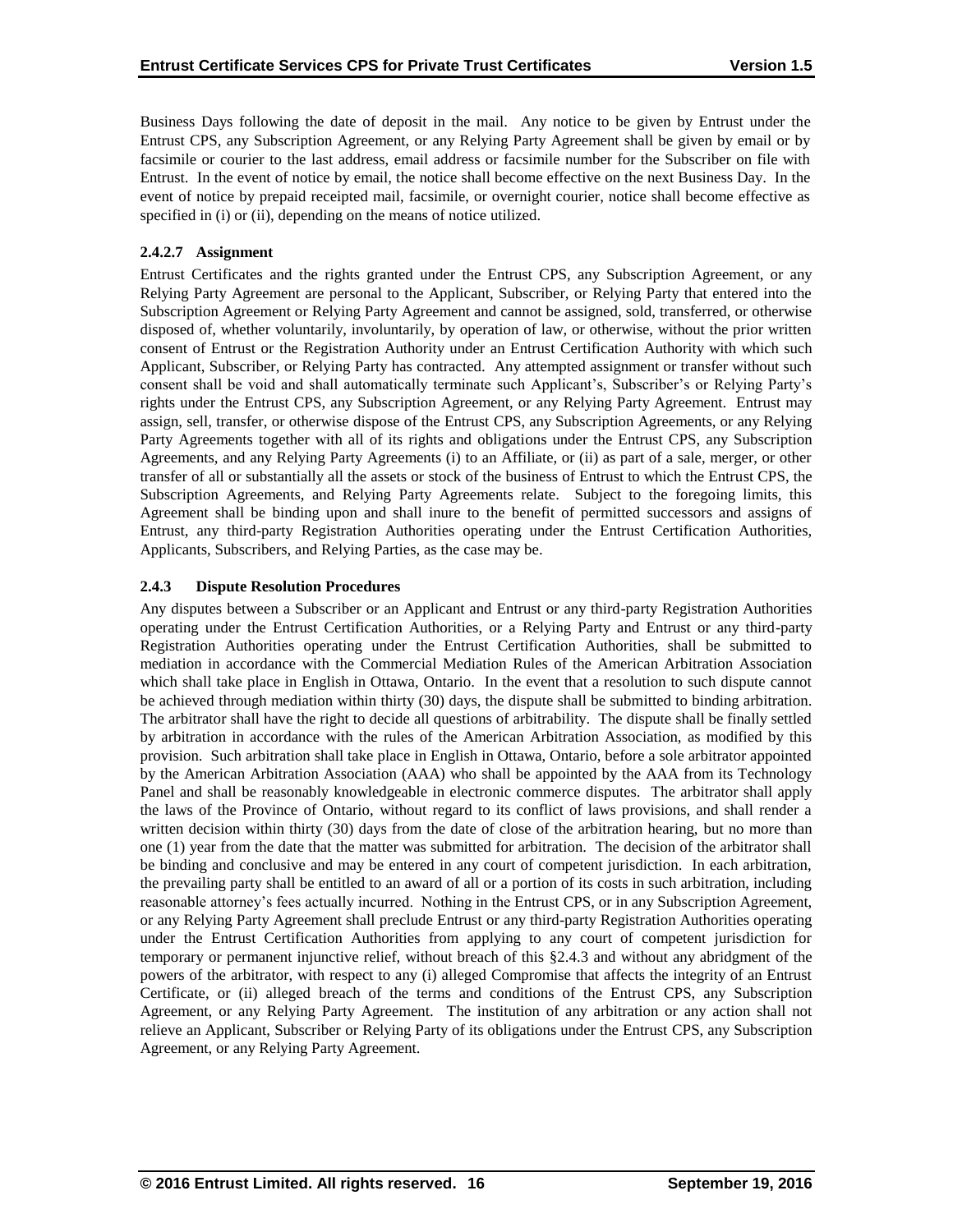## **2.4.3.1 Limitation Period on Arbitrations and Actions**

Any and all arbitrations or legal actions in respect to a dispute that is related to an Entrust Certificate or any services provided in respect to an Entrust Certificate shall be commenced prior to the end of one (1) year after (i) the expiration or revocation of the Entrust Certificate in dispute, or (ii) the date of provision of the disputed service or services in respect to the Entrust Certificate in dispute, whichever is sooner. If any arbitration or action in respect to a dispute that is related to an Entrust Certificate or any service or services provided in respect to an Entrust Certificate is not commenced prior to such time, any party seeking to institute such an arbitration or action shall be barred from commencing or proceeding with such arbitration or action.

## **2.5 Fees**

The fees for services provided by Entrust in respect to Entrust Certificates are set forth in the Entrust Repository. These fees are subject to change, and any such changes shall become effective immediately after posting in the Entrust Repository. The fees for services provided by independent third-party Registration Authorities, Resellers and Co-marketers in respect to Entrust Certificates are set forth on the web sites operated by such Registration Authorities, Resellers and Co-marketers. These fees are subject to change, and any such changes shall become effective immediately after posting in such web sites.

## **2.5.1 Certificate Issuance or Renewal Fees**

See the Entrust Repository for the fees charged by Entrust. See the web sites operated by Registration Authorities operating under the Entrust Certification Authorities, Resellers, and Co-marketers for the fees charged by such Registration Authorities, Resellers, and Co-marketers.

## **2.5.2 Certificate Access Fees**

See the Entrust Repository for the fees charged by Entrust. See the web sites operated by Registration Authorities operating under the Entrust Certification Authorities, Resellers, and Co-marketers for the fees charged by such Registration Authorities, Resellers, and Co-marketers.

#### **2.5.3 Revocation or Status Information Access Fees**

See the Entrust Repository for the fees charged by Entrust. See the web sites operated by Registration Authorities operating under the Entrust Certification Authorities, Resellers, and Co-marketers for the fees charged by such Registration Authorities, Resellers, and Co-marketers.

# **2.5.4 Fees for Other Services such as Policy Information**

See the Entrust Repository for the fees charged by Entrust. See the web sites operated by Registration Authorities operating under the Entrust Certification Authorities, Resellers, and Co-marketers for the fees charged by such Registration Authorities, Resellers, and Co-marketers.

# **2.5.5 Refund Policy**

Neither Entrust nor any Registration Authorities operating under the Entrust Certification Authorities nor any Resellers or Co-Marketers provide any refunds for Entrust Certificates or services provided in respect to Entrust Certificates.

# **2.6 Publication and Repositories**

Entrust maintains the Entrust Repository to store various information related to Entrust Certificates and the operation of Entrust Certification Authorities, Entrust Registration Authorities, and third-party Registration Authorities operating under the Entrust Certification Authorities. The Entrust CPS and various other related information is published in the Entrust Repository. The Entrust CPS is also available from Entrust in hard copy upon request.

#### **2.6.1 Publication of CA Information**

The following Entrust Certificate information is published in the Entrust Repository: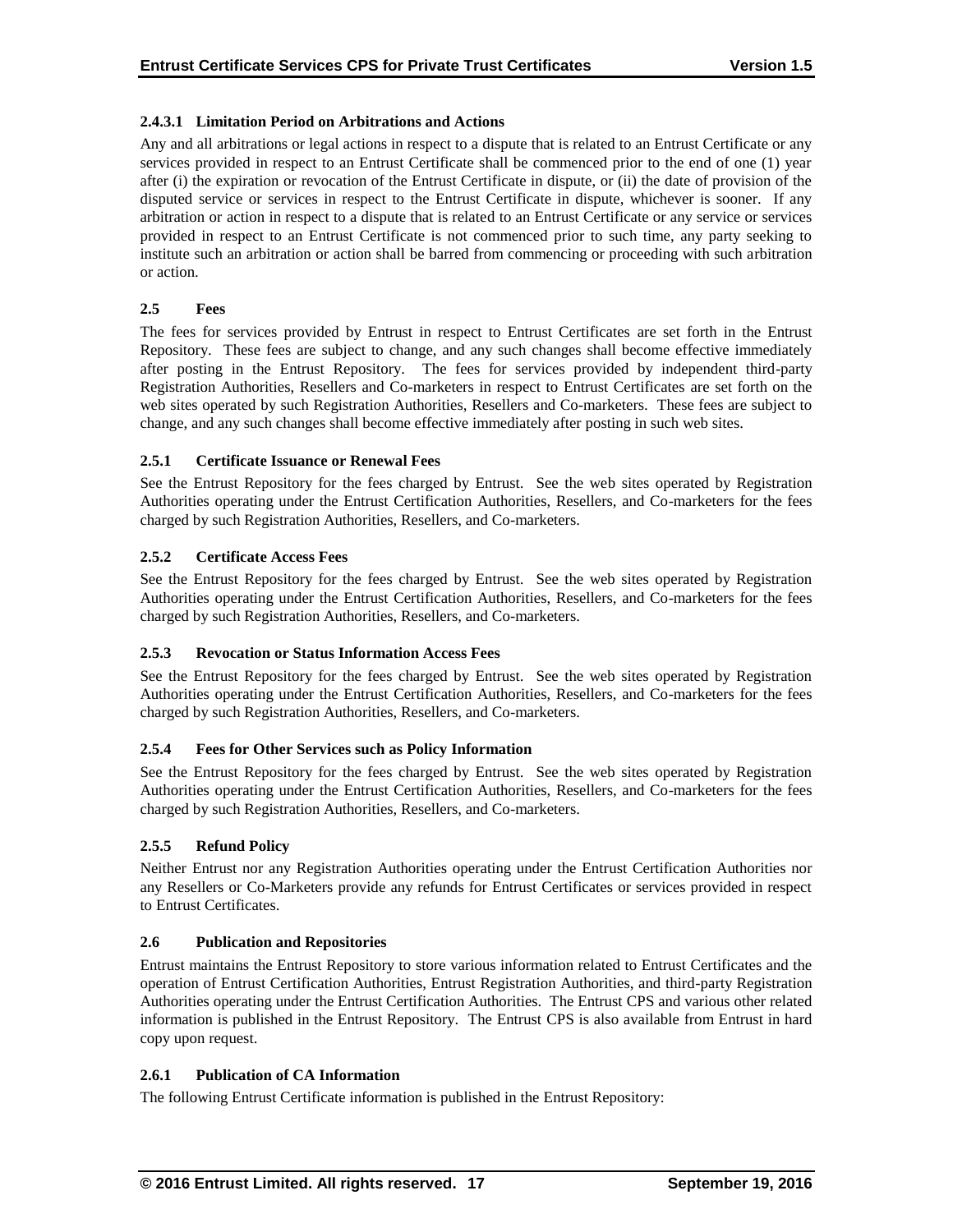- (i) the Entrust CPS;
- (ii) information and agreements regarding the subscription for and reliance on Entrust Certificates; and
- (iii) revocations of Entrust Certificates performed by an Entrust Certification Authority, published in a Certificate Revocation List (CRL).

The data formats used for Entrust Certificates and for Certificate Revocation Lists in the Entrust Repository are in accordance with the associated definitions in §7.

## **2.6.2 Frequency of Publication**

The Entrust CPS may be re-issued and published in accordance with the policy set forth in §8.

## **2.6.3 Access Controls**

The Entrust CPS is published in the Entrust Repository. The Entrust CPS will be available to all Applicants, Subscribers and Relying Parties, but may only be modified by the Entrust Policy Authority.

#### **2.6.4 Repositories**

The Entrust Certification Authorities maintain the Entrust Repositories to allow access to Entrust Certificate-related and CRL information. The information in the Entrust Repositories is accessible through a web interface and is periodically updated as set forth in this Entrust CPS. The Entrust Repositories are the only approved source for CRL and other information about Entrust Certificates.

## **2.7 Compliance Audit**

## **2.7.1 Frequency of Entity Compliance Audit**

Entrust Certification Authorities, Entrust-operated Registration Authorities, and independent third-party Registration Authorities operating under the Entrust Certification Authorities shall be audited once per calendar year for compliance with the practices and procedures set forth in the Entrust CPS. If the results of an audit report recommend remedial action, Entrust or the applicable independent third-party Registration Authority shall initiate corrective action within thirty (30) days of receipt of such audit report.

#### **2.7.2 Identity/Qualifications of Auditor**

The compliance audit of Entrust Certification Authorities shall be performed by a certified public accounting firm with a demonstrated competency in the evaluation of Certification Authorities and Registration Authorities.

#### **2.7.3 Auditor's Relationship to Audited Party**

The certified public accounting firm selected to perform the compliance audit for the Entrust Certification Authorities, Entrust-operated Registration Authorities, or independent third-party operated Registration Authorities under the Entrust Certification Authorities shall be independent from the entity being audited.

#### **2.7.4 Topics Covered by Audit**

The compliance audit shall test compliance of Entrust Certification Authorities, Entrust-operated Registration Authorities, or independent third-party operated Registration Authorities under the Entrust Certification Authorities against the policies and procedures set forth in:

- i. the Entrust CPS; and
- ii. the WebTrust Program for Certification Authorities.

#### **2.7.5 Actions Taken as a Result of Deficiency**

Upon receipt of a compliance audit that identifies any deficiencies, the audited Entrust Certification Authority, Entrust-operated Registration Authority, or independent third-party operated Registration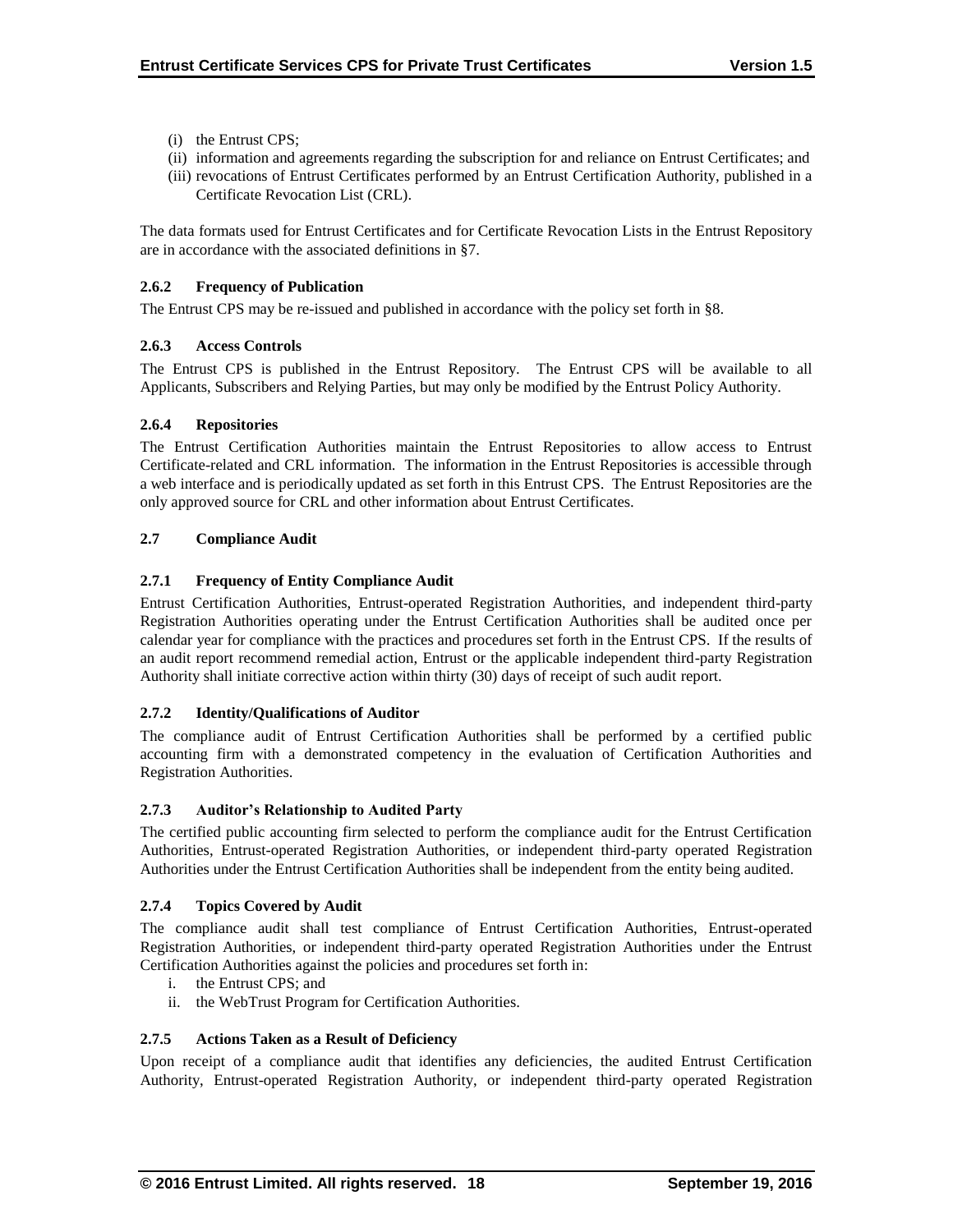Authority under an Entrust Certification Authority shall use commercially reasonable efforts to correct any such deficiencies in an expeditious manner.

## **2.7.6 Communication of Results**

The results of all compliance audits shall be communicated, in the case of Entrust Certification Authorities, to the Entrust Policy Authority, and, in the case of any Entrust-operated Registration Authorities under an Entrust Certification Authorities, to the Entrust Policy Authority, and in the case of third-party Registration Authorities operating under an Entrust Certification Authority, to the operational authority for such Registration Authority.

The results of the most recent compliance audit will be posted to the Repository.

## **2.8 Confidentiality**

Neither Entrust nor any independent third-party Registration Authorities operating under the Entrust Certification Authorities, nor any Resellers or Co-Marketers shall disclose or sell Applicant or Subscriber names (or other information submitted by an Applicant or Subscriber when applying for an Entrust Certificate), except in accordance with this Entrust CPS, a Subscription Agreement, or a Relying Party Agreement. Entrust and all independent third-party Registration Authorities operating under the Entrust Certification Authorities, and all Resellers and Co-Marketers shall use a commercially reasonable degree of care to prevent such information from being used or disclosed for purposes other than those set forth in the Entrust CPS, a Subscription Agreement, or a Relying Party Agreement. Notwithstanding the foregoing, Applicants and Subscribers acknowledge that some of the information supplied with an Entrust Certificate Application is incorporated into Entrust Certificates and that Entrust and all independent third-party Registration Authorities operating under the Entrust Certification Authorities, and all Resellers and Co-Marketers shall be entitled to make such information publicly available.

## **2.8.1 Types of Information to be Kept Confidential**

Information that is supplied by Applicants, Subscribers, or Relying Parties for the subscription for, use of, or reliance upon an Entrust Certificate, and which is not included in the information described in §2.8.2 below, shall be considered to be confidential. Entrust and independent third-party Registration Authorities under the Entrust Certification Authorities shall be entitled to disclose such information to any subcontractors or agents that are assisting Entrust in the verification of information supplied in Entrust Certificate Applications or that are assisting Entrust in the operation of the Entrust Certification Authorities or Entrust-operated Registration Authorities. Information considered to be confidential shall not be disclosed unless compelled pursuant to legal, judicial, or administrative proceedings, or otherwise required by law. Entrust and independent third-party Registration Authorities under the Entrust Certification Authorities shall be entitled to disclose information that is considered to be confidential to legal and financial advisors assisting in connection with any such legal, judicial, administrative, or other proceedings required by law, and to potential acquirors, legal counsel, accountants, banks and financing sources and their advisors in connection with mergers, acquisitions, or reorganizations.

# **2.8.2 Types of Information not Considered Confidential**

Information that is included in an Entrust Certificate or a Certificate Revocation List shall not be considered confidential. Information contained in the Entrust CPS shall not be considered confidential. Without limiting the foregoing, information that (i) was or becomes known through no fault of Entrust, an independent third-party Registration Authority under an Entrust Certification Authority, a Reseller, or a Comarketer, (ii) was rightfully known or becomes rightfully known to Entrust, an independent third-party Registration Authority under the Entrust Certification Authority, a Reseller, or a Co-marketer without confidential or proprietary restriction from a source other than the Subscriber, (iii) is independently developed by Entrust, an independent third-party Registration Authority under an Entrust Certification Authority, a Reseller, or a Co-marketer, or (iv) is approved by a Subscriber for disclosure, shall not be considered confidential.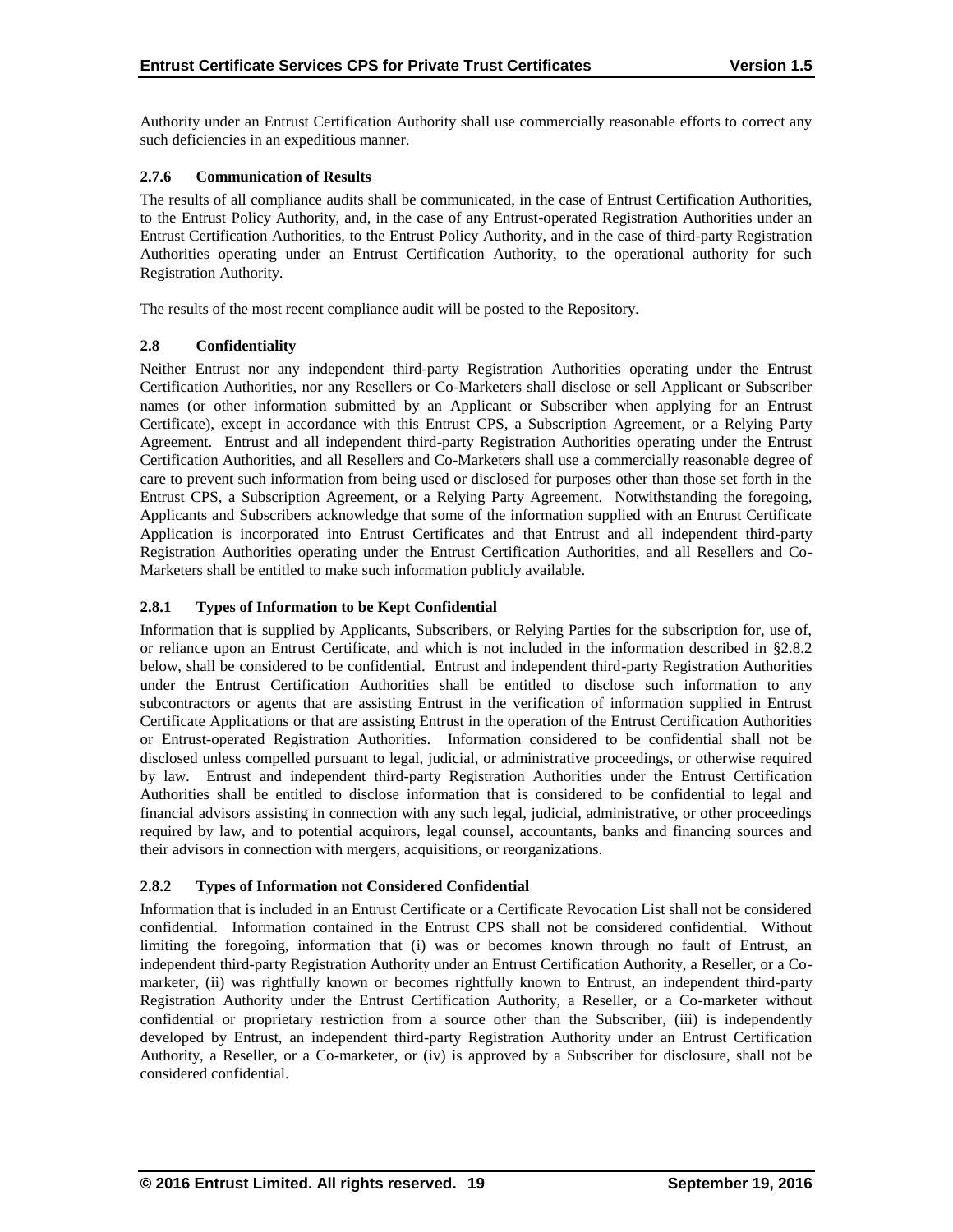## **2.8.3 Disclosure of Certificate Revocation/Suspension Information**

If an Entrust Certificate is revoked by an Entrust Certification Authority, a serial number will be included in the Certificate Revocation List entry for the revoked Entrust Certificate.

## **2.8.4 Release to Law Enforcement Officials**

Entrust, independent third-party Registration Authorities under an Entrust Certification Authority, Resellers, and Co-marketers shall have the right to release information that is considered to be confidential to law enforcement officials in compliance with applicable law.

## **2.8.5 Release as Part of Civil Discovery**

Entrust, independent third-party Registration Authorities under an Entrust Certification Authority, Resellers, and Co-marketers may disclose information that is considered confidential during the course of any arbitration, litigation, or any other legal, judicial, or administrative proceeding relating to such information. Any such disclosures shall be permissible provided that Entrust, the independent third-party Registration Authority, Reseller, or Co-marketer uses commercially reasonable efforts to obtain a court-entered protective order restricting the use and disclosure of any such information to the extent reasonably required for the purposes of such arbitration, litigation, or any other legal, judicial, or administrative proceeding.

## **2.8.6 Disclosure Upon Owner's Request**

Entrust, independent third-party Registration Authorities under an Entrust Certification Authority, Resellers, and Co-marketers may disclose information provided to Entrust, such Registration Authority, Reseller or Co-marketer, by an Applicant, a Subscriber, or a Relying Party upon request of such Applicant, Subscriber, or Relying Party.

## **2.8.7 Other Information Release Circumstances**

No stipulation.

# **2.9 Intellectual Property Rights**

Entrust retains all right, title, and interest (including all intellectual property rights), in, to and under all Entrust Certificates, except for any information that is supplied by an Applicant or a Subscriber and that is included in an Entrust Certificate, which information shall remain the property of the Applicant or Subscriber. All Applicants and Subscribers grant to Entrust and any Registration Authorities operating under the Entrust Certification Authorities a non-exclusive, worldwide, paid-up, royalty-free license to use, copy, modify, publicly display, and distribute such information, by any and all means and through any and all media whether now known or hereafter devised for the purposes contemplated under the Entrust CPS, the Subscriber's Subscription Agreement, and any Relying Party Agreements. Entrust and any Registration Authorities operating under the Entrust Certification Authorities shall be entitled to transfer, convey, or assign this license in conjunction with any transfer, conveyance, or assignment as contemplated in §2.4.2.7. Entrust grants to Subscribers and Relying Parties a non-exclusive, non-transferable license to use, copy, and distribute Entrust Certificates, subject to such Entrust Certificates being used as contemplated under the Entrust CPS, the Subscriber's Subscription Agreement, and any Relying Party Agreements, and further provided that such Entrust Certificates are reproduced fully and accurately and are not published in any publicly available database, repository, or directory without the express written permission of Entrust. Except as expressly set forth herein, no other right is or shall be deemed to be granted, whether by implication, estoppel, inference or otherwise. Subject to availability, Entrust may in its discretion make copies of one or more Cross Certificate(s) available to Subscribers for use solely with the Entrust Certificate issued to such Subscribers. Entrust retains all right, title, and interest (including all intellectual property rights), in, to and under the Cross Certificate(s).

Entrust grants permission to reproduce the Entrust CPS provided that (i) the copyright notice on the first page of this Entrust CPS is retained on any copies of the Entrust CPS, and (ii) the Entrust CPS is reproduced fully and accurately. Entrust retains all right, title, and interest (including all intellectual property rights), in, to and under the Entrust CPS.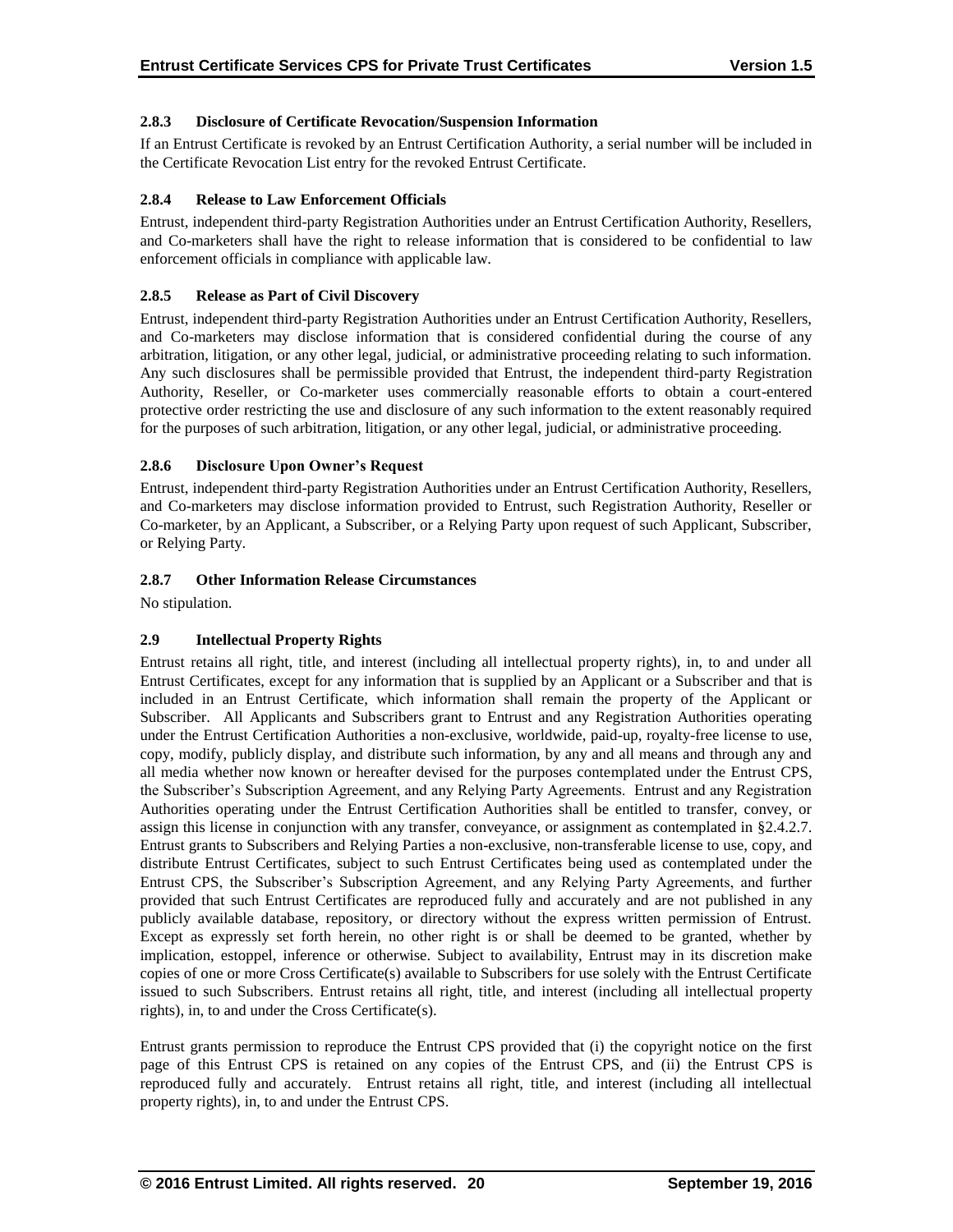In no event shall Entrust or any independent third-party Registration Authority operating under an Entrust Certification Authority, or any Resellers or Co-marketers, or any subcontractors, distributors, agents, suppliers, employees, or directors of any of the foregoing be liable to any Applicants, Subscribers, or Relying Parties or any other third parties for any losses, costs, liabilities, expenses, damages, claims, or settlement amounts arising from or relating to claims of infringement, misappropriation, dilution, unfair competition, or any other violation of any patent, trademark, copyright, trade secret, or any other intellectual property or any other right of person, entity, or organization in any jurisdiction arising from or relating to any Entrust Certificate or arising from or relating to any services provided in relation to any Entrust Certificate.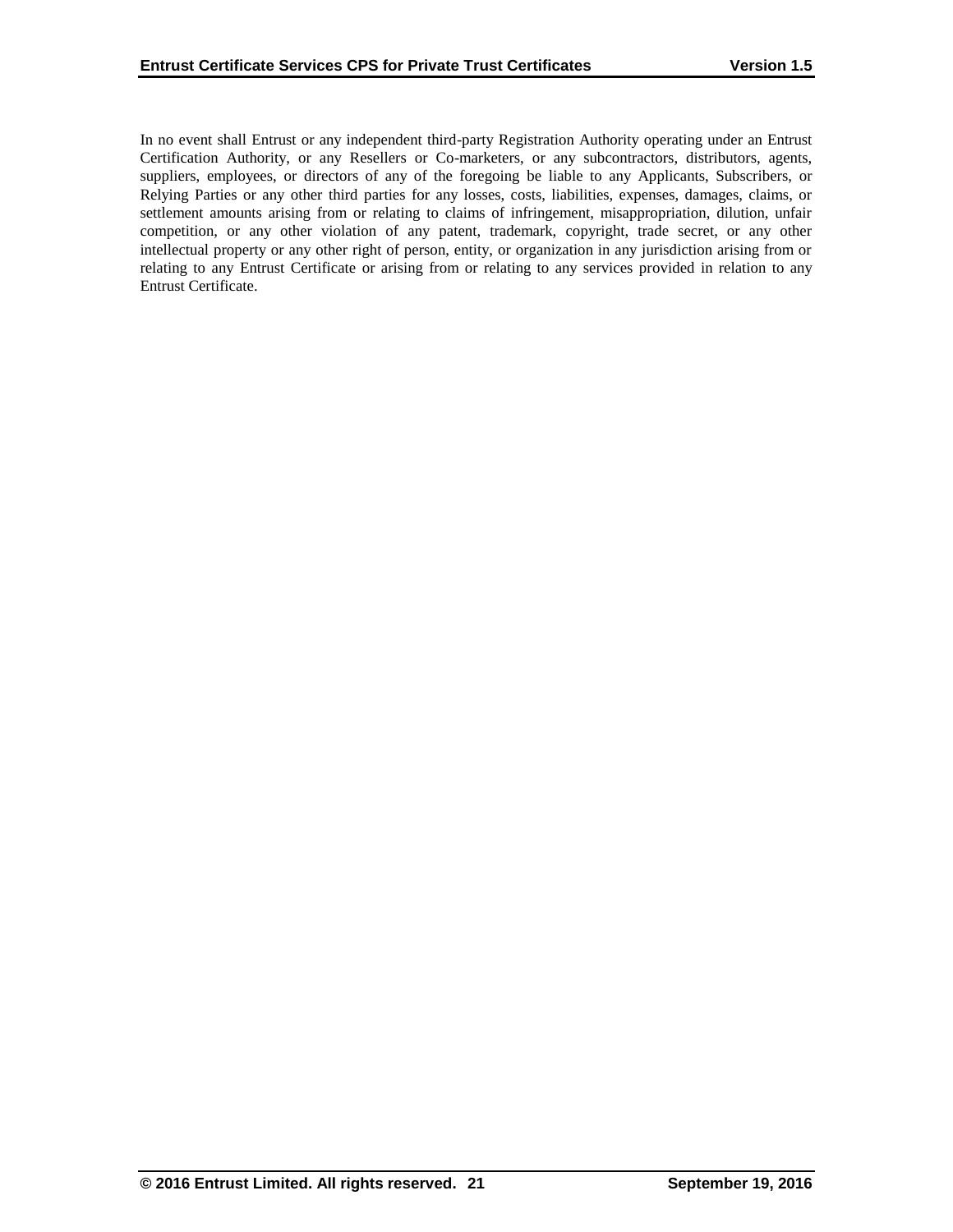## **3 Identification and Authentication**

#### **3.1 Initial Registration**

Before issuing an Entrust Certificate, the Entrust Certification Authorities ensure that all Subject organization information in the Entrust Certificate conforms to the requirements of, and has been verified in accordance with the procedures prescribed in this CPS and matches the information confirmed and documented by the Registration Authority pursuant to its verification processes.

#### **3.1.1 Types of Names**

#### Entrust Private SSL Certificates

The Subject names in an Entrust Private SSL Certificate comply with the X.501 Distinguished Name (DN) form. Entrust Certification Authorities shall use a single naming convention as set forth below. Each Entrust Private SSL Certificate shall contain the following information:

- (i) "Country Name" (C) which is the two-letter ISO 3166 code for the country in which the Applicant is located and plans to host the secure server on which the Applicant is intending to install the Entrust Private SSL Certificate;
- (ii) "Organization Name" (O) which is the name of the organization in the case of a corporation, partnership, or other entity. In the case of a sole proprietorship, the organization name can be the name of the Applicant;
- (iii) "Organizational Unit Name" (OU) which is an optional field. The OU field may be used to distinguish between different organizational groups within an organization (for example, to distinguish between human resources, marketing, and development);
- (iv) "Common Name" (CN) which is the fully qualified hostname or path used in the DNS of the secure server on which the Applicant is intending to install the Entrust Private SSL Certificate;
- (v) "State" (ST), which is the state or province of the organization's place of business, if applicable; and
- (vi) "Subject Alternative Name" (SAN), which is the fully qualified hostname or path used in the DNS of the secure server on which the Applicant is intending to install the Entrust Private SSL Certificate. There may be multiple SANs in each Entrust Private SSL Certificate.

#### Entrust Mobile Device Certificates

The Subject names in an Entrust Mobile Device Certificate comply with the X.501 Distinguished Name (DN) form. Entrust Certification Authorities shall use a single naming convention as set forth below. Each Entrust Mobile Device Certificate shall contain the following information:

- (i) "Country Name" (C) which is the two-letter ISO 3166 code for the country in which the Applicant is located;
- (ii) "Organization Name" (O) which is the name of the organization in the case of a corporation, partnership, or other entity. In the case of a sole proprietorship, the organization name can be the name of the Applicant;
- (iii) "Organizational Unit Name" (OU) which is an optional field. The OU field may be used to distinguish between different organizational groups within an organization (for example, to distinguish between human resources, marketing, and development);
- (iv) "Common Name" (CN) which is a unique alpha-numeric identifier, Subscriber name, or a unique alpha-numeric identifier plus Subscriber name which has been approved by the Subscriber administration contact; and
- (v) Optionally, "Subject Alternative Name" (SAN) which is the email address of the Subscriber.

### **3.1.2 Need for Names to Be Meaningful**

The certificates issued pursuant to this CPS are meaningful only if the names that appear in the certificates can be understood and used by Relying Parties. Names used in the certificates must identify the person or object to which they are assigned in a meaningful way. CAs shall not issue certificates to the subscribers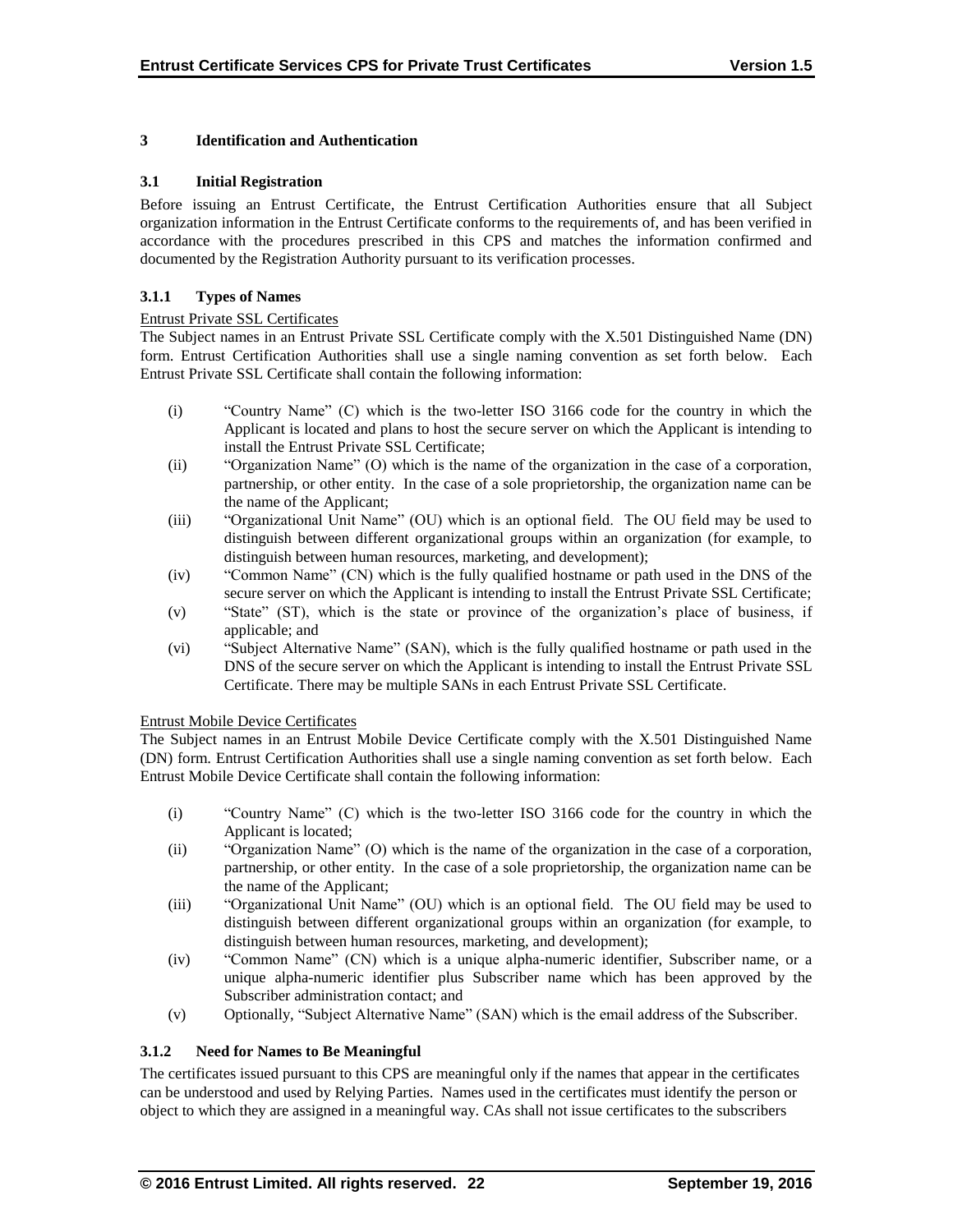that contain domain names, IP addresses, DN, URL, and/or e-mail addresses that the subscribers do not legitimately own or control. Examples of fields and extensions where these names appear include subject DN and subject alternative names.

#### Entrust Private SSL Certificates

The value of the Common Name to be used in an Entrust Private SSL Certificate shall be the Applicant's fully qualified hostname or path that is used in the DNS of the secure server on which the Applicant is intending to install the Entrust Private SSL Certificate.

#### **3.1.3 Rules for Interpreting Various Name Forms**

Subject names for Entrust Certificates shall be interpreted as set forth in §3.1.1 and §3.1.2.

#### **3.1.4 Uniqueness of Names**

Names shall be defined unambiguously for each Subject in an Entrust Repository. The Distinguished Name attribute will usually be unique to the Subject to which it is issued. Each Entrust Certificate shall be issued a unique serial number within the name space of the issuing Entrust Certification Authority.

#### **3.1.5 Name Claim Dispute Resolution Procedure**

The Subject names in Entrust Certificates are issued on a "first come, first served" basis. By accepting a Subject name for incorporation into an Entrust Certificate, a Registration Authority operating under an Entrust Certification Authority does not determine whether the use of such information infringes upon, misappropriates, dilutes, unfairly competes with, or otherwise violates any intellectual property right or any other rights of any person, entity, or organization. The Entrust Certification Authorities and any Registration Authorities operating under the Entrust Certification Authorities neither act as an arbitrator nor provide any dispute resolution between Subscribers or between Subscribers and third-party complainants in respect to the use of any information in an Entrust Certificate. The Entrust CPS does not bestow any procedural or substantive rights on any Subscriber or third-party complainant in respect to any information in an Entrust Certificate. Neither the Entrust Certification Authorities nor any Registration Authorities operating under the Entrust Certification Authorities shall in any way be precluded from seeking legal or equitable relief (including injunctive relief) in respect to any dispute between Subscribers or between Subscribers and third-party complainants or in respect to any dispute between Subscribers and an Entrust Certification Authority or a Registration Authority operating under an Entrust Certification Authority or between a third-party complainant and an Entrust Certification Authority or a Registration Authority operating under an Entrust Certification Authority arising out of any information in an Entrust Certificate. Entrust Certification Authorities and Registration Authorities operating under Entrust Certification Authorities shall respectively have the right to revoke and the right to request revocation of Entrust Certificates upon receipt of a properly authenticated order from an arbitrator or court of competent jurisdiction requiring the revocation of an Entrust Certificate.

#### **3.1.6 Recognition, Authentication and Role of Trademarks**

An Entrust Certification Authority or a Registration Authority operating under an Entrust Certification Authority may, in certain circumstances, take action in respect to an Entrust Certificate containing information that possibly violates the trademark rights of a third-party complainant. In the event that a third-party complainant provides an Entrust Certification Authority or a Registration Authority operating under an Entrust Certification Authority with (i) a certified copy that is not more than three (3) months old of a trademark registration from the principal trademark office in any one of the United States, Canada, Japan, Australia or any of the member countries of the European Union, and further provided that such registration is still in full force and effect, and (ii) a copy of a prior written notice to the Subscriber of the Entrust Certificate in dispute, stating that the complainant believes that information in the Subscriber's Entrust Certificate violates the trademark rights of the complainant, and (iii) a representation by the complainant indicating the means of notice and basis for believing that such notice was received by the Subscriber of the Entrust Certificate in dispute, an Entrust Certification Authority or a Registration Authority operating under an Entrust Certification Authority may initiate the following actions. The Entrust Certification Authority or the Registration Authority operating under an Entrust Certification Authority may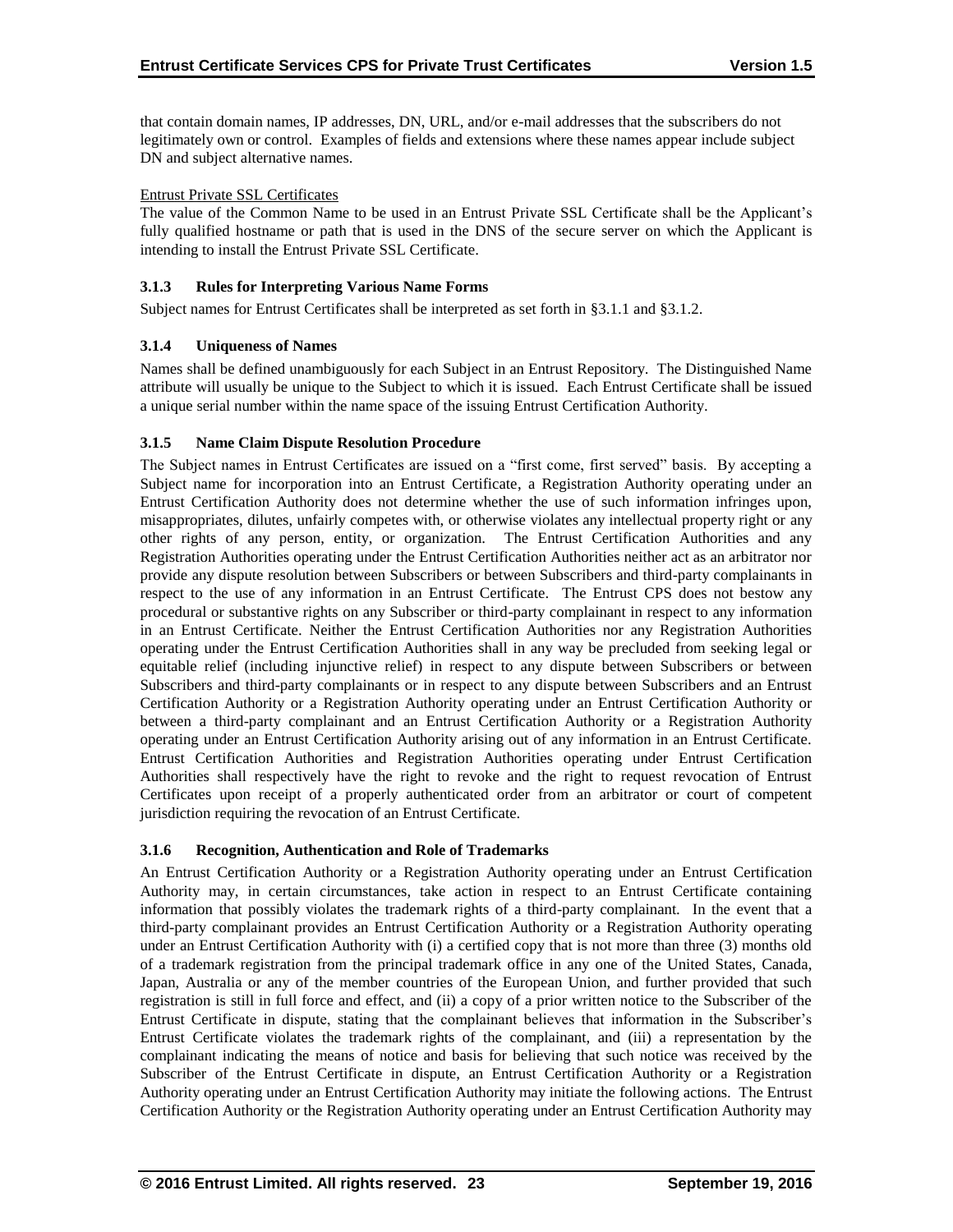determine whether the issue date of the Subscriber's Entrust Certificate predates the registration date on the trademark registration provided by the complainant. If the date of issuance of the Subscriber's Certificate predates the trademark registration date, the Entrust Certification Authority or the Registration Authority operating under the Entrust Certification Authority will take no further action unless presented with an authenticated order from an arbitrator or court of competent jurisdiction. If the date of issuance of the Entrust Certificate is after the registration date on the trademark registration provided by the complainant, the Entrust Certification Authority or the Registration Authority operating under the Entrust Certification Authority shall request that the Subscriber provide a proof of ownership for the Subscriber's own corresponding trademark registration from the principal trademark office in any one of the United States, Canada, Japan, Australia or any of the member countries of the European Union. If the Subscriber can provide a certified copy, as set forth above, that predates or was issued on the same date as the complainant's trademark registration, the Entrust Certification Authority or the Registration Authority operating under the Entrust Certification Authority will take no further action unless presented with an authenticated order from an arbitrator or court of competent jurisdiction. If the Subscriber does not respond within ten (10) Business Days, or if the date on the certified copy of the trademark registration provided by the Subscriber postdates the certified copy of the trademark registration provided by the complainant, the Entrust Certification Authority and the Registration Authorities operating under that Entrust Certification Authority respectively may revoke or may request revocation of the disputed Entrust Certificate.

If a Subscriber files litigation against a complainant, or if a complainant files litigation against a Subscriber, and such litigation is related to any information in an issued Entrust Certificate, and if the party instigating the litigation provides an Entrust Certification Authority or a Registration Authority operating under an Entrust Certification Authority with a copy of the file-stamped complaint or statement of claim, the Entrust Certification Authority will maintain the current status of the Entrust Certificate or the Registration Authority operating under the Entrust Certification Authority will request that the Entrust Certification Authority maintain the current status of the Entrust Certificate, subject to any requirements to change the status of such Entrust Certificate otherwise provided or required under this Entrust CPS, a Subscription Agreement, or any Relying Party Agreement. During any litigation, an Entrust Certification Authority will not revoke and a Registration Authority operating under an Entrust Certification Authority will not request revocation of an Entrust Certificate that is in dispute unless ordered by an arbitrator or a court of competent jurisdiction or as otherwise provided or required under this Entrust CPS, a Subscription Agreement, or any Relying Party Agreement. In the event of litigation as contemplated above, Entrust Certification Authorities and Registration Authorities operating under the Entrust Certification Authorities will comply with any directions by a court of competent jurisdiction in respect to an Entrust Certificate in dispute without the necessity of being named as a party to the litigation. If named as a party in any litigation in respect to an Entrust Certificate, Entrust and/or any third party operating a Registration Authority under an Entrust Certification Authority shall be entitled to take any action that it deems appropriate in responding to or defending such litigation. Any Subscriber or Relying Party that becomes involved in any litigation in respect to an Entrust Certificate shall remain subject to all of the terms and conditions of the Entrust CPS, the Subscriber's Subscription Agreement, and the Relying Party's Relying Party Agreement.

Registration Authorities operating under an Entrust Certification Authority shall notify the Entrust Certification Authority of any disputes of which such Registration Authority is aware and which relate to any information contained in an Entrust Certificate whose issuance was requested by such Registration Authority.

# **3.1.7 Method to Prove Possession of Private Key**

For Key Pairs generated by the Applicant, Entrust Certification Authorities perform proof of possession tests for CSRs created using reversible asymmetric algorithms (such as RSA) by validating the signature on the CSR submitted by the Applicant with the Entrust Certificate Application.

#### **3.1.8 Authentication of Organizational Identity**

Registration Authorities operating under the Entrust Certification Authorities shall perform a limited verification of any organizational identities that are submitted by an Applicant or Subscriber. Registration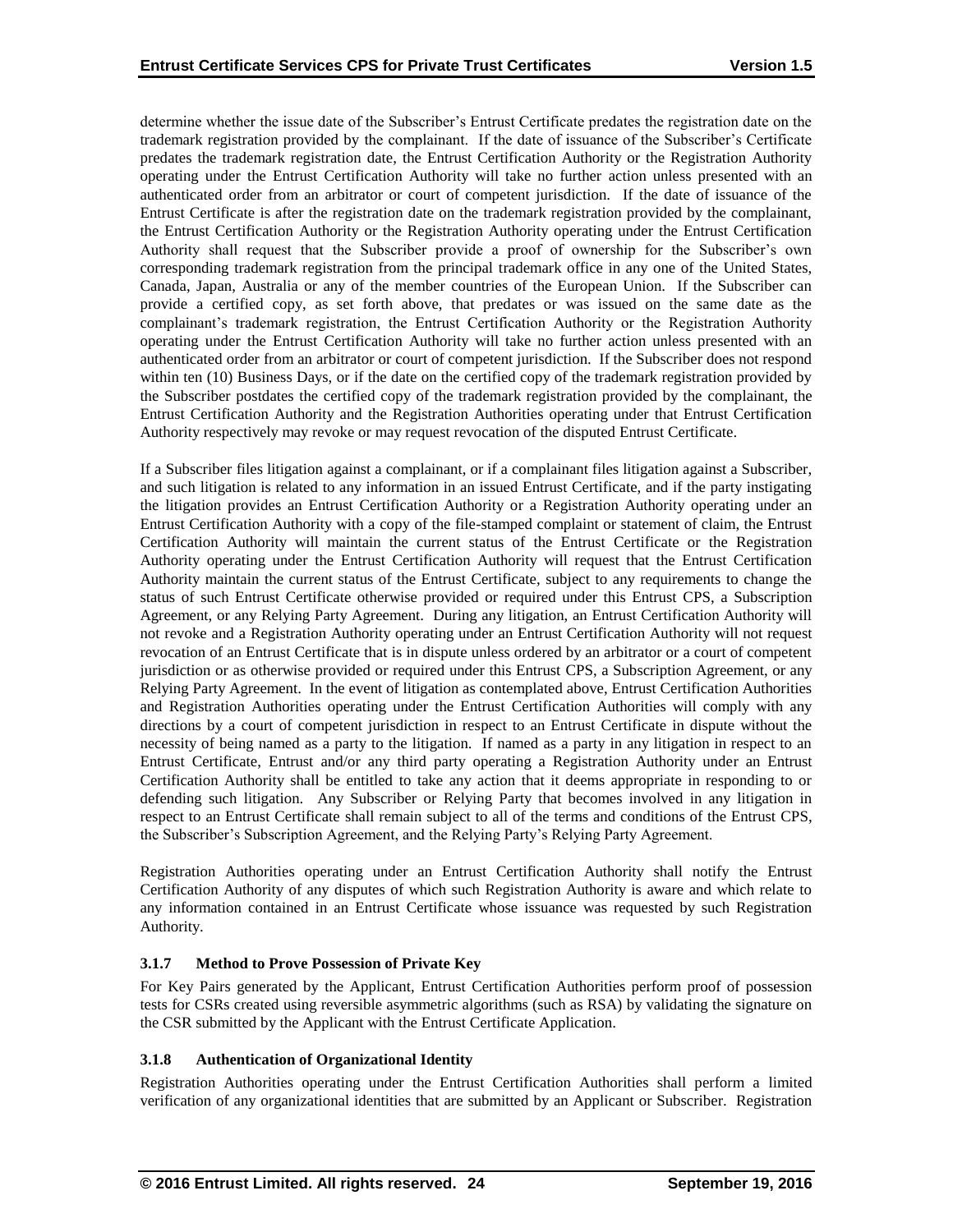Authorities operating under the Entrust Certification Authorities shall determine whether the organizational identity, address, and domain name provided with an Entrust Certificate Application are consistent with information contained in third-party databases and/or governmental sources. The information and sources used for the limited verification of Entrust Certificate Applications may vary depending on the jurisdiction of the Applicant or Subscriber.

In the case of organizational identities that are not registered with any governmental sources, Registration Authorities operating under the Entrust Certification Authorities shall use commercially reasonable efforts to confirm the existence of the organization. Such commercially reasonable efforts may include site visits or third-party attestation letter. Registration Authorities operating under the Entrust Certification Authorities shall comply with all verification practices mandated by the Entrust Policy Authority.

#### **3.1.9 Authentication of Individual Identity**

Registration Authorities operating under the Entrust Certification Authorities shall use reasonable means to verify any individual identities that are submitted by an Applicant or Subscriber.

An individual identity shall be verified by using a legible copy, which discernibly shows the Applicant's face, of at least one currently valid government-issued photo ID (passport, driver's license, military ID, national ID, or equivalent document type). The copy shall be inspected for any indication of alteration or falsification.

The Applicant's address shall be verified using a trusted form of identification such as a government ID, utility bill, or bank or credit card statement. The same government-issued ID that was used to verify the Applicant's name may be relied upon.

The request shall be verified by contacting the Applicant using a phone number that was provided from a third-party.

#### **3.1.10 Authentication of Domain Name**

Private Trust Certificates may use fully qualified or non-fully qualified domain names.

#### **3.1.10.1 Fully Qualified Domain Names**

Registration Authorities operating under the Entrust Certification Authorities shall use reasonable means to confirm the Applicant or Subscriber has control of the domain names to be included in the Entrust Certificate. The Registration Authority shall check the WHOIS record to determine who the top level domain (TLD) is registered to. The authorization to use the domain is done by contacting an authorization contact at the entity that registered the domain name or by contacting a user identified in the WHOIS record.

If contacting a user identified in the WHOIS record by email, then only the following emails addresses may be used:

- (i) Supplied by the Domain Name Registrar;
- (ii) Taken from the Domain Name Registrant's "registrant", "technical", or "administrative" contact information, as it appears in the Domain's WHOIS record; or;
- (iii) By pre-pending a local part to a Domain Name as follows:
	- a. Local part One of the following: 'admin', 'administrator', 'webmaster', 'hostmaster', or 'postmaster'; and
	- b. Domain Name Formed by pruning zero or more components from the Registered Domain Name or the requested Fully-Qualified Domain Name.

### **3.1.10.2 Non-Fully Qualified Domain Names**

Registration Authorities operating under the Entrust Certification Authorities shall allow non-fully qualified domain names to be used. Non-fully qualified domain names can be multi-label name or reserved IP address.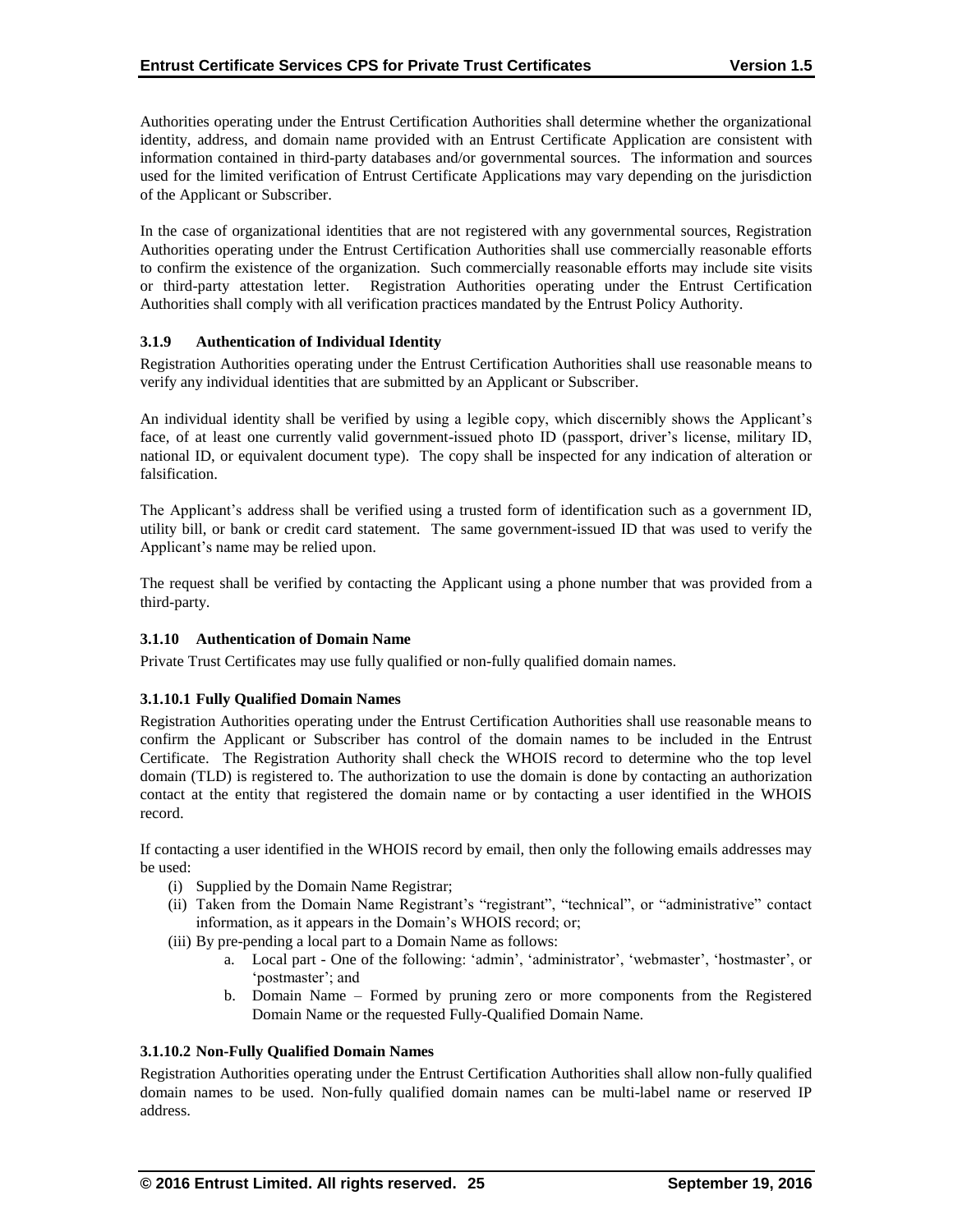Each non-fully qualified domain name shall be reserved for one Subscriber for each Entrust CA used to issue private trust certificates.

## **3.1.11 Accuracy of Information**

To ensure the accuracy of the information and to ensure that no misleading information is included in the certificate, each verification shall be validated by a verification manager before the information can be used to issue a certificate.

## **3.2 Routine Rekey**

Each Entrust Certificate shall contain a Certificate expiration date. The reason for having an expiration date for a Certificate is to minimize the exposure of the Key Pair associated with the Certificate. For this reason, when processing a new Entrust Certificate Application, Entrust recommends that a new Key Pair be generated and that the new Public Key of this Key Pair be submitted with the Applicant's Entrust Certificate Application. If a Subscriber wishes to continue to use an Entrust Certificate beyond the expiry date for the current Entrust Certificate, the Subscriber must obtain a new Entrust Certificate and replace the Entrust Certificate that is about to expire. Subscribers submitting a new Entrust Certificate Application will be required to complete the initial application process, as described in §4.1.

The Registration Authority that processed the Subscriber's Entrust Certificate Application shall make a commercially reasonable effort to notify Subscribers of the pending expiration of their Entrust Certificate by sending an email to the technical contact listed in the corresponding Entrust Certificate Application. Upon expiration of an Entrust Certificate, the Subscriber shall immediately cease using such Entrust Certificate and shall remove such Entrust Certificate from any devices and/or software in which it has been installed.

For Entrust Certificates, the Subscriber may request a replacement certificate using an existing key pair.

#### **3.3 Rekey After Revocation**

Entrust Certification Authorities and Registration Authorities operating under Entrust Certification Authorities do not renew Entrust Certificates that have been revoked. If a Subscriber wishes to use an Entrust Certificate after revocation, the Subscriber must apply for a new Entrust Certificate and replace the Entrust Certificate that has been revoked. In order to obtain another Entrust Certificate, the Subscriber shall be required to complete the initial application process, as described in §4.1. Upon revocation of an Entrust Certificate, the Subscriber shall immediately cease using such Entrust Certificate and shall remove such Entrust Certificate from any devices and/or software in which it has been installed.

#### **3.4 Revocation Request**

A Subscriber may request revocation of their Entrust Certificate at any time provided that the Subscriber can validate to the Registration Authority that processed the Subscriber's Entrust Certificate Application that the Subscriber is the person, organization, or entity to whom the Entrust Certificate was issued. The Registration Authority shall authenticate a request from a Subscriber for revocation of their Entrust Certificate by requiring the pass phrase submitted by the Subscriber with the Entrust Certificate Application and/or some subset of the information provided by the Subscriber with the Entrust Certificate Application. Upon receipt and confirmation of such information, the Registration Authority shall then process the revocation request as stipulated in §4.4.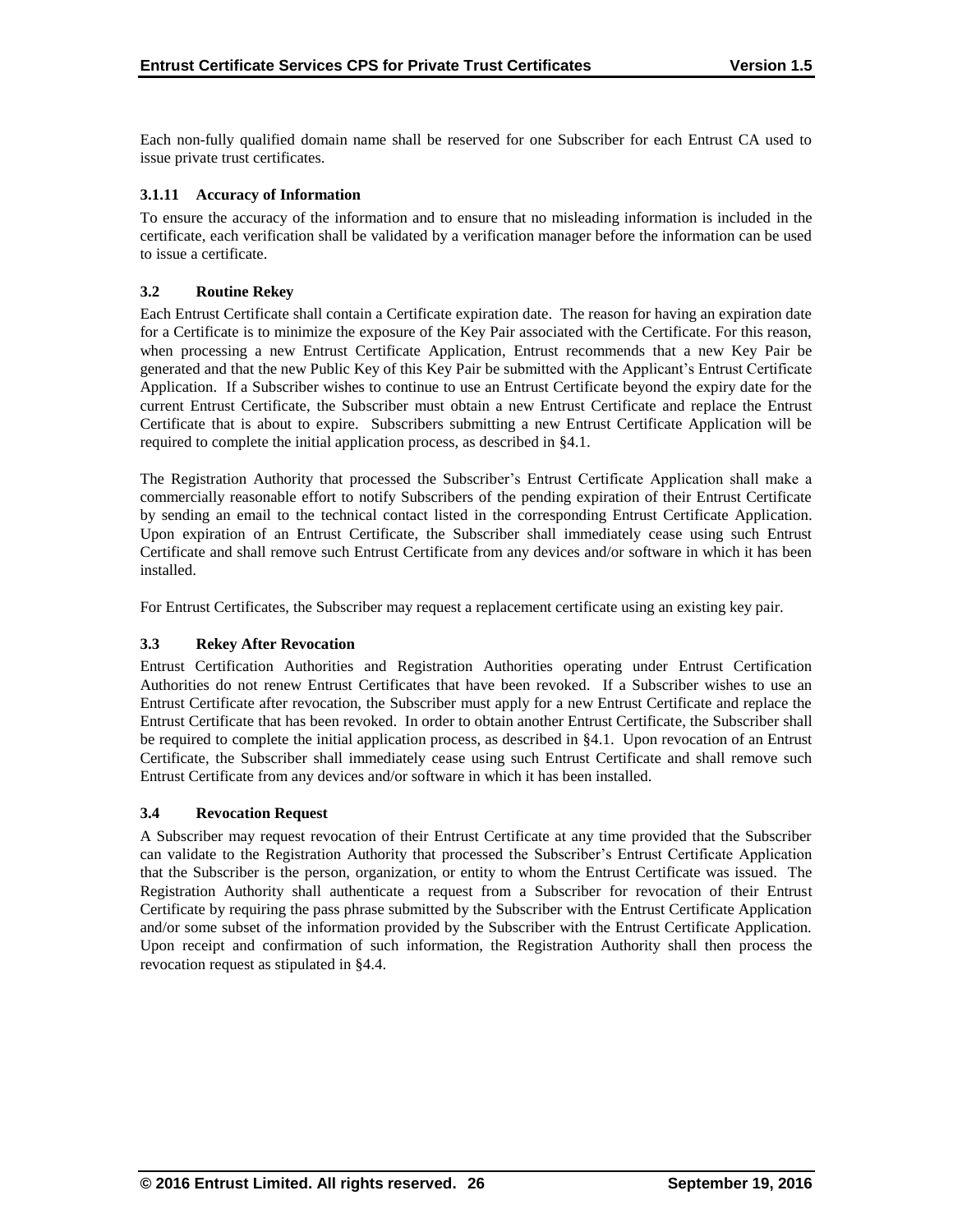#### **4 Operational Requirements**

#### **4.1 Certificate Application**

To obtain an Entrust Certificate, an Applicant must:

- (i) generate a secure and cryptographically sound Key Pair, if not generated by an Entrust Certification Authority
- (ii) agree to all of the terms and conditions of the Entrust CPS and the Subscription Agreement, and
- (iii) complete and submit an Entrust Certificate Application, providing all information requested by an Entrust-operated Registration Authority or by an independent third-party Registration Authority under an Entrust Certification Authority (a "Registration Authority") without any errors, misrepresentation, or omissions.

Upon an Applicant's completion of the Entrust Certificate Application and acceptance of the terms and conditions of this Entrust CPS and the Subscription Agreement, a Entrust-operated Registration Authority or an independent third-party Registration Authority operating under an Entrust Certification Authority shall follow the procedures described in §3.1.8 and §3.1.9 to perform limited verification of the information contained in the Entrust Certificate Application. If the verification performed by a Registration Authority is successful, the Registration Authority may, in its sole discretion, request the issuance to the Applicant of an Entrust Certificate from an Entrust Certification Authority. If a Registration Authority refuses to request the issuance of an Entrust Certificate, the Registration Authority shall (i) use commercially reasonable efforts to notify the Applicant by email of any reasons for refusal, and (ii) promptly refund any amounts that have been paid in connection with the Entrust Certificate Application.

In the event of successful verification of an Entrust Certificate Application, the Registration Authority shall submit a request to an Entrust Certification Authority for the issuance of an Entrust Certificate and shall notify the Applicant by email once an Entrust Certificate has been issued by the Entrust Certification Authority.

#### **4.2 Certificate Issuance**

After performing limited verification of the information provided by an Applicant with an Entrust Certificate Application, a Registration Authority operating under an Entrust Certification Authority may request that an Entrust Certification Authority issue an Entrust Certificate. Upon receipt of a request from a Registration Authority operating under an Entrust Certification Authority, the Entrust Certification Authority may generate and digitally sign an Entrust Certificate in accordance with the Certificate profile described in §7.

Upon issuance of an Entrust Certificate, neither Entrust nor any independent third-party Registration Authority operating under an Entrust Certification Authority, nor any Resellers or Co-marketers, or any subcontractors, distributors, agents, suppliers, employees, or directors of any of the foregoing shall have any obligation to perform any ongoing monitoring, investigation, or verification of the information provided in an Entrust Certificate Application.

## **4.2.1 Circumstances for Certificate Renewal**

In accordance with the Subscription Agreement, Entrust Certification Authorities or Registration Authorities will provide a certificate lifecycle monitoring service which will support certificate renewal.

#### **4.2.2 Who May Request Renewal**

Subscribers or Subscriber agents may request renewal of Entrust Certificates.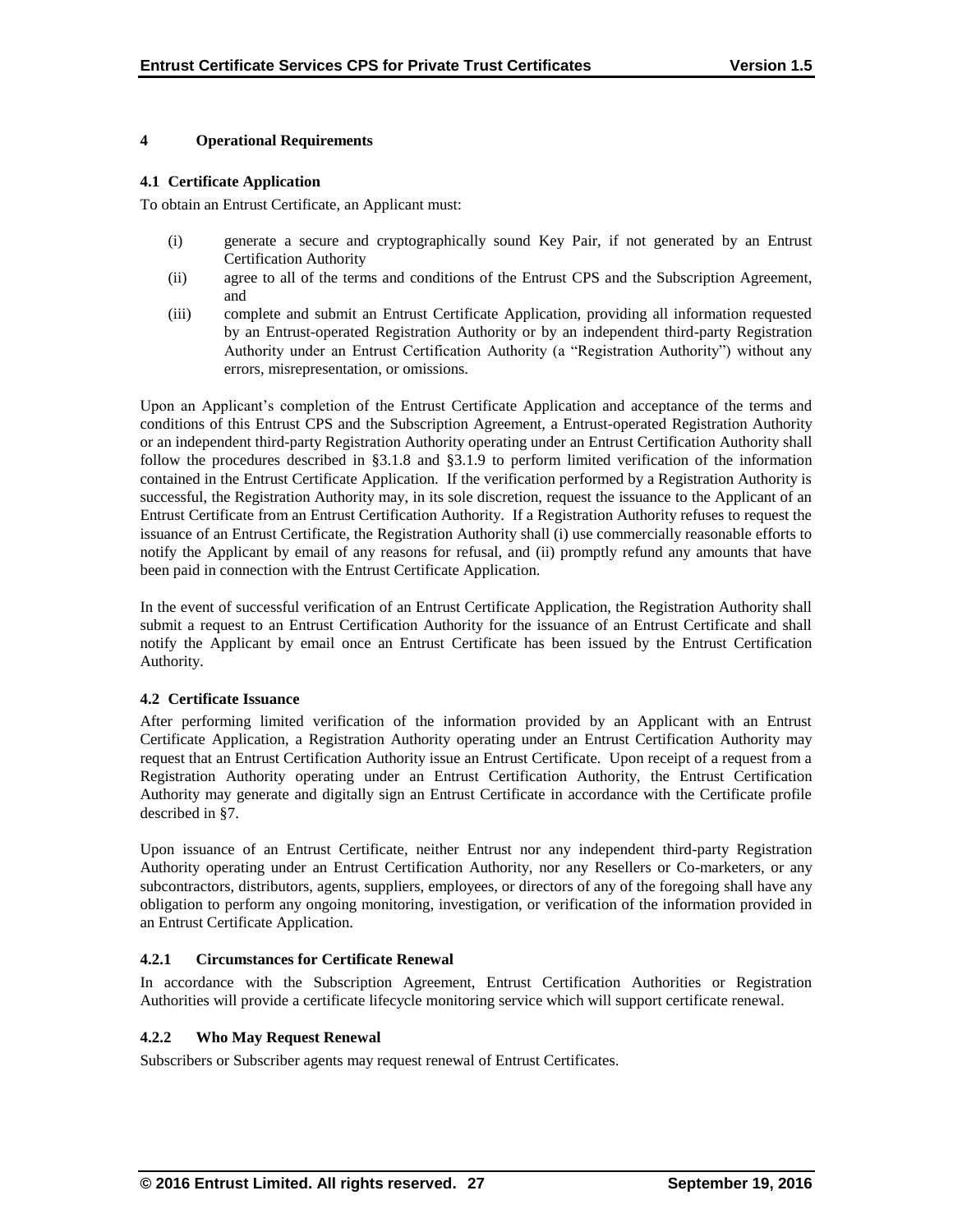## **4.2.3 Processing Certificate Renewal Requests**

Entrust Certification Authorities or Registration Authorities will process certificate renewal requests with validated verification data. Verification data which was validated within the last thirty-nine months may be used.

Entrust Certificates may be reissued using the previously accepted Public Key, if the Public Key meets the key size requirements of §6.1.5.

#### **4.2.4 Notification of New Certificate Issuance to Subscriber**

Entrust Certification Authorities or Registration Authorities will provide Entrust Certificate renewal notification to the Subscriber or Subscriber agents through an Internet link or by email.

Subscribers or Subscriber agents may request that email renewal notices are not sent for their expiring Entrust Certificates.

## **4.2.5 Conduct Constituting Acceptance of a Renewal Certificate**

No stipulation.

#### **4.2.6 Publication of the Renewal Certificate by the CA**

Entrust Certification Authorities or Registration Authorities will provide the Subscriber with an Entrust Certificate through an Internet link.

#### **4.2.7 Notification of Certificate Issuance by the CA to Other Entities**

No stipulation.

## **4.3 Certificate Acceptance**

Once an Entrust Certificate has been generated and placed in an Entrust Repository, the Registration Authority that requested the issuance of the Entrust Certificate shall use commercially reasonable efforts to notify the Applicant by email that the Applicant's Entrust Certificate is available.

#### **4.4 Certificate Suspension and Revocation**

An Entrust Certification Authority shall revoke an Entrust Certificate after receiving a valid revocation request from a Registration Authority operating under such Entrust Certification Authority. A Registration Authority operating under an Entrust Certification Authority shall be entitled to request and may request that an Entrust Certification Authority revoke an Entrust Certificate after such Registration Authority receives a valid revocation request from the Subscriber for such Entrust Certificate. A Registration Authority operating under an Entrust Certification Authority shall be entitled to request and shall request that an Entrust Certification Authority revoke an Entrust Certificate if such Registration Authority becomes aware of the occurrence of any event that would require a Subscriber to cease to use such Entrust Certificate.

Entrust Certification Authorities do not allow the suspension of Entrust Certificates.

## **4.4.1 Circumstances for Revocation**

An Entrust Certification Authority shall be entitled to revoke and may revoke, and a Registration Authority operating under an Entrust Certification Authority shall be entitled to request revocation of and shall request revocation of, a Subscriber's Entrust Certificate if such Entrust Certification Authority or Registration Authority has knowledge of or a reasonable basis for believing that of any of the following events have occurred:

(i) Compromise of such Entrust Certification Authority's Private Key or Compromise of a superior Certification Authority's Private Key;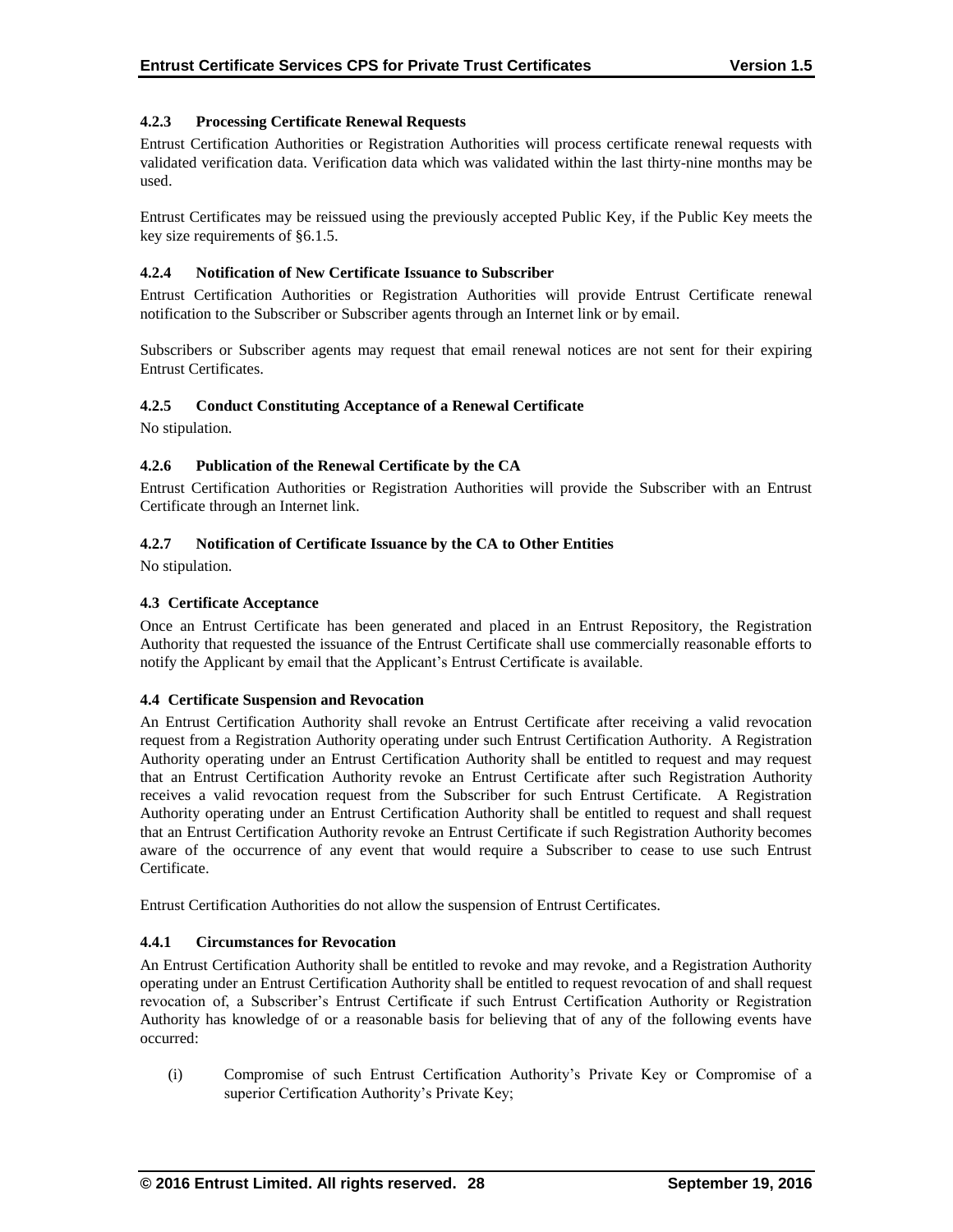- (ii) breach by the Subscriber of any of the terms of the Entrust CPS or the Subscriber's Subscription Agreement;
- (iii) any change in the information contained in an Entrust Certificate issued to a Subscriber;
- (iv) non-payment of any Entrust Certificate fees or service fees;
- (v) a determination that an Entrust Certificate was not issued in accordance with the requirements of the Entrust CPS or the Subscriber's Subscription Agreement;
- (vi) the Entrust Certification Authority receives notice or otherwise become aware that a court or arbitrator has revoked a Subscriber's right to use the domain name listed in a Private SSL Certificate, or that the Subscriber has failed to renew its domain name;
- (vii) the Entrust Certification Authority receives notice or otherwise become aware that a Subscriber has been added as a denied party or prohibited person to a blacklist, or is operating from a prohibited destination under the laws of the Entrust Certification Authority's jurisdiction of operation as described in §2.4;
- (viii) the Entrust Certification Authority ceases operations for any reason or the Entrust Certification Authority's right to issue Entrust Certificates expires or is revoked or terminated and the Entrust Certification Authority has not arranged for another Certification Authority to provide revocation support for the Entrust Certificates;
- (ix) any other reason that may be reasonably expected to affect the integrity, security, or trustworthiness of an Entrust Certificate or an Entrust Certification Authority.

A Subscriber shall request revocation of their Entrust Certificate if the Subscriber has a suspicion or knowledge of or a reasonable basis for believing that of any of the following events have occurred:

- (i) Compromise of the Subscriber's Private Key;
- (ii) knowledge that the original Entrust Certificate request was not authorized and such authorization will not be retroactively granted;
- (iii) change in the information contained in the Subscriber's Entrust Certificate;
- (iv) change in circumstances that cause the information contained in Subscriber's Entrust Certificate to become inaccurate, incomplete, or misleading.

Such revocation request shall be submitted by the Subscriber to the Registration Authority that processed the Subscriber's Entrust Certificate Application. If a Subscriber's Entrust Certificate is revoked for any reason, the Registration Authority that processed the Subscriber's Entrust Certificate Application shall make a commercially reasonable effort to notify such Subscriber by sending an email to the technical and security contacts listed in the Entrust Certificate Application. Revocation of an Entrust Certificate shall not affect any of the Subscriber's contractual obligations under this Entrust CPS, the Subscriber's Subscription Agreement, or any Relying Party Agreements.

# **4.4.2 Who Can Request Revocation**

A Subscriber may request revocation of their Entrust Certificate at any time for any reason. If a Subscriber requests revocation of their Entrust Certificate, the Subscriber must be able to validate themselves as set forth in §3.4 to the Registration Authority that processed the Subscriber's Entrust Certificate Application. The Entrust Certification Authorities shall not be required to revoke and the Registration Authorities operating under the Entrust Certification Authorities shall not be required to request revocation of an Entrust Certificate until a Subscriber can properly validate themselves as set forth in §3.4 and §4.4.3. An Entrust Certification Authority shall be entitled to revoke and shall revoke, and a Registration Authority operating under an Entrust Certification Authority shall be entitled to request revocation of and shall request revocation of, a Subscriber's Entrust Certificate at any time for any of the reasons set forth in §4.4.1.

# **4.4.3 Procedure for Revocation Request**

A Registration Authority operating under an Entrust Certification Authority shall authenticate a request by a Subscriber for revocation of their Entrust Certificate by requiring (i) some subset of the information provided by the Subscriber with the Subscriber's Entrust Certificate Application, or (ii) the pass phrase submitted by the Subscriber with the Subscriber's Entrust Certificate Application or verification by a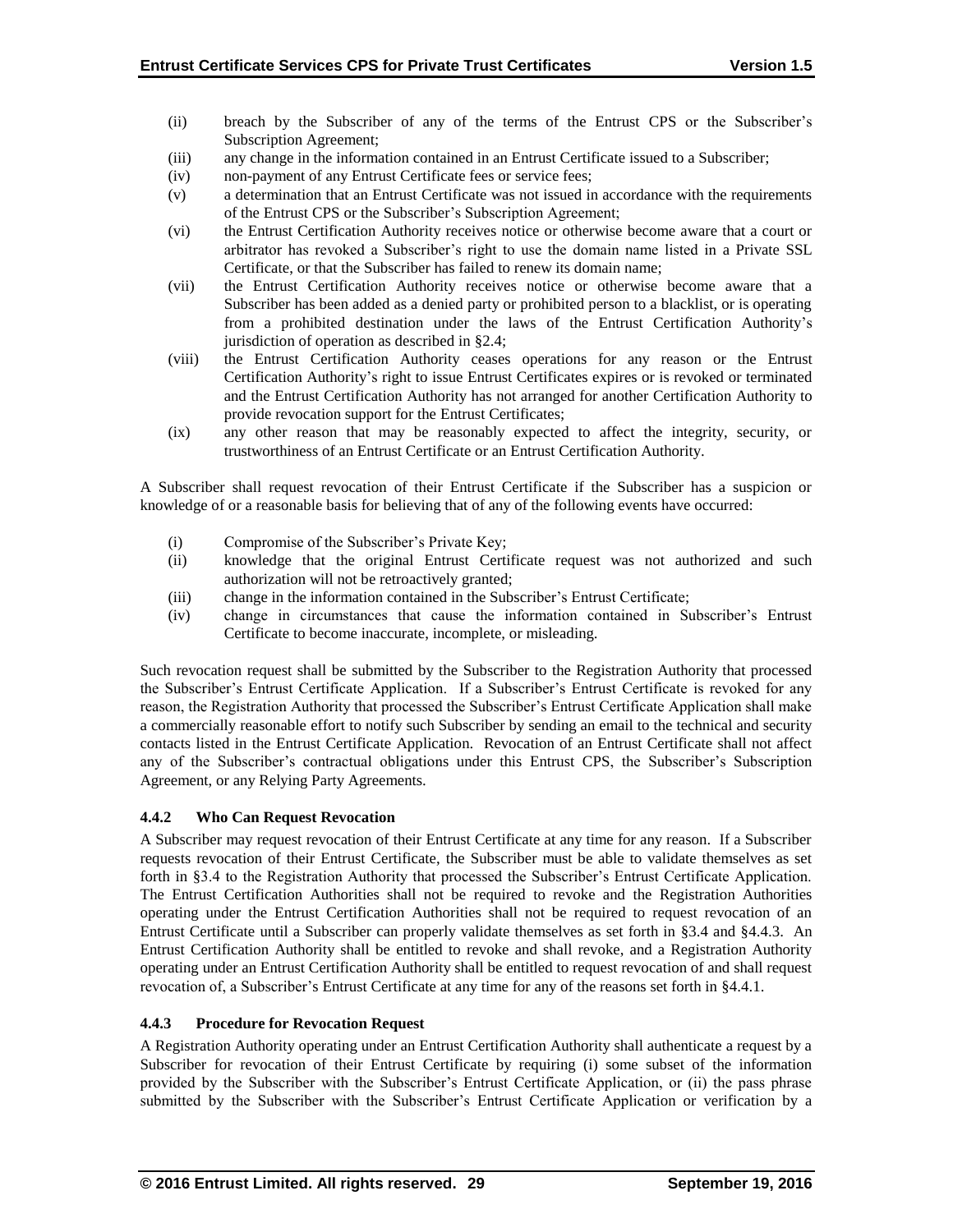contact at the Subscriber. Upon receipt and confirmation of such information, the Registration Authority shall send a revocation request to the Entrust Certification Authority that issued such Entrust Certificate. The Entrust Certification Authority shall make all reasonable efforts to post the serial number of the revoked Entrust Certificate to a CRL in an Entrust Repository within one (1) business day of receiving such revocation request. For Certificate revocation that is not initiated by the Subscriber, the Registration Authority that requested revocation of the Subscriber's Entrust Certificate shall make a commercially reasonable effort to notify the Subscriber by sending an email to the technical and security contacts specified in the Subscriber's Entrust Certificate Application.

## **4.4.4 Revocation Request Grace Period**

In the case of Private Key Compromise, or suspected Private Key Compromise, a Subscriber shall request revocation of the corresponding Entrust Certificate immediately upon detection of the Compromise or suspected Compromise. Revocation requests for other required reasons shall be made as soon as reasonably practicable.

#### **4.4.5 Circumstances for Suspension**

Entrust Certification Authorities do not suspend Entrust Certificates.

## **4.4.6 Who Can Request Suspension**

Entrust Certification Authorities do not suspend Entrust Certificates.

## **4.4.7 Procedure for Suspension Request**

Entrust Certification Authorities do not suspend Entrust Certificates.

## **4.4.8 Limits on Suspension Period**

Entrust Certification Authorities do not suspend Entrust Certificates.

#### **4.4.9 CRL Issuance Frequency**

Entrust Certification Authorities shall issue CRLs as follows:

- (i) CRLs for Entrust Certificates issued to subordinate CAs shall be issued at least once every twelve months or with 24 hours after revoking a subordinate CA. The next CRL update shall not be more than twelve months from the last update.
- (ii) CRLs for Entrust Certificates issued to end entities shall be issued at least once every seven days.

#### **4.4.10 CRL Checking Requirements**

A Relying Party shall check whether the Entrust Certificate that the Relying Party wishes to rely on has been revoked. A Relying Party shall check the Certificate Revocation Lists maintained in the appropriate Repository or perform an on-line revocation status check using OCSP to determine whether the Entrust Certificate that the Relying Party wishes to rely on has been revoked. In no event shall Entrust or any independent third-party Registration Authorities operating under an Entrust Certification Authority, or any Resellers or Co-marketers, or any subcontractors, distributors, agents, suppliers, employees, or directors of any of the foregoing be liable for any damages whatsoever due to (i) the failure of a Relying Party to check for revocation or expiration of an Entrust Certificate, or (ii) any reliance by a Relying Party on an Entrust Certificate that has been revoked or that has expired.

#### **4.4.11 On-line Revocation/Status Checking Availability**

On-line revocation/status checking of certificates is available on a continuous basis by CRL or On-line Certificate Status Protocol (OCSP).

Entrust Certification Authorities shall sign and make available OCSP as follows: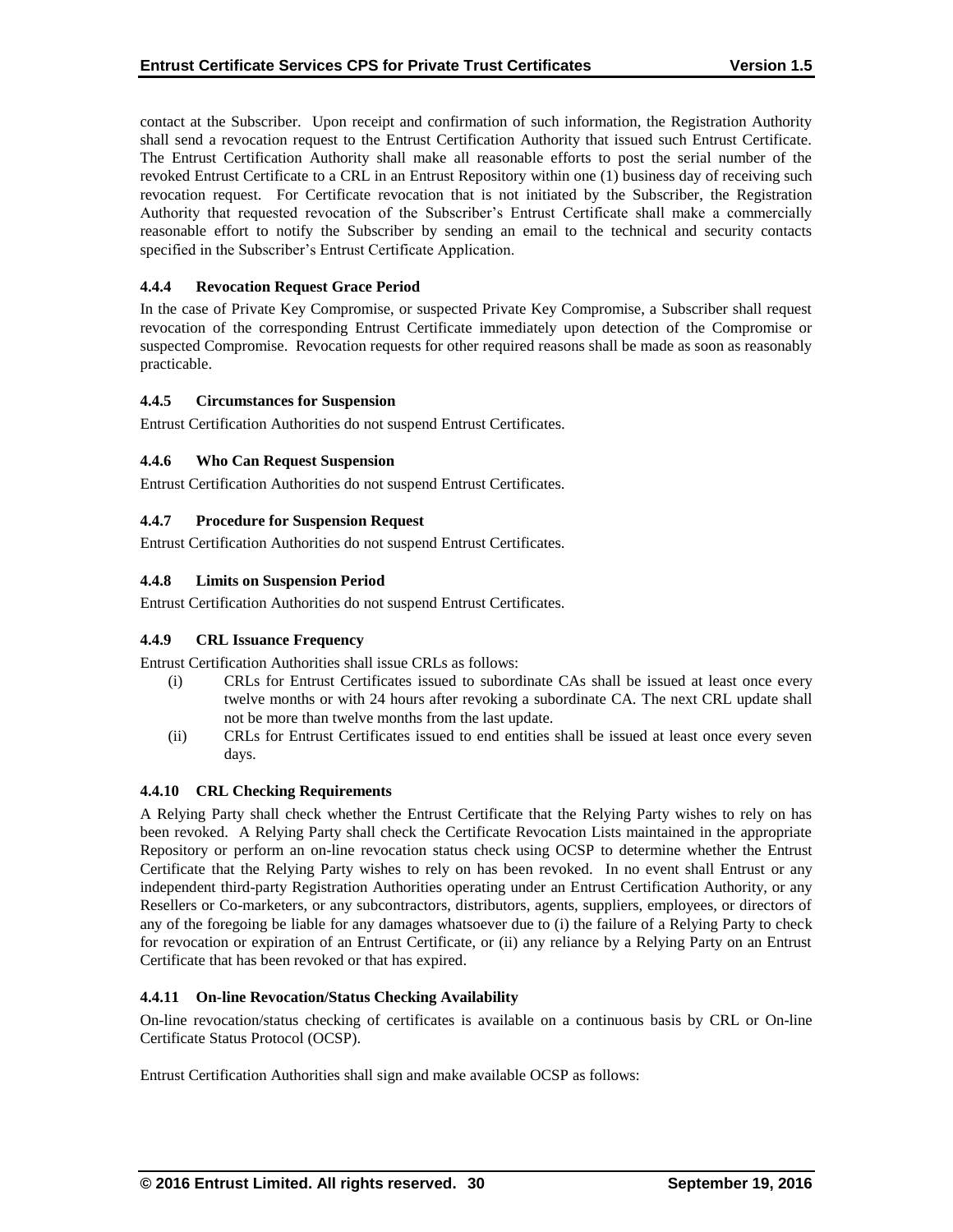- (i) OCSP responses for Entrust Certificates issued to subordinate CAs shall be issued at least once every twelve months or with 24 hours after revoking a subordinate CA.
- (ii) OCSP responses for Entrust Certificates issued to end entities shall be issued at least once every four days. OCSP responses will have a maximum expiration time of ten days.

The on-line locations of the CRL and the OCSP response are included in the Entrust Certificate to support software applications that perform automatic certificate status checking. A Relying Party can also be check certificate revocation status directly with the Repository at www.entrust.net.

## **4.4.12 On-line Revocation Checking Requirements**

Refer to §4.4.10.

## **4.4.13 Other Forms of Revocation Advertisements Available**

No stipulation.

#### **4.4.14 Checking Requirements For Other Forms of Revocation Advertisements**

No stipulation.

#### **4.4.15 Special Requirements Re Key Compromise**

If a Subscriber suspects or knows that the Private Key corresponding to the Public Key contained in the Subscriber's Entrust Certificate has been Compromised, the Subscriber shall immediately notify the Registration Authority that processed the Subscriber's Entrust Certificate Application, using the procedures set forth in §4.4.3, of such suspected or actual Compromise. The Subscriber shall immediately stop using such Entrust Certificate and shall remove such Entrust Certificate from any devices and/or software in which such Entrust Certificate has been installed. The Subscriber shall be responsible for investigating the circumstances of such Compromise or suspected Compromise and for notifying any Relying Parties that may have been affected by such Compromise or suspected Compromise.

#### **4.5 Security Audit Procedures**

Significant security events in the Entrust Certification Authorities are automatically time-stamped and recorded as audit logs in audit trail files. The audit trail files are processed (reviewed for policy violations or other significant events) on a regular basis. Authentication codes are used in conjunction with the audit trail files to protect against modification of audit logs. Audit trail files are archived periodically. All files including the latest audit trail file are moved to backup media and stored in a secure archive facility.

The Entrust Certification Authorities and all Registration Authorities operating under an Entrust Certification Authority record in detail every action taken to process an Entrust Certificate Request and to issue an Entrust Certificate, including all information generated or received in connection with an Entrust Certificate Request, and every action taken to process the Request, including time, date, and personnel involved in the action.

The foregoing record requirements include, but are not limited to, an obligation to record the following events:

- (i) Entrust Certification Authority key lifecycle management events, including:
	- a. Key generation, backup, storage, recovery, archival, and destruction; and
	- b. Cryptographic device lifecycle management events.
- (ii) Entrust Certification Authority and Entrust Certificate lifecycle management events, including:
	- a. Certificate Requests, renewal and re-key requests, and revocation;
	- b. All verification activities required by this CPS;
	- c. Date, time, phone number used, persons spoken to, and end results of verification telephone calls;
	- d. Acceptance and rejection of Certificate Requests;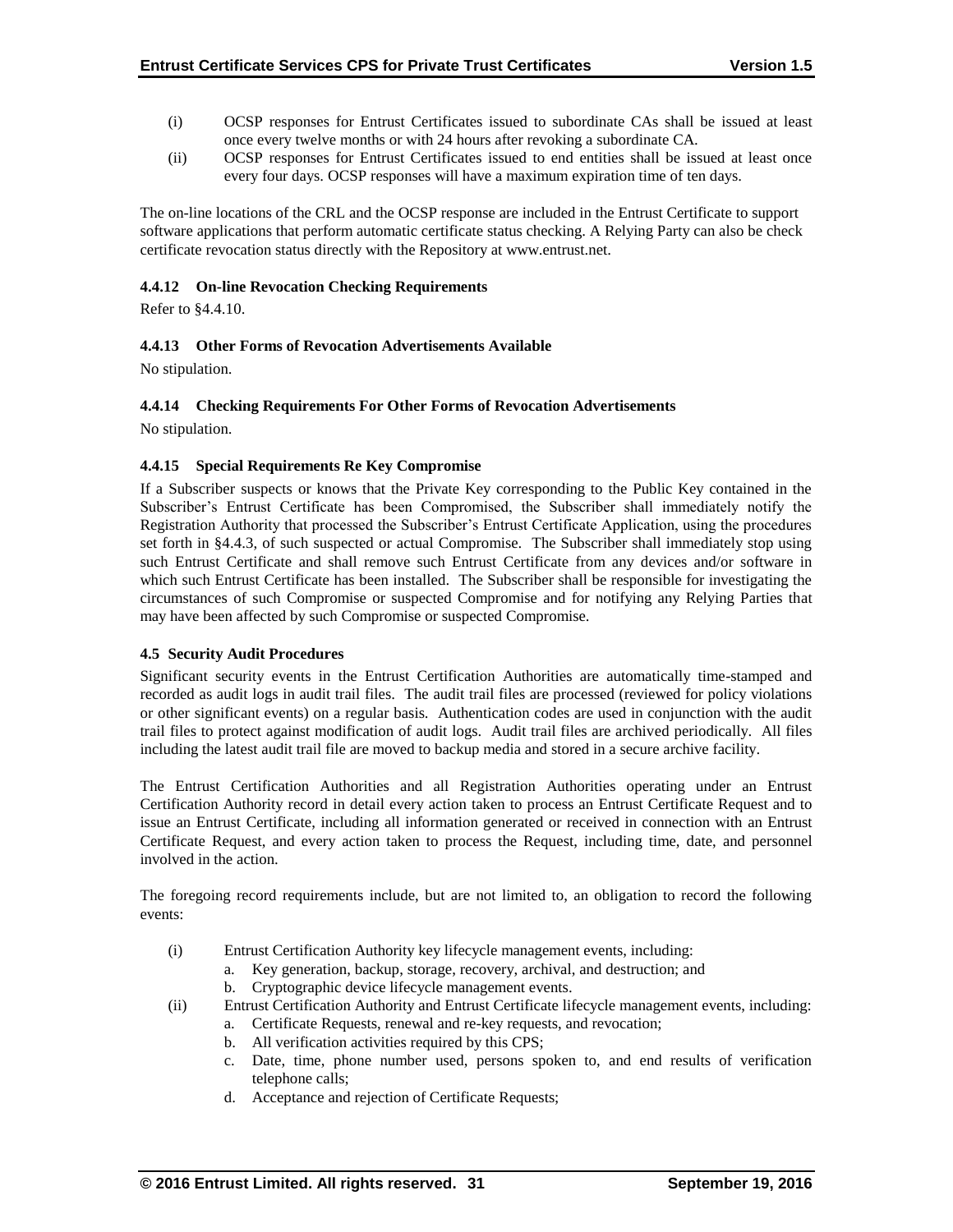- e. Issuance of Entrust Certificates; and
- f. Generation of Certificate Revocation Lists (CRLs) and OCSP messages.
- (iii) Security events, including:
	- a. Successful and unsuccessful PKI system access attempts;
	- b. PKI and security system actions performed;
	- c. Security profile changes;
	- d. System crashes, hardware failures, and other anomalies;
	- e. Firewall and router activities; and
	- f. Entries to and exits from the Entrust Certification Authority facility.
- (iv) Log entries include the following elements:
	- a. Date and time of entry;
	- b. Identity of the person making the journal entry; and
	- c. Description of entry.

The time for the Entrust Certification Authorities computer systems is synchronized with the service provided by the National Research Council Canada.

#### **4.6 Records Archival**

The audit trail files, databases and revocation information for Entrust Certification Authorities are archived. The archive of an Entrust Certification Authorities' database and the archive of revocation information are retained for at least three (3) years. Archives of audit trail files are retained for at least seven (7) year(s) after any Entrust Certificate based on that documentation ceases to be valid. The databases for Entrust Certification Authorities are encrypted and protected by Entrust software master keys. The archive media is protected through storage in a restricted-access facility to which only Entrust-authorized personnel have access. Archive files are backed up as they are created. Originals are stored on-site and housed with an Entrust Certification Authority system. Backup files are stored at a secure and separate geographic location.

#### **4.7 Key Changeover**

Entrust Certification Authorities' key pairs will be retired from service at the end of their respective lifetimes as defined in §6.3. New Certification Authority key pairs will be created as required to support the continuation of Entrust Certification Authority Services. Each Entrust Certification Authority will continue to publish CRLs signed with the original key pair until all certificates issued using that original key pair have expired. The Certification Authority key changeover process will be performed such that it causes minimal disruption to Subscribers and Relying Parties.

#### **4.8 Compromise and Disaster Recovery**

Entrust Certification Authorities have a disaster recovery plan to provide for timely recovery of services in the event of a system outage. The disaster recovery plan addresses the following:

- (i) the conditions for activating the plans;
- (ii) resumption procedures;
- (iii) a maintenance schedule for the plan;
- (iv) awareness and education requirements;
- (v) the responsibilities of the individuals;
- (vi) recovery point objective (RPO) of fifteen minutes
- (vii) recovery time objective (RTO) of 24 hours for essential CA operations which include certificate issuance, certificate revocation, and issuance of certificate revocation status; and
- (viii) testing of recovery plans.

In order to mitigate the event of a disaster, Entrust has implemented the following:

- (ix) secure on-site and off-site storage of backup HSMs containing copies of all CA Private Keys
- (x) secure on-site and off-site storage of all requisite activation materials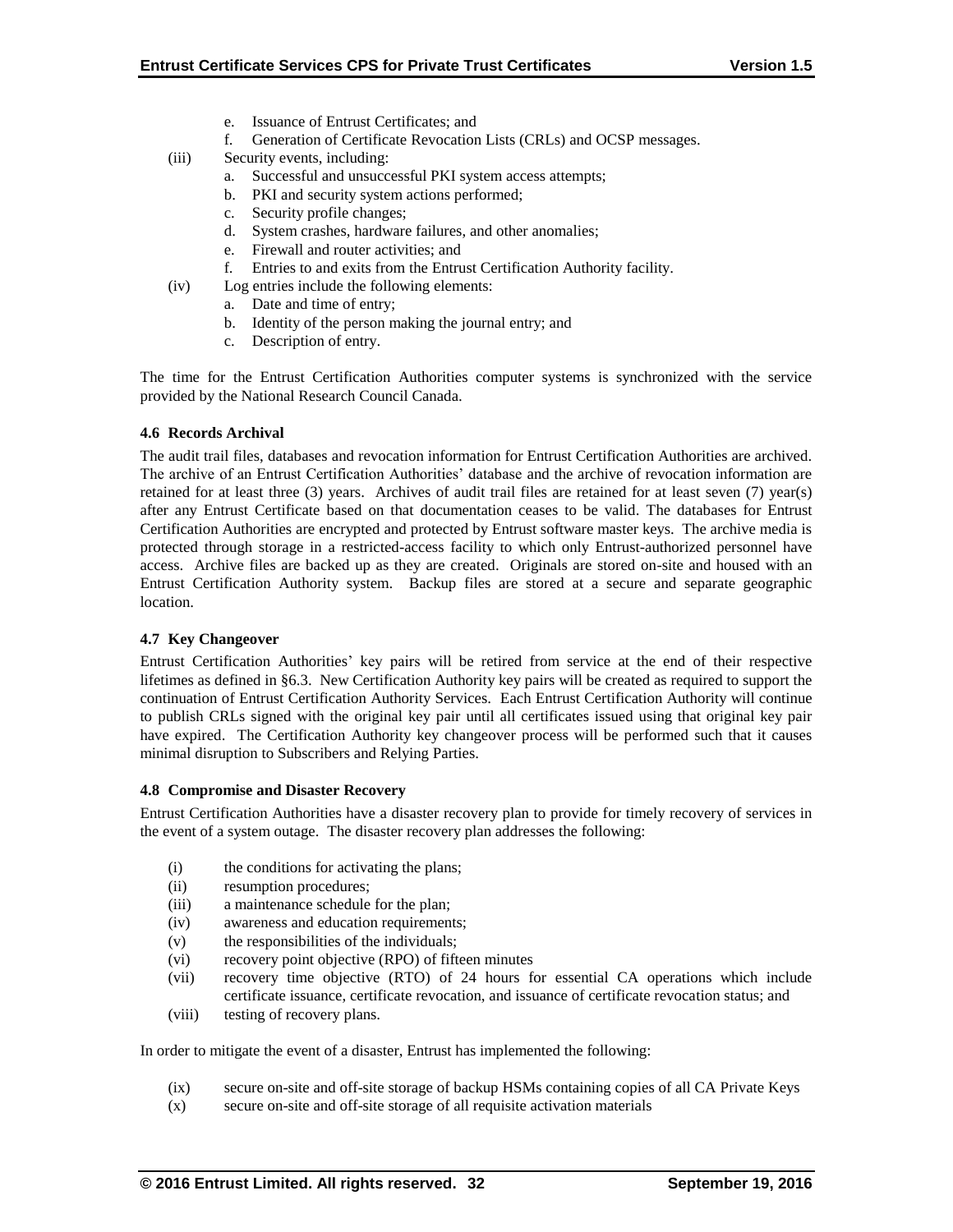- (xi) regular synchronization of critical data to the disaster recovery site
- (xii) regular incremental and daily backups of critical data within the primary site
- (xiii) weekly backup of critical data to a secure off-site storage facility
- (xiv) secure off-site storage of disaster recovery plan and disaster recovery procedures
- (xv) environmental controls as described in §5.1
- (xvi) high availability architecture for critical systems

Entrust has implemented a secure disaster recovery facility that is greater than 250 km from the primary secure CA facilities.

Entrust requires rigorous security controls to maintain the integrity of Entrust Certification Authorities. The Compromise of the Private Key used by an Entrust Certification Authority is viewed by Entrust as being very unlikely; however, Entrust has policies and procedures that will be employed in the event of such a Compromise. At a minimum, all Subscribers shall be informed as soon as practicable of such a Compromise and information shall be posted in the Entrust Repository.

## **4.9 CA Termination**

In the event that an Entrust Certification Authority ceases operation, all Entrust Certificates issued by such Entrust Certification Authority shall be revoked and the CRL life-time will be set to a period that meets any Entrust obligations.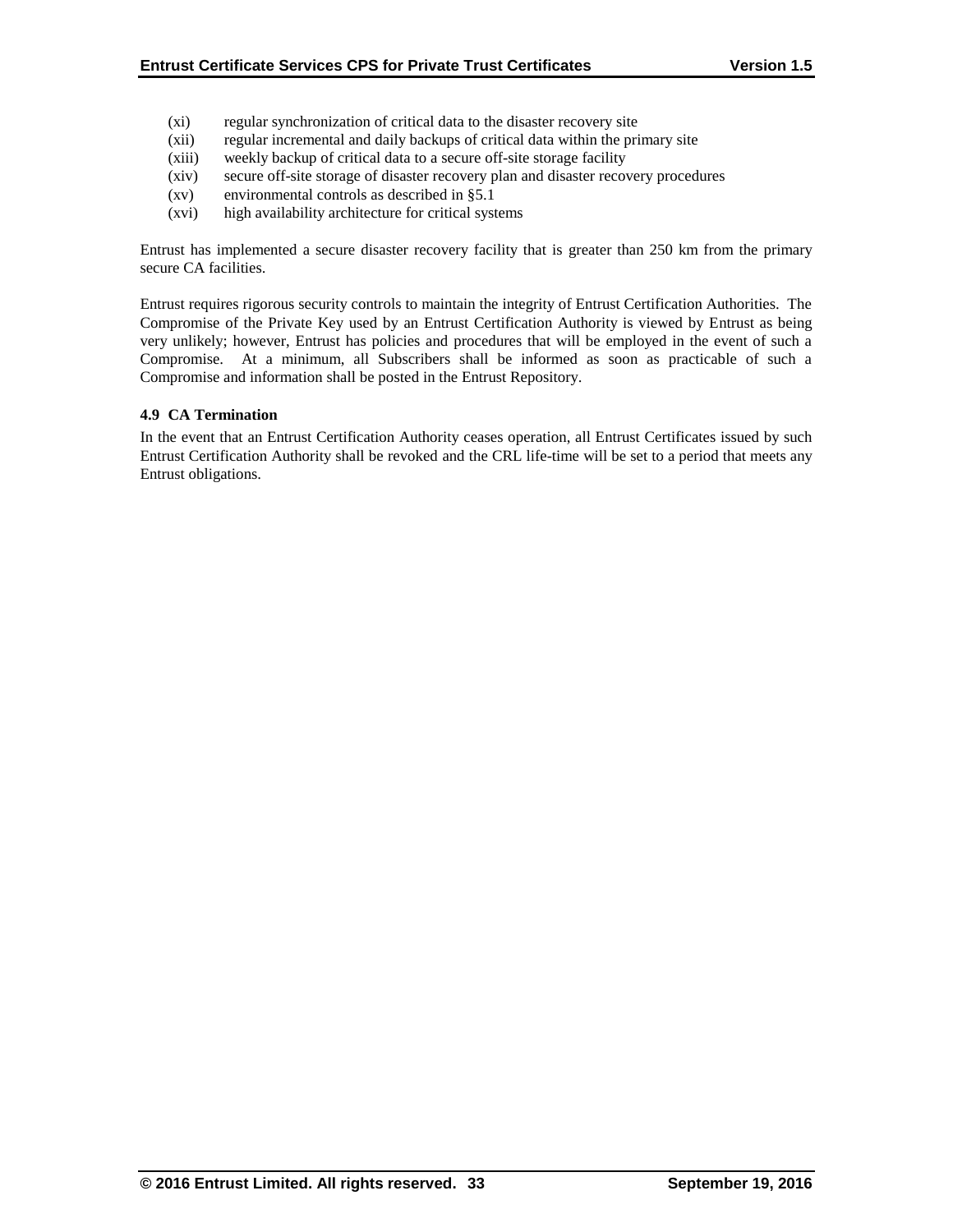## **5 Physical, Procedural, and Personnel Security Controls**

## **5.1 Physical Controls**

## **5.1.1 Site Location and Construction**

The hardware and software for an Entrust Certification Authority is located in a secure facility with physical security and access control procedures that meet or exceed industry standards. The CA equipment is located in a Security zone that is physically separated from Entrust's other systems so that only authorized CA personnel can access it.

## **5.1.2 Physical Access**

The room containing the Entrust Authority software is designated a two (2) person zone, and controls are used to prevent a person from being in the room alone. Alarm systems are used to notify security personnel of any violation of the rules for access to an Entrust Certificate Authority.

## **5.1.3 Power and Air Conditioning**

The Security zone is equipped with:

- Filtered, conditioned, power connected to an appropriately sized UPS and generator;
- Heating, ventilation, and air conditioning appropriate for a commercial data processing facility; and
- Emergency lighting.

The environmental controls conform to local standards and are appropriately secured to prevent unauthorized access and/or tampering with the equipment. Temperature control alarms and alerts are activated upon detection of threatening temperature conditions.

## **5.1.4 Water Exposures**

No liquid, gas, exhaust, etc. pipes traverse the controlled space other than those directly required for the area's HVAC system and for the pre-action fire suppression system. Water pipes for the pre-action fire suppression system are only filled on the activation of multiple fire alarms.

#### **5.1.5 Fire Prevention and Protection**

The Entrust facility is fully wired for fire detection, alarm and suppression. Routine, frequent inspections of all systems are made to assure adequate operation.

#### **5.1.6 Media Storage**

All media is stored away from sources of heat and from obvious sources of water or other obvious hazards. Electromagnetic media (e.g. tapes) are stored away from obvious sources of strong magnetic fields. Archived material is stored in a room separate from the CA equipment until it is transferred to the archive storage facility.

#### **5.1.7 Waste Disposal**

Waste is removed or destroyed in accordance with industry best practice. Media used to store sensitive data is destroyed, such that the information is unrecoverable, prior to disposal.

#### **5.1.8 Off-site Backup**

As stipulated in §4.6.

### **5.2 Procedural Controls**

An Entrust Certification Authority has a number of trusted roles for sensitive operations of the Entrust Certification Authority software. To gain access to the Entrust Authority software used in an Entrust Certification Authority, operational personnel must undergo background investigations. Entrust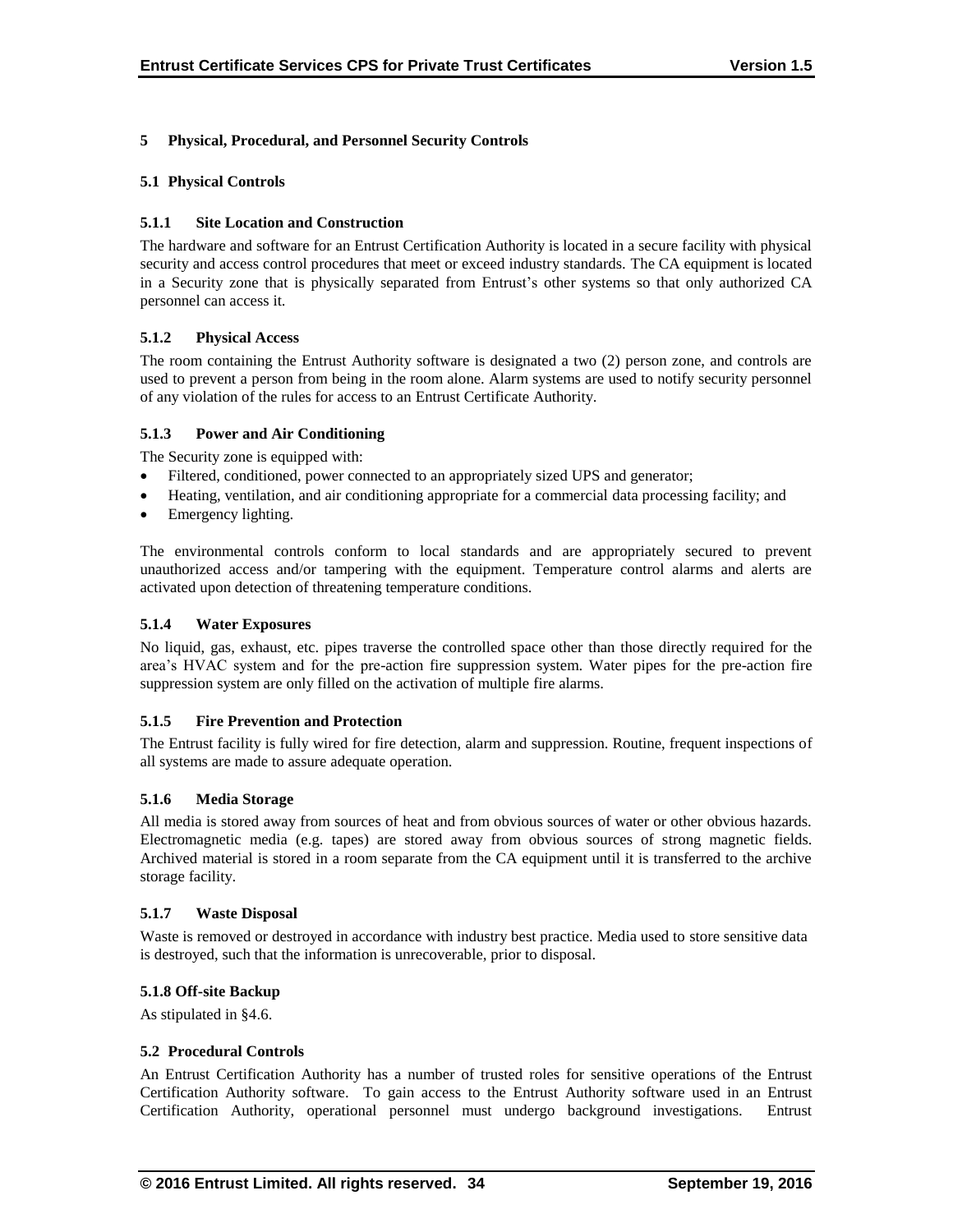Certification Authority operations related to adding administrative personnel or changing Certification Authority policy settings require more than one (1) person to perform the operation.

## **5.3 Personnel Controls**

Operational personnel for an Entrust Certification Authority will not be assigned other responsibilities that conflict with their operational responsibilities for the Entrust Certification Authority. The privileges assigned to operational personnel for an Entrust Certification Authority will be limited to the minimum required to carry out their assigned duties.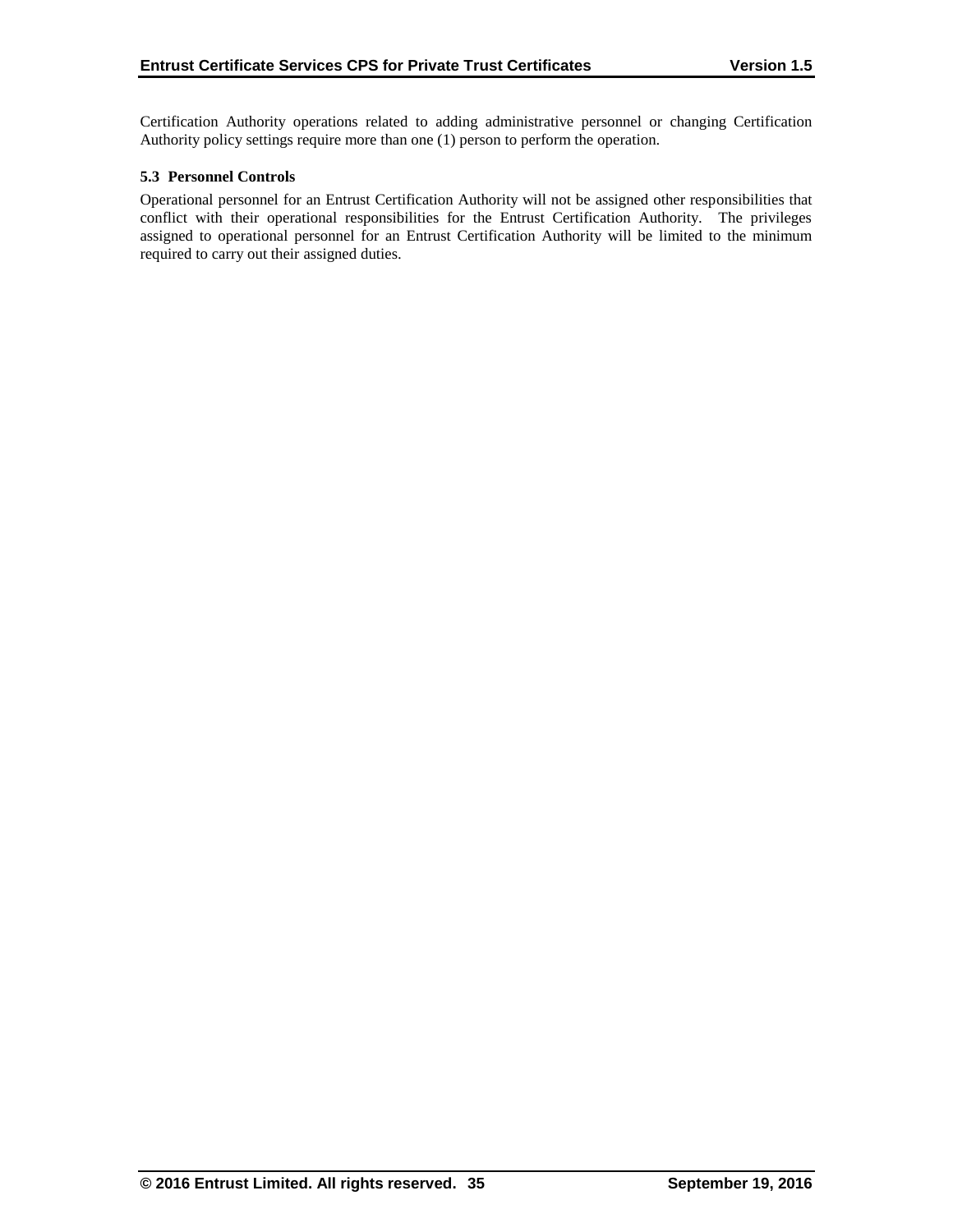# **6 Technical Security Controls**

## **6.1 Key Pair Generation and Installation**

## **6.1.1 Key Pair Generation**

The signing Key Pair for an Entrust Certification Authority is created during the initial startup of the Entrust Master Control application and is protected by the master key for such Entrust Certification Authority.

When not generated by Entrust, the Applicant or Subscriber is required to generate a new, secure, and cryptographically sound Key Pair to be used in association with the Subscriber's Entrust Certificate or Applicant's Entrust Certificate Application.

#### Entrust Certification Authority Administrators

Keys Pairs for Entrust Certification Authority administrators must be generated and protected on a cryptographic module that is compliant to at least FIPS 140-2 Level 2 certification standards. The cryptographic modules are prepared using the software provided by the module vendor. The cryptographic modules are personalized for the administrator by giving the card an identity and a password known by the administrator. The Key Pair is generated by creating the administrator as a user in the Certification Authority and performing an enrollment process which is authenticated with the administrator's module password.

# **6.1.2 Private Key Delivery to Entity**

Entrust Certificate Authorities do not generate the Key Pair on behalf of the Subscriber.

# **6.1.3 Public Key Delivery to Certificate Issuer**

The Public Key to be included in an Entrust Certificate is delivered to Entrust Certification Authorities in a signed Certificate Signing Request (CSR) as part of the Entrust Certificate Application process. The signature on the CSR will be verified by the Entrust Certification Authority prior to issuing the Entrust Certificate.

# **6.1.4 CA Public Key Delivery to Users**

The Public-Key Certificate for Entrust Certification Authorities are made available to Subscribers with the Subscriber certificate or may be obtained from the Entrust support team. The Public Key Certificate for cross certified issuing Certification Authorities is provided to the Subscriber with the Subscriber certificate.

The Public-Key Certificate for Entrust Certification Authorities is provided to the Relying Parties by the Subscriber.

#### **6.1.5 Key Sizes**

For legacy reasons the minimum key size for Entrust Certificate Authorities is 1024 bit RSA. For new Entrust Certification Authorities, the minimum key size shall be no less than 2048 bit RSA or shall be elliptic curve cryptography (ECC) NIST P-384 or P-521.

#### Entrust Private SSL Certificates

The minimum RSA key size is 2048 bits. The ECC keys supported are NIST P-256, P-384 and P-521.

#### Entrust Mobile Device Certificates

The minimum RSA key size is 2048 bits. The ECC keys supported are NIST P-256, P-384 and P-521.

#### **6.1.6 Public-Key Parameters Generation**

No stipulation.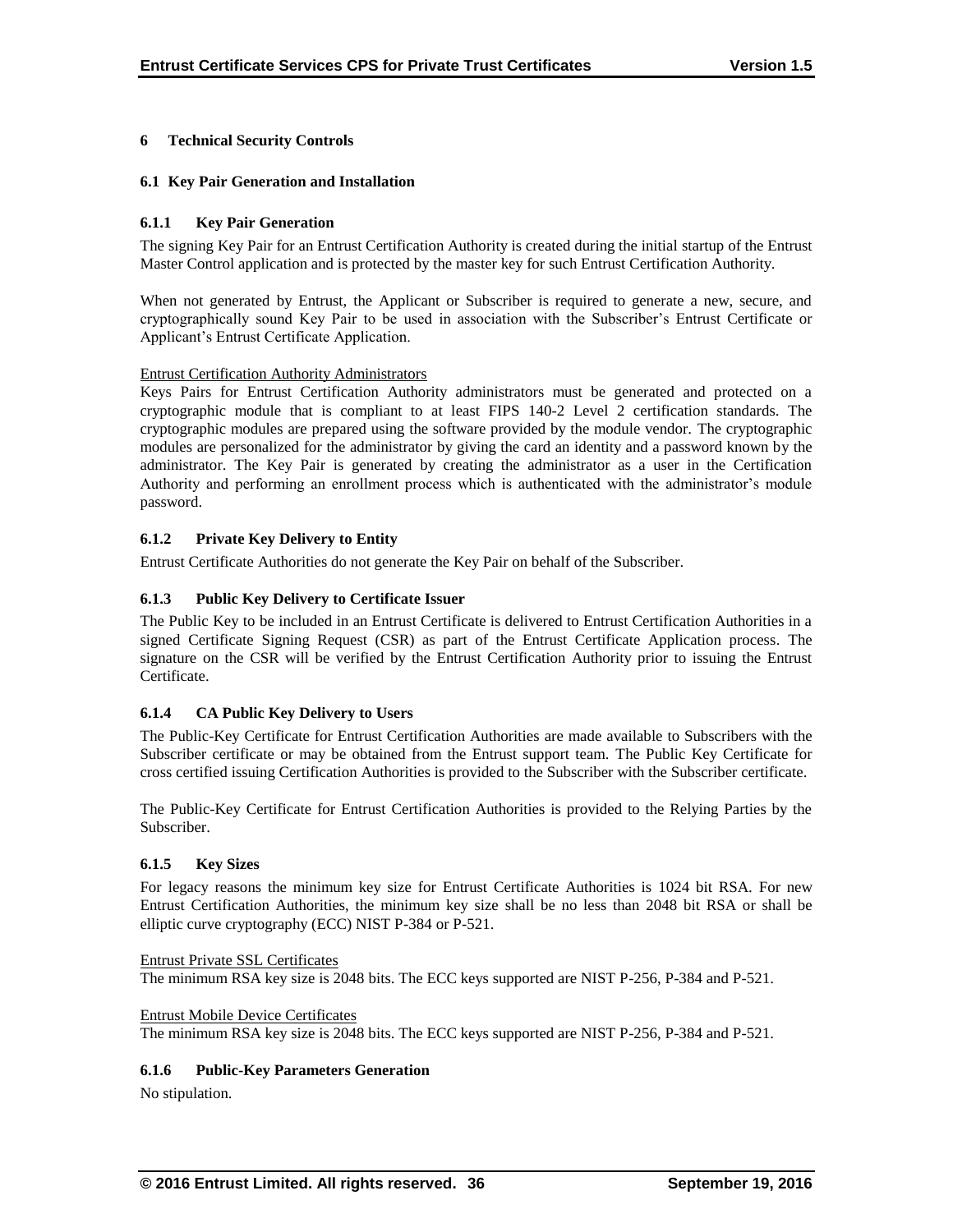# **6.1.7 Parameter Quality Checking**

No stipulation.

## **6.1.8 Hardware/Software Key Generation**

Certification Authority Key Pairs must be generated on a cryptographic module that meets or exceeds the requirements as defined in §6.8.

## Root Certification Authority

Certificate issuance by the Root Certification Authority shall require an individual authorized by the CA (i.e. the CA system operator, system officer, or PKI administrator) to deliberately issue a direct command in order for the Root Certification Authority to perform a certificate signing operation.

Root Certification Authority Private Keys must not be used to sign Certificates except in the following cases:

- (i) Self-signed Certificates to represent the Root CA itself;
- (ii) Certificates for Subordinate CAs and Cross Certificates;
- (iii) Certificates for infrastructure purposes (e.g. administrative role certificates, internal CA operational device certificates, and OCSP Response verification Certificates); and
- (iv) Certificates issued solely for the purpose of testing products with Certificates issued by a Root CA.

## **6.1.9 Key Usage Purposes**

Entrust Certificates issued by an Entrust Certification Authority contain the keyUsage and the extendkeyUsage Certificate extensions restricting the purpose for which an Entrust Certificate can be used as listed in Appendix A. Subscribers and Relying Parties shall only use Entrust Certificates in compliance with this Entrust CPS and applicable laws.

#### **6.2 Private Key Protection**

## **6.2.1 Standards for Cryptographic Module**

Entrust Certification Authorities Private Keys must be stored and protected on cryptographic modules that meet or exceed the requirements as defined in §6.8. Private Keys on cryptographic modules are held in secure facilities under two-person control. RA Private Keys must be stored and protected on cryptographic modules that meet or exceed the requirements defined in §6.8.

#### **6.2.2 Private Key Multi-Person Control**

A minimum of two person control shall be established on any Entrust CA Private Key for all purposes including activation and backup, and may be implemented as a combination of technical and procedural controls. Persons involved in management and use of the Entrust CA Private Keys shall be designated as authorized by the CA for this purpose. The names of the parties used for two-person control shall be maintained on a controlled list.

#### **6.2.3 Private Key Escrow**

Entrust does not escrow the Entrust Certification Authorities' Private Keys.

# **6.2.4 Private Key Backup**

Entrust CA Private Keys shall be backed up under the two-person control used to create the original version of the Private Keys. All copies of the Entrust CA Private Key shall be securely protected.

Subscribers are responsible for protecting the Private Key associated with the Public Key in the Subscriber's Entrust Certificate.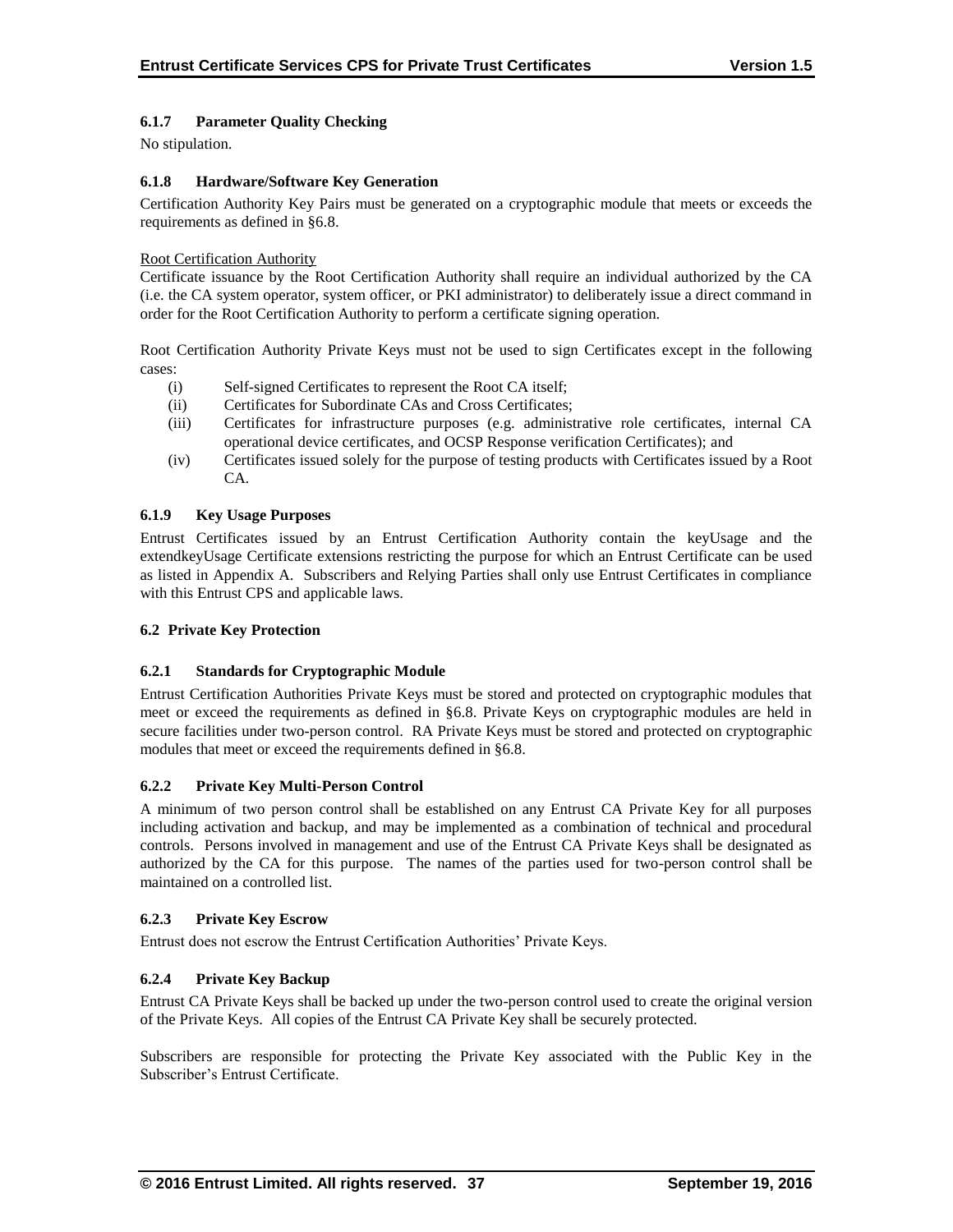## **6.2.5 Private Key Archival**

Upon retirement of an Entrust CA, the Private Keys will be archived securely using hardware cryptographic modules that meet the requirements §6.8. The Key Pairs shall not be used unless the CA has been removed from retirement or the keys are required temporarily to validate historical data. Private Keys required for temporary purposes shall be removed from archive for a short period of time.

The archived Entrust CA Private Keys will be reviewed on an annual basis. After the minimum period of 5 years, the Entrust CA Private Keys may be destroyed according to the requirements in §6.2.10. The Entrust CA Private Keys must not be destroyed if they are still required for business or legal purposes.

#### **6.2.6 Private Key Entry into Cryptographic Module**

Entrust CA Private Keys shall be generated by and secured in a cryptographic module. In the event that a Private Key is to be transported from one cryptographic module to another, the Private Key must be migrated using the secure methodology supported by the cryptographic module.

## **6.2.7 Private Key Storage on Cryptographic Module**

Private Keys are stored on a cryptographic module are secured in accordance with the requirements specified in FIPS 140.

## **6.2.8 Method of Activating Private Keys**

Entrust CA Private Keys shall be activated under two-person control using the methodology provided with the cryptographic module.

Subscriber Private Keys shall be activated by the Subscriber to meet the requirements of the security software used for their applications. Subscribers shall protect their Private Keys corresponding to the requirements in §2.1.3.

#### **6.2.9 Private Key Deactivation Methods**

Entrust CA Private Keys shall be deactivated when the CA is not required for active use. Deactivation of the Private Keys shall be done in accordance with the methodology provided with the cryptographic module.

#### Entrust Certification Authority Administrators

The administrator's identity is deactivated in the Entrust CA and the administrator's certificate is revoked.

#### **6.2.10 Private Signature Key Destruction Method**

Entrust CA Private Keys destruction will be two-person controlled and may be accomplished by executing a "zeroize" command or by destruction of the cryptographic module. Destruction of Entrust CA Private Keys must be authorized by the Entrust Policy Authority.

If the Entrust CA is removing a cryptographic module from service, then all Private Keys must be removed from the module. If the Entrust CA cryptographic module is intended to provide tamper-evident characteristics is removed from service, then the device will be destroyed.

#### Entrust Certification Authority Administrators

The administrator's private is destroyed by reinitializing the cryptographic module.

#### **6.3 Other Aspects of Key Pair Management**

Entrust Certification Authority 2048-bit RSA Key Pairs may have a validity period expiring no later than 31 December 2030.

#### Entrust Private SSL Certificates

Entrust Private SSL Certificates contain a validity period of up to, but no more than, 39 months.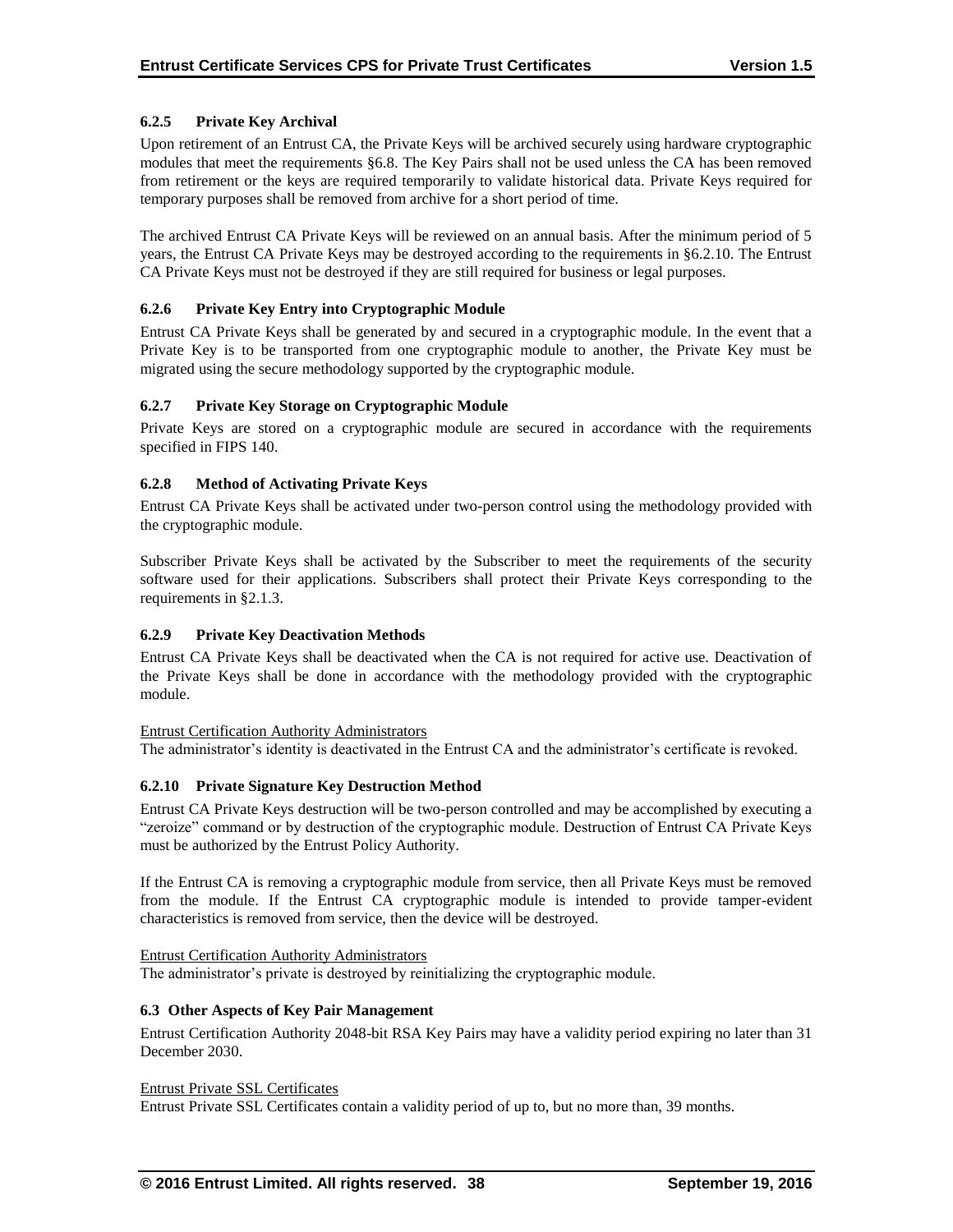## **6.4 Activation Data**

No stipulation.

#### **6.5 Computer Security Controls**

The workstations on which the Entrust Certification Authorities operate are physically secured as described in §5.1. The operating systems on the workstations on which the Entrust Certification Authorities operate enforce identification and authentication of users. Access to Entrust Authority software databases and audit trails is restricted as described in this Entrust CPS. All operational personnel that are authorized to have access to the Entrust Certification Authorities are required to use hardware tokens in conjunction with a PIN to gain access to the physical room that contains the Entrust Authority software being used for such Entrust Certification Authorities.

#### **6.6 Life Cycle Technical Controls**

#### **6.6.1 System Development Controls**

The Entrust Certification Authority makes use of Commercial Off The Shelf (COTS) products for the hardware, software, and network components. Systems developed by the Entrust Certification Authority are deployed in accordance with Entrust software lifecycle development standards.

#### **6.6.2 Security Management Controls**

The configuration of the Entrust Certification Authority system as well as any modifications and upgrades are documented and controlled. Methods of detecting unauthorized modifications to the CA equipment and configuration are in place to ensure the integrity of the security software, firmware, and hardware for correct operation. A formal configuration management methodology is used for installation and ongoing maintenance of the CA system.

When first loaded, the CA software is verified as being that supplied from the vendor, with no modifications, and be the version intended for use.

#### **6.6.3 Life Cycle Security Ratings**

No stipulation.

#### **6.7 Network Security Controls**

Remote access to Entrust Certification Authority application via the Administration software interface is secured.

#### **6.8 Cryptographic Module Engineering Controls**

Certification Authority Key Pairs must be generated and protected on a cryptographic module that is compliant to at least FIPS 140-2 Level 3 certification standards.

#### Entrust Certification Authority Administrators

Key Pairs for Entrust Certification Authority administrators must be generated and protected on a cryptographic module that is compliant to at least FIPS 140-2 Level 2 certification standards.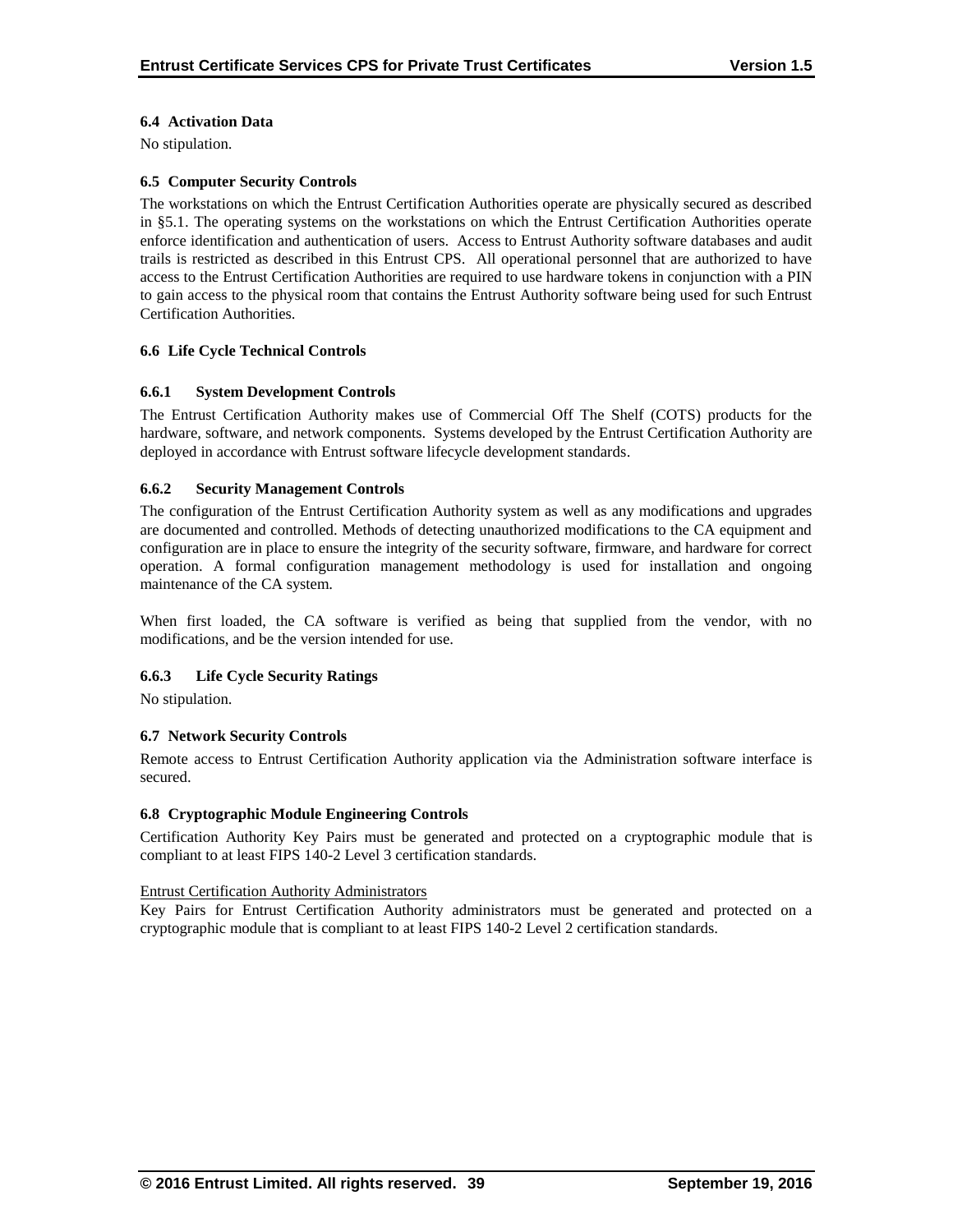## **7 Certificate and CRL Profiles**

The profile for the Entrust Certificates and Certificate Revocation List (CRL) issued by an Entrust Certification Authority conform to the specifications contained in the IETF RFC 5280 Internet X.509 PKI Certificate and Certificate Revocation List (CRL) Profile.

## **7.1 Certificate Profile**

Entrust Certification Authorities issue certificates in accordance with the X.509 version 3. Certificate profiles for Entrust Root CA certificate, Subordinate CA certificates, and end entity certificates are described in Appendix A and the sections below.

## **7.1.1 Version Number(s)**

All certificates issued by Entrust Certification Authorities are X.509 version 3 certificates.

## **7.1.2 Certificate Extensions**

Certificate extensions are as stipulated in IETF RFC 5280. See Appendix A.

## **7.1.3 Algorithm Object Identifiers**

Algorithm object identifiers are as specified in IETF RFC 3279 Algorithms and Identifiers for the Internet X.509 PKI Certificate and Certificate Revocation List (CRL) Profile. See Appendix A.

## **7.1.4 Name Forms**

Name forms are as stipulated in §3.1.1.

## **7.1.5 Name Constraints**

No stipulation.

# **7.1.6 Certificate Policy Object Identifier**

Certificate policy object identifiers (OIDs) are listed in §1.2 and in the Certificate Profile attached as Appendix A.

#### **7.1.7 Usage of Policy Constraints Extension**

No stipulation.

#### **7.1.8 Policy Qualifiers Syntax and Semantics**

Entrust includes policy qualifiers in all end entity certificates as stipulated in Appendix A.

# **7.1.9 Processing Semantics for the Critical Certificate Policies Extension**

Certificate policies extension is marked Not Critical

# **7.2 CRL Profile**

The following fields of the X.509 version 2 CRL format are used by the Entrust Certification Authorities:

- version: set to  $v2$
- signature: identifier of the algorithm used to sign the CRL
- issuer: the full Distinguished Name of the Certification Authority issuing the CRL
- this update: time of CRL issuance
- next update: time of next expected CRL update
- revoked certificates: list of revoked Certificate information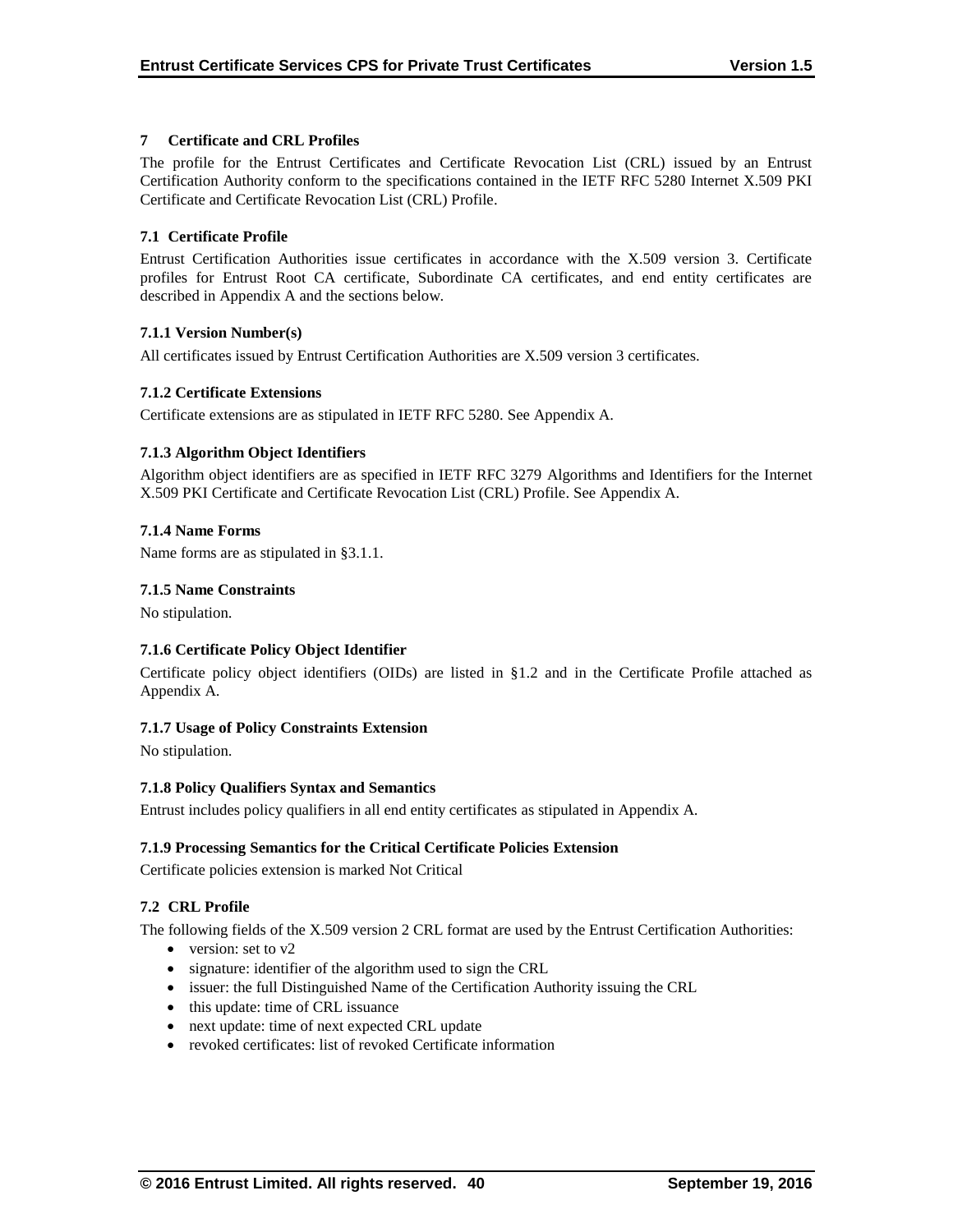# **7.3 OCSP Profile**

The profile for the Entrust Online Certificate Status Protocol (OCSP) messages issued by an Entrust Certification Authority conform to the specifications contained in the IETF RFC 2560 Internet X.509 PKI Online Certificate Status Protocol (OCSP) Profile.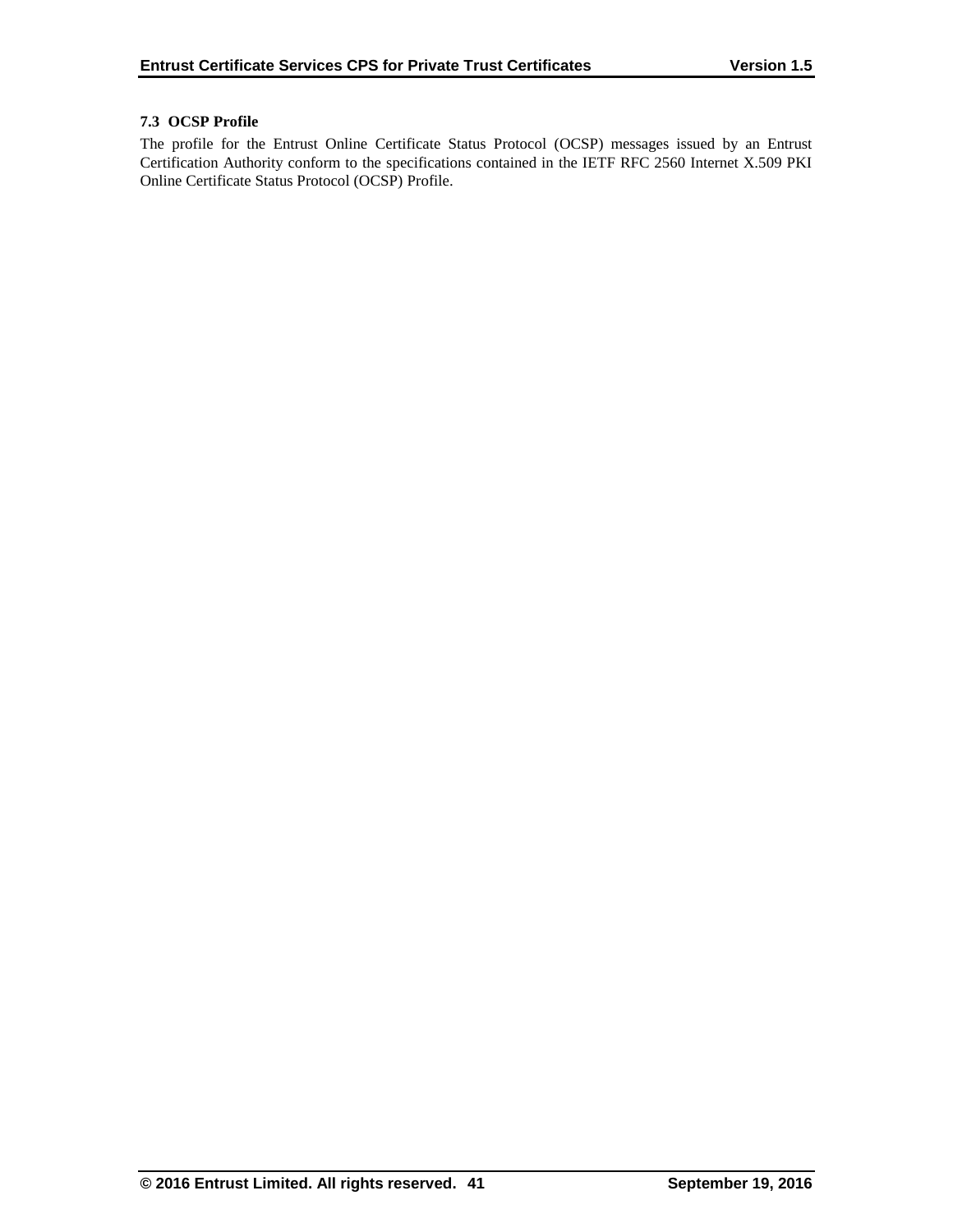#### **8 Specification Administration**

#### **8.1 Specification Change Procedures**

Entrust may, in its discretion, modify the Entrust CPS and the terms and conditions contained herein from time to time.

Modifications to the Entrust CPS that, in the judgment of Entrust, will have little or no impact on Applicants, Subscribers, and Relying Parties, may be made with no change to the Entrust CPS version number and no notification to Applicants, Subscribers, and Relying Parties. Such changes shall become effective immediately upon publication in the Entrust Repository.

Modifications to the Entrust CPS that, in the judgment of Entrust may have a significant impact on Applicants, Subscribers, and Relying Parties, shall be published in the Entrust Repository and shall become effective fifteen (15) days after publication in the Entrust Repository unless Entrust withdraws such modified Entrust CPS prior to such effective date. In the event that Entrust makes a significant modification to Entrust CPS, the version number of the Entrust CPS shall be updated accordingly. Unless a Subscriber ceases to use, removes, and requests revocation of such Subscriber's Entrust Certificate(s) prior to the date on which an updated version of the Entrust CPS becomes effective, such Subscriber shall be deemed to have consented to the terms and conditions of such updated version of the Entrust CPS and shall be bound by the terms and conditions of such updated version of the Entrust CPS.

#### **8.2 Publication and Notification Policies**

Prior to major changes to this Entrust CPS, notification of the upcoming changes will be posted in the Entrust Repository.

#### **8.3 CPS Approval Procedures**

This Entrust CPS and any subsequent changes shall be approved by the Entrust Policy Authority.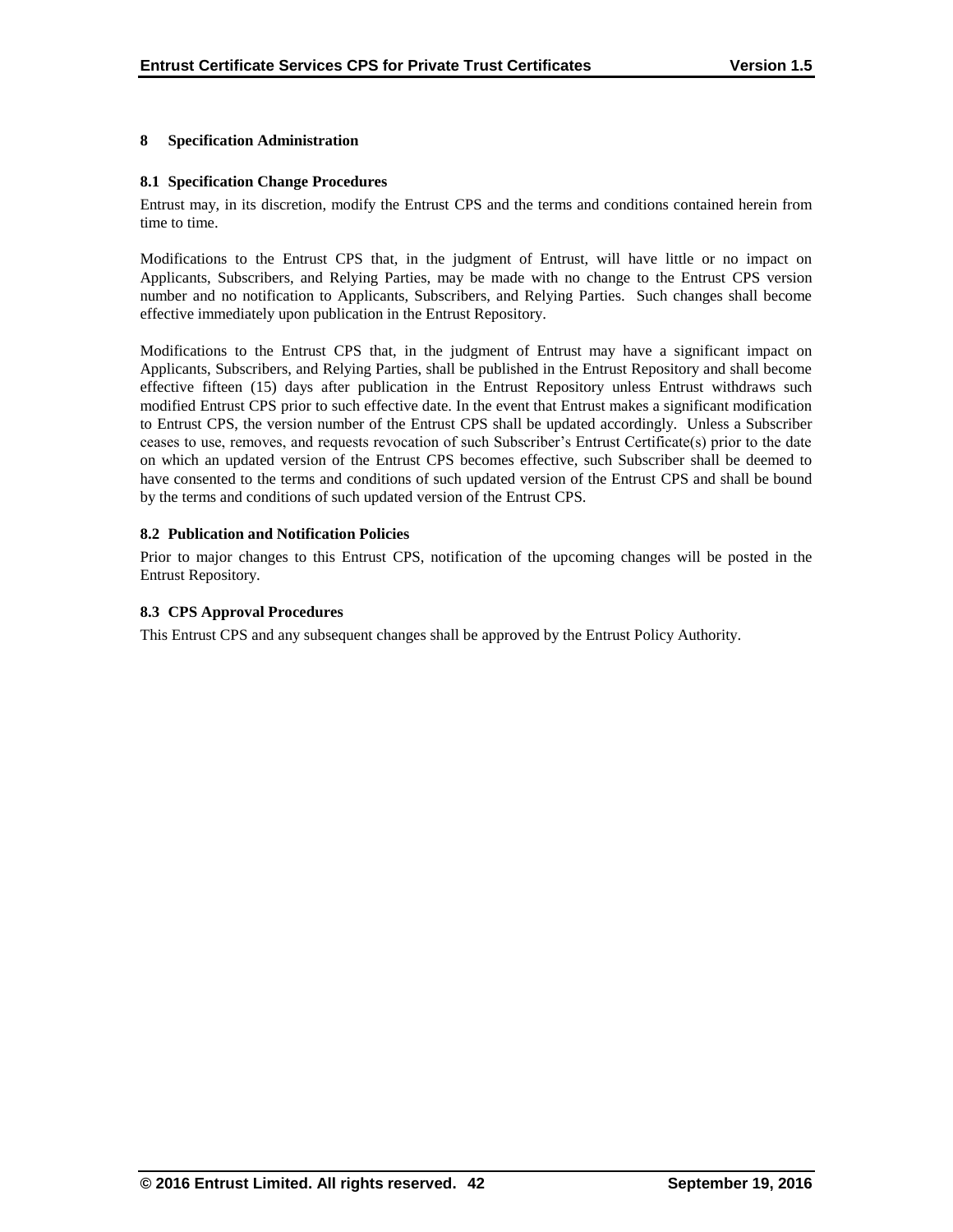| $11.101$ OH $y$ HHs |                                                                                  |
|---------------------|----------------------------------------------------------------------------------|
| CA.                 | <b>Certification Authority</b>                                                   |
| CPS                 | <b>Certification Practice Statement</b>                                          |
| <b>CRL</b>          | Certificate Revocation List                                                      |
| <b>CSR</b>          | Certificate Signing Request                                                      |
| DN.                 | Distinguished Name                                                               |
| <b>DNS</b>          | Domain Name Server                                                               |
| <b>DSA</b>          | Digital Signature Algorithm                                                      |
| ECC                 | <b>Elliptic Curve Cryptography</b>                                               |
| <b>HTTP</b>         | <b>Hypertext Transfer Protocol</b>                                               |
| <b>IETF</b>         | <b>Internet Engineering Task Force</b>                                           |
| <b>ITU-T</b>        | International Telecommunication Union - Telecommunication Standardization Sector |
| <b>MAC</b>          | Message Authentication Code                                                      |
| ΟA.                 | <b>Operational Authority</b>                                                     |
| <b>OCSP</b>         | <b>Online Certificate Status Protocol</b>                                        |
| <b>OID</b>          | Object Identifier                                                                |
| PA.                 | Policy Authority                                                                 |
| <b>PIN</b>          | <b>Personal Identification Number</b>                                            |
| PKI                 | Public-Key Infrastructure                                                        |
| RA.                 | <b>Registration Authority</b>                                                    |
| <b>RDN</b>          | <b>Relative Distinguished Name</b>                                               |
| <b>RFC</b>          | <b>Request for Comment</b>                                                       |
| <b>SEP</b>          | Secure Exchange Protocol                                                         |
| SSL                 | Secure Sockets Layer                                                             |
| <b>TSA</b>          | Time-Stamp Authority                                                             |
| <b>URL</b>          | <b>Universal Resource Locator</b>                                                |
|                     |                                                                                  |

## **9 Acronyms**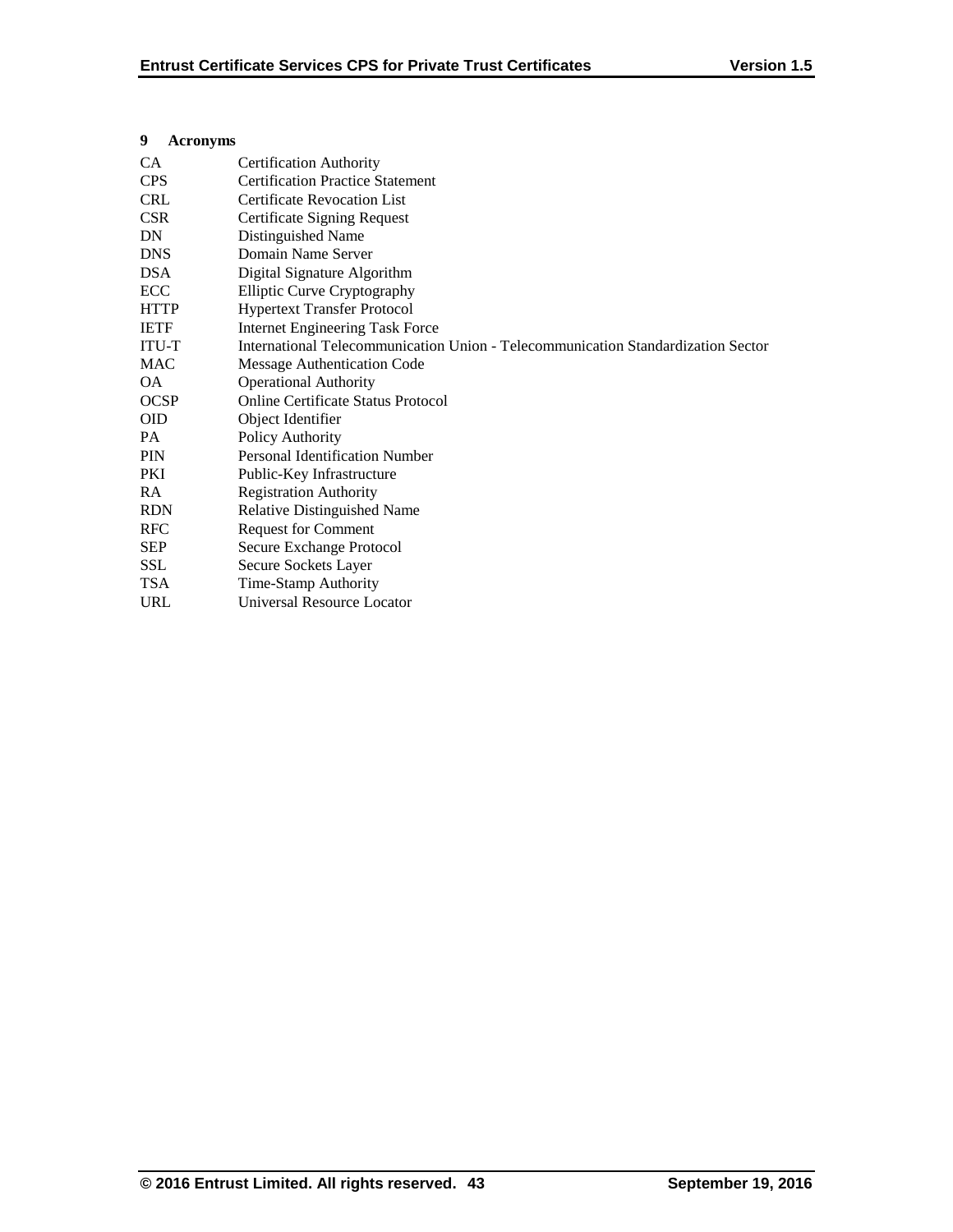#### **10 Definitions**

**Affiliate:** means Entrust, and any corporation or other entity that Entrust directly or indirectly controls. In this context, a party "controls" a corporation or another entity if it directly or indirectly owns or controls fifty percent (50%) or more of the voting rights for the board of directors or other mechanism of control.

**Applicant:** means a person, entity, or organization applying for an Entrust Certificate, but which has not yet been issued an Entrust Certificate, or a person, entity, or organization that currently has an Entrust Certificate or Entrust Certificates and that is applying for renewal of such Entrust Certificate or Entrust Certificates or for an additional Entrust Certificate or Entrust Certificates.

**Business Day:** means any day, other than a Saturday, Sunday, statutory or civic holiday in the City of Ottawa, Ontario.

**Certificate:** means a digital document that at a minimum: (a) identifies the Certification Authority issuing it, (b) names or otherwise identifies a Subject, (c) contains a Public Key of a Key Pair, (d) identifies its operational period, and (e) contains a serial number and is digitally signed by a Certification Authority.

**Certificate Approver:** means an employee or agent authorized to approve a request for an Entrust Certificate for an organization.

**Certificate Beneficiaries**: means, collectively, all Application Software Vendors with whom Entrust has entered into a contract to include its root certificate(s) in software distributed by such Application Software Vendors, and all Relying Parties that actually rely on such Certificate during the Operational Period of such Certificate.

**Certificate Requester:** means an employee or agent authorized to request an Entrust Certificate for an organization.

**Certificate Revocation List:** means a time-stamped list of the serial numbers of revoked Certificates that has been digitally signed by a Certification Authority.

**Certification Authority:** means an entity or organization that (i) creates and digitally signs Certificates that contain among other things a Subject's Public Key and other information that is intended to identify the Subject, (ii) makes Certificates available to facilitate communication with the Subject identified in the Certificate, and (iii) creates and digitally signs Certificate Revocation Lists containing information about Certificates that have been revoked and which should no longer be used or relied upon.

**Certification Practice Statement:** means a statement of the practices that a Certification Authority uses in issuing, managing, revoking, renewing, and providing access to Certificates, and the terms and conditions under which the Certification Authority makes such services available.

**Co-marketers:** means any person, entity, or organization that has been granted by Entrust or a Registration Authority operating under an Entrust Certification Authority the right to promote Entrust Certificates.

**Compromise:** means a suspected or actual loss, disclosure, or loss of control over sensitive information or data.

**Contract Signer:** means an employee or agent authorized to sign the subscription agreement on behalf of the organization.

**CPS:** see Certification Practice Statement.

**CRL:** see Certificate Revocation List.

**Cross Certificate(s)**: shall mean a Certificate(s) that (i) includes the Public Key of a Public-Private Key Pair generated by an Entrust Certification Authority; and (ii) includes the digital signature of an Entrust Root Certification Authority.

**Entrust:** means Entrust Limited.

**Entrust.net**: means Entrust Limited.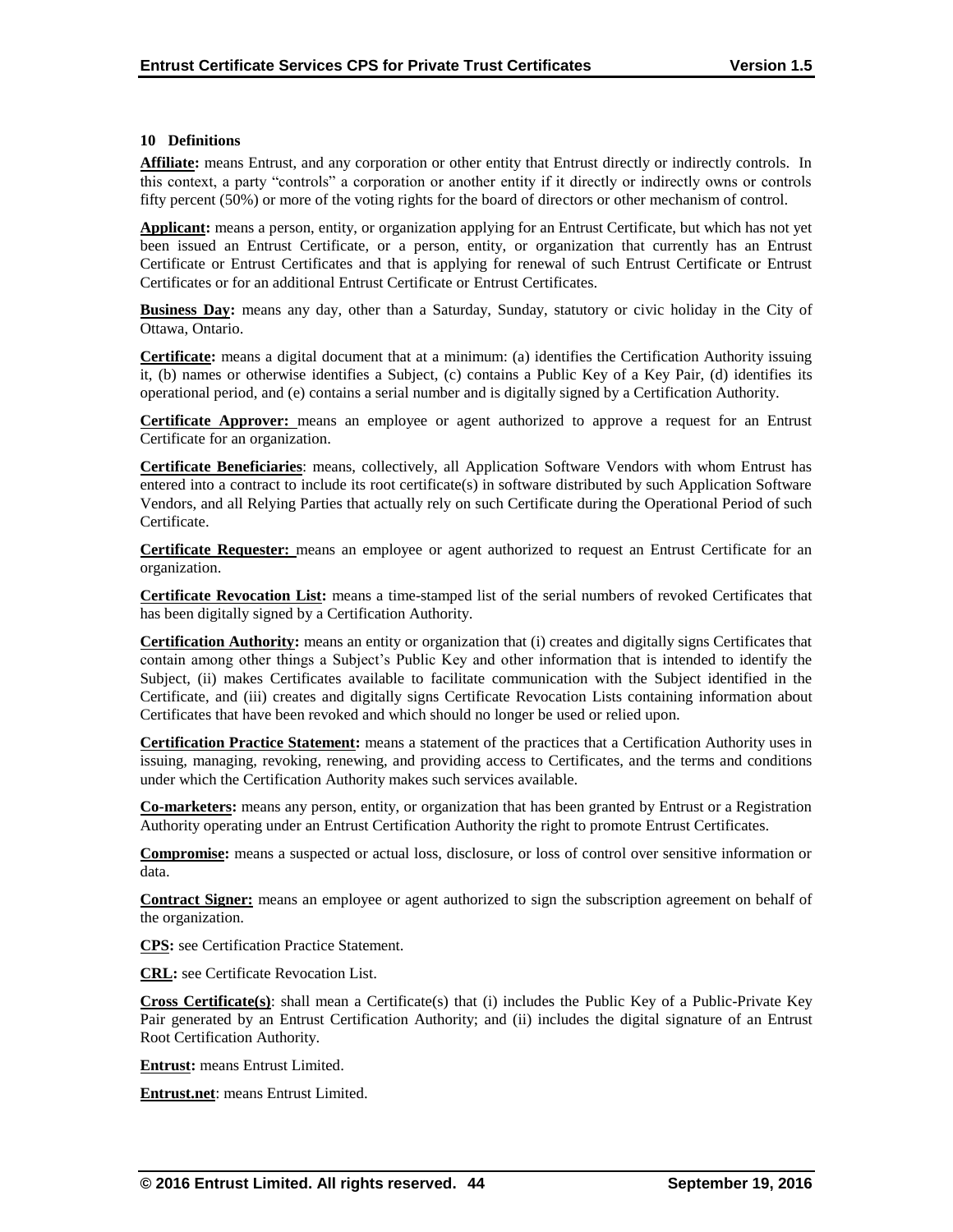**Entrust Operational Authority:** means those personnel who work for or on behalf of Entrust and who are responsible for the operation of the Entrust Certification Authorities.

**Entrust Policy Authority:** means those personnel who work for or on behalf of Entrust and who are responsible for determining the policies and procedures that govern the operation of the Entrust Certification Authorities.

**Entrust Repository:** means a collection of databases and web sites that contain information about Entrust Certificates and services provided by Entrust in respect to Entrust Certificates, including among other things, the types of Entrust Certificates issued by the Entrust Certification Authorities, the services provided by Entrust in respect to Entrust Certificates, the fees charged by Entrust for Entrust Certificates and for the services provided by Entrust in respect to Entrust Certificates, Certificate Revocation Lists, the Entrust Certification Practice Statement, and other information and agreements that are intended to govern the use of Entrust Certificates.

**Entrust Certificate:** A Certificate issued by an Entrust Certification Authority

**Entrust Certification Authority:** means a Certification Authority operated by or on behalf of Entrust for the purpose of issuing, managing, revoking, renewing, and providing access to Entrust Certificates.

**Entrust Certification Practice Statement:** means this document.

**Entrust CPS:** See Entrust Certification Practice Statement.

**Entrust Client Certificate:** means a Certificate issued by an Entrust Certificate Authority for use by individuals to digitally sign and encrypt electronic messages via an S/MIME compliant application.

**Entrust Code Signing Certificate:** means a Certificate issued by an Entrust Certification Authority for use by content and software developers and publishers to digitally sign executables and other content.

**Entrust Mobile Device Certificate:** means a Certificate issued by an Entrust Certification Authority for use to identify a mobile device.

**Entrust Private SSL Certificate:** means an SSL Certificate issued by an Entrust Certification Authority for use on secure servers. The Entrust Certification Authority root certificate is not distributed for public trust. The Private SSL Certificate may contain domain names which are not publicly registered.

**Entrust SSL Certificate:** means an SSL Certificate issued by an Entrust Certification Authority for use on secure servers.

**Entrust Certificate Application:** means the form and application information requested by a Registration Authority operating under an Entrust Certification Authority and submitted by an Applicant when applying for the issuance of an Entrust Certificate.

**FIPS:** means the Federal Information Processing Standards. These are U.S. Federal standards that prescribe specific performance requirements, practices, formats, communication protocols, and other requirements for hardware, software, data, and telecommunications operation.

**IETF:** means the Internet Engineering Task Force. The Internet Engineering Task Force is an international community of network designers, operators, vendors, and researchers concerned with the evolution of the Internet architecture and the efficient operation of the Internet.

**Key Pair:** means two mathematically related cryptographic keys, having the properties that (i) one key can be used to encrypt a message that can only be decrypted using the other key, and (ii) even knowing one key, it is believed to be computationally infeasible to discover the other key.

**Object Identifier:** means a specially-formatted sequence of numbers that is registered in accordance with internationally-recognized procedures for object identifier registration.

**OID:** see Object Identifier.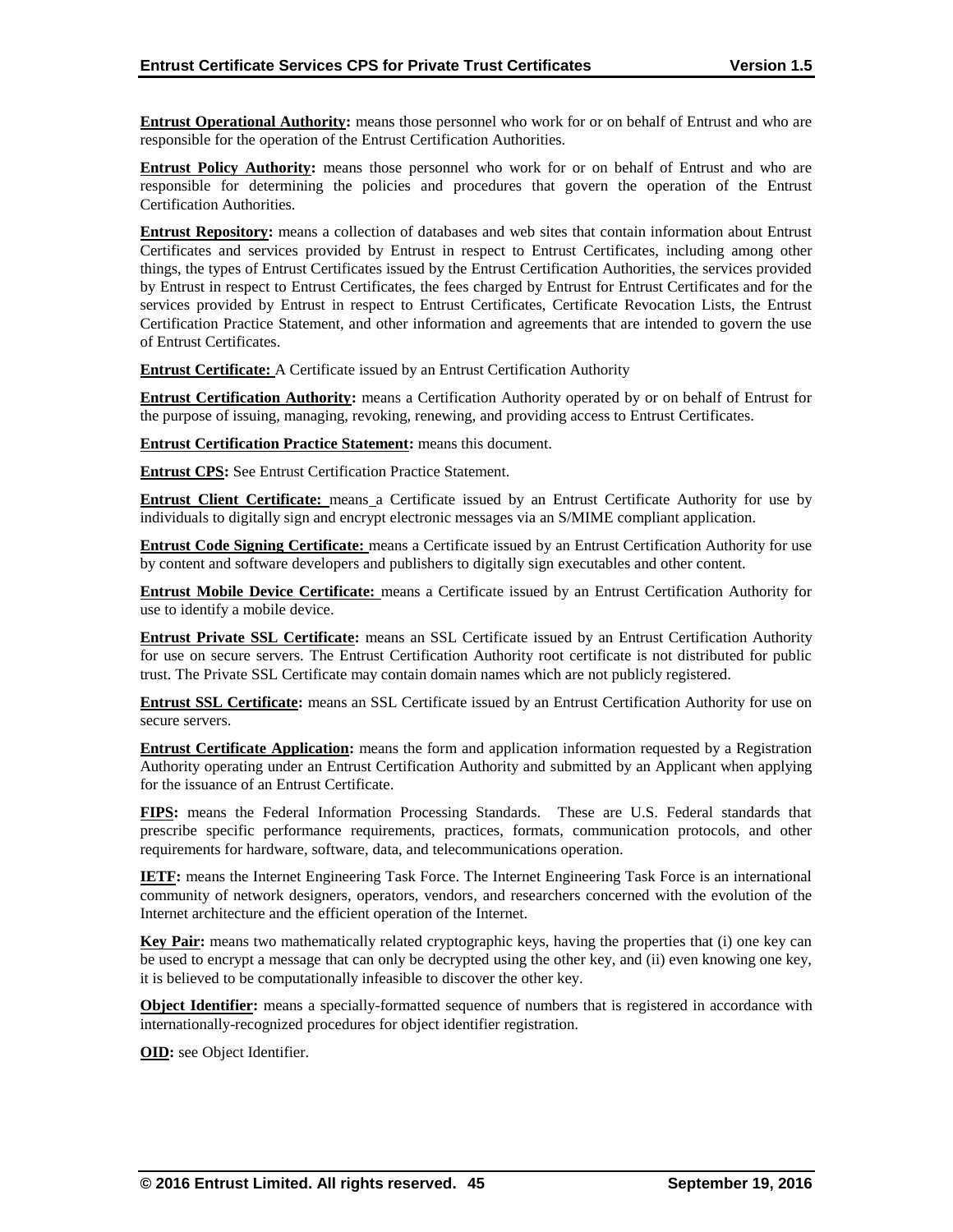**Operational Period:** means, with respect to a Certificate, the period of its validity. The Operational Period would typically begin on the date the Certificate is issued (or such later date as specified in the Certificate), and ends on the date and time it expires as noted in the Certificate or earlier if the Certificate is Revoked.

**PKIX:** means an IETF Working Group developing technical specifications for PKI components based on X.509 Version 3 Certificates.

**Private Key:** means the key of a Key Pair used to decrypt an encrypted message. This key must be kept secret.

**Public Key:** means the key of a Key Pair used to encrypt a message. The Public Key can be made freely available to anyone who may want to send encrypted messages to the holder of the Private Key of the Key Pair. The Public Key is usually made publicly available in a Certificate issued by a Certification Authority and is often obtained by accessing a repository or database. A Public Key is used to encrypt a message that can only be decrypted by the holder of the corresponding Private Key.

**RA:** see Registration Authority.

**Registration Authority:** means an entity that performs two functions: (1) the receipt of information from a Subject to be named in an Entrust Certificate, and (2) the performance of limited verification of information provided by the Subject following the procedures prescribed by the Entrust Certification Authorities. In the event that the information provided by a Subject satisfies the criteria defined by the Entrust Certification Authorities, a Registration Authority may send a request to a Entrust Certification Authority requesting that the Entrust Certification Authority generate, digitally sign, and issue a Entrust Certificate containing the information verified by the Registration Authority.

**Relying Party:** means a person, entity, or organization that relies on or uses an Entrust Certificate and/or any other information provided in a Repository under an Entrust Certification Authority to obtain and confirm the Public Key and identity of a Subscriber.

**Relying Party Agreement:** means the agreement between a Relying and Entrust or between a Relying Party and an independent third-party Registration Authority or Reseller under an Entrust Certification Authority in respect to the provision and use of certain information and services in respect to Entrust Certificates.

**Repository:** means a collection of databases and web sites that contain information about Certificates issued by a Certification Authority including among other things, the types of Certificates and services provided by the Certification Authority, fees for the Certificates and services provided by the Certification Authority, Certificate Revocation Lists, descriptions of the practices and procedures of the Certification Authority, and other information and agreements that are intended to govern the use of Certificates issued by the Certification Authority.

**Resellers:** means any person, entity, or organization that has been granted by Entrust or a Registration Authority operating under an Entrust Certification Authority the right to license the right to use Entrust Certificates.

**Revoke or Revocation:** means, with respect to a Certificate, to prematurely end the Operational Period of that Certificate from a specified time forward.

**Subordinate CA Certificate**: shall mean a Certificate that (i) includes the Public Key of a Public-Private Key Pair generated by a Certification Authority; and (ii) includes the digital signature of an Entrust Root Certification Authority.

**Subject:** means a person, entity, or organization whose Public Key is contained in a Certificate.

**Subscriber:** means a person, entity, or organization that has applied for and has been issued an Entrust Certificate.

**Subscription Agreement:** means the agreement between a Subscriber and Entrust or between a Subscriber and an independent third-party Registration Authority or Reseller under an Entrust Certification Authority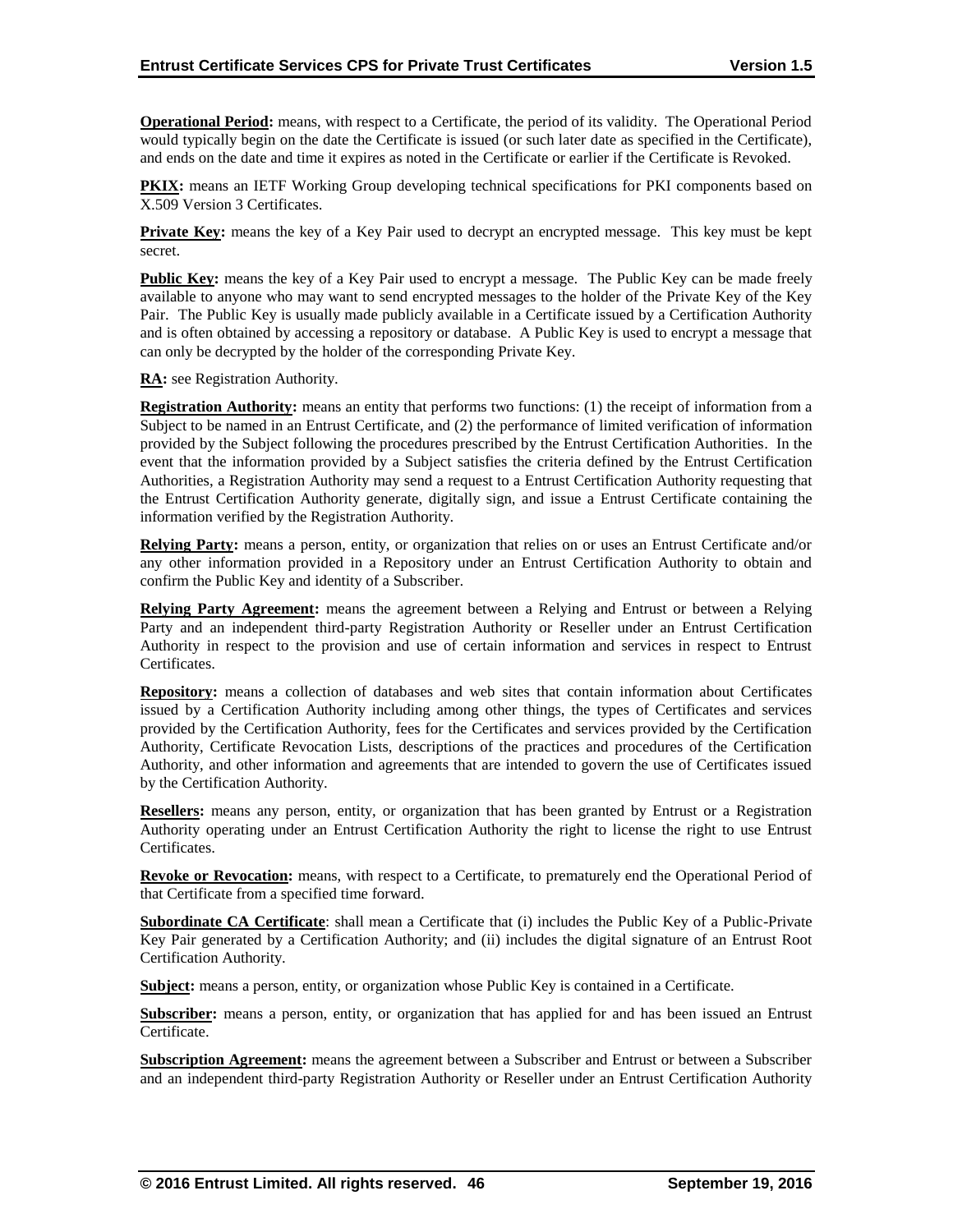in respect to the issuance, management, and provision of access to an Entrust Certificate and the provision of other services in respect to such Entrust Certificate.

**Third Party Subordinate CA**: means a Subordinate CA Certificate issued to a CA owned by a third party.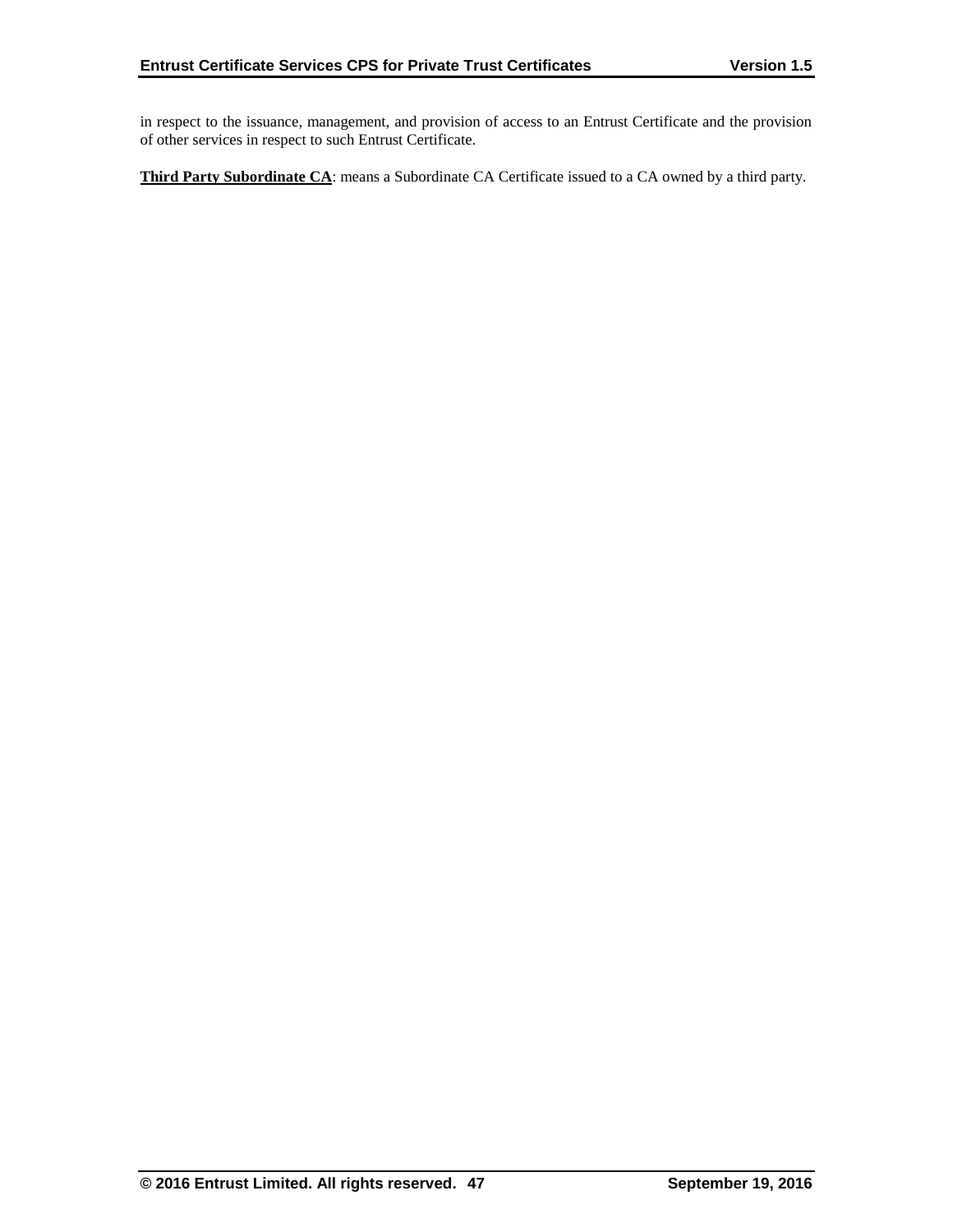# **Appendix A – Certificate Profiles**

| Field                  |                 | <b>Value</b>                                                |
|------------------------|-----------------|-------------------------------------------------------------|
| <b>Attributes</b>      |                 |                                                             |
| Version                |                 | V <sub>3</sub>                                              |
| Serial Number          |                 | 37 4a d <sub>2</sub> 43                                     |
| Signature Algorithm    |                 | sha-1 WithRSAEncryption {1.2.840.113549.1.1.5}              |
| <b>Issuer DN</b>       |                 | $CN =$ Entrust.net Secure Server Certification Authority    |
|                        |                 | $OU = (c)$ 1999 Entrust.net Limited                         |
|                        |                 | $OU = www.entrust.net/CPS incorp. by ref. (limits liab.)$   |
|                        |                 | $Q =$ Entrust.net                                           |
|                        |                 | $C = US$                                                    |
| <b>Validity Period</b> |                 | Valid from: May 25, 1999                                    |
|                        |                 | Valid to: May 25, 2019                                      |
| Subject DN             |                 | $CN =$ Entrust.net Secure Server Certification Authority    |
|                        |                 | $OU = (c)$ 1999 Entrust.net Limited                         |
|                        |                 | $OU = www.entrust.net/CPS incorp. by ref. (limits liab.)$   |
|                        |                 | $Q =$ Entrust.net                                           |
|                        |                 | $C = US$                                                    |
| Subject Public Key     |                 | 1024-bit RSA key modulus                                    |
| Info                   |                 | rsaEncryption {1.2.840.113549.1.1.1}                        |
| <b>Extension</b>       | <b>Critical</b> |                                                             |
| <b>Authority Key</b>   | N <sub>0</sub>  | KeyID=f0 17 62 13 55 3d b3 ff 0a 00 6b fb 50 84 97 f3 ed 62 |
| Identifier             |                 | $d0$ 1a                                                     |
| Subject Key Identifier | N <sub>o</sub>  | f0 17 62 13 55 3d b3 ff 0a 00 6b fb 50 84 97 f3 ed 62 d0 1a |
| Thumbprint (SHA1)      |                 | 99 a6 9b e6 1a fe 88 6b 4d 2b 82 00 7c b8 54 fc 31 7e 15 39 |
|                        |                 |                                                             |

# **Root Certificate: Entrust.net Secure Server Certification Authority**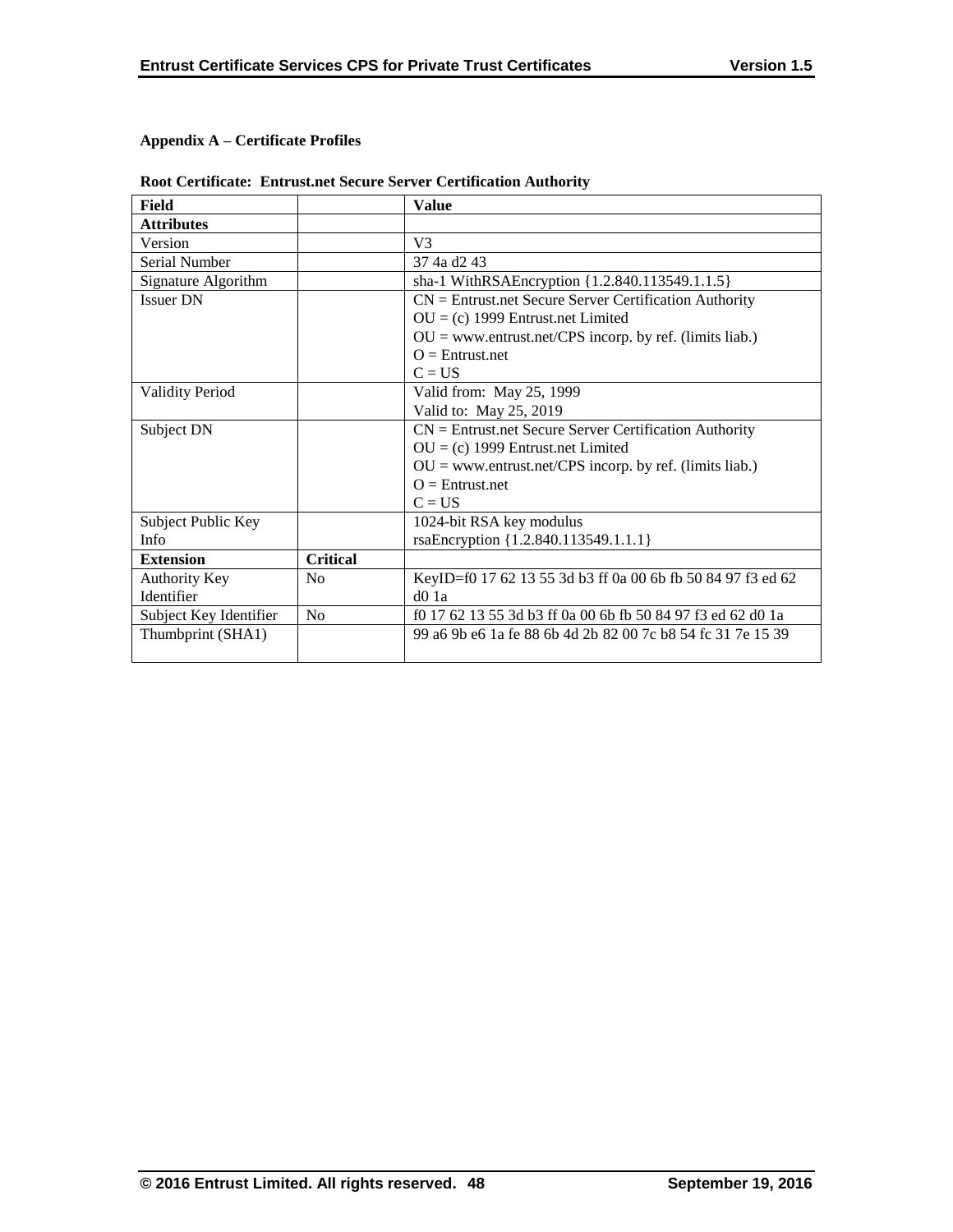| <b>Field</b>             |                 | <b>Value</b>                                                |
|--------------------------|-----------------|-------------------------------------------------------------|
| Attributes               |                 |                                                             |
| Version                  |                 | V <sup>3</sup>                                              |
| Serial Number            |                 | 00 c2 bb 63 ea 00 00 00 00 50 d0 b5 a1                      |
| Signature Algorithm      |                 | sha-1 WithRSAEncryption {1.2.840.113549.1.1.5}              |
| <b>Issuer DN</b>         |                 | $CN =$ Entrust Root Certification Authority - G3            |
|                          |                 | $OU = (c) 2013$ Entrust, Inc. - for authorized use only     |
|                          |                 | $OU = See$ www.entrust.net/legal-terms                      |
|                          |                 | $O =$ Entrust, Inc.                                         |
|                          |                 | $C = US$                                                    |
| <b>Validity Period</b>   |                 | Valid from: December 18, 2012                               |
|                          |                 | Valid to: December 18, 2030                                 |
| Subject DN               |                 | $CN =$ Entrust Root Certification Authority - G3            |
|                          |                 | $OU = (c) 2012$ Entrust, Inc. - for authorized use only     |
|                          |                 | $OU = See$ www.entrust.net/legal-terms                      |
|                          |                 | $O =$ Entrust, Inc.                                         |
|                          |                 | $C = US$                                                    |
| Subject Public Key Info  |                 | 2048-bit RSA key modulus                                    |
|                          |                 | rsaEncryption {1.2.840.113549.1.1.1}                        |
| <b>Extension</b>         | <b>Critical</b> |                                                             |
| <b>Authority Key</b>     |                 | Not present                                                 |
| Identifier               |                 |                                                             |
| Subject Key Identifier   | No              | b 575 01 ee 41 c7 ca 7a 3f f2 fc 5a 56 c7 76 06 0b 06 6c 66 |
|                          |                 |                                                             |
| Key Usage                | Yes             | Certificate Signing, CRL Signing                            |
| <b>Basic Constraints</b> | Yes             | Subject Type=CA                                             |
|                          |                 | Path Length Constraint=None                                 |
| <b>CRL</b> Distribution  |                 | Not present                                                 |
| Points                   |                 |                                                             |
| Thumbprint (SHA1)        |                 | ae 85 69 d9 4f 4a b1 c4 64 ad 9b 7c fd 78 40 b0 e3 9d af 66 |

**Root Certificate: Entrust Root Certification Authority – G3**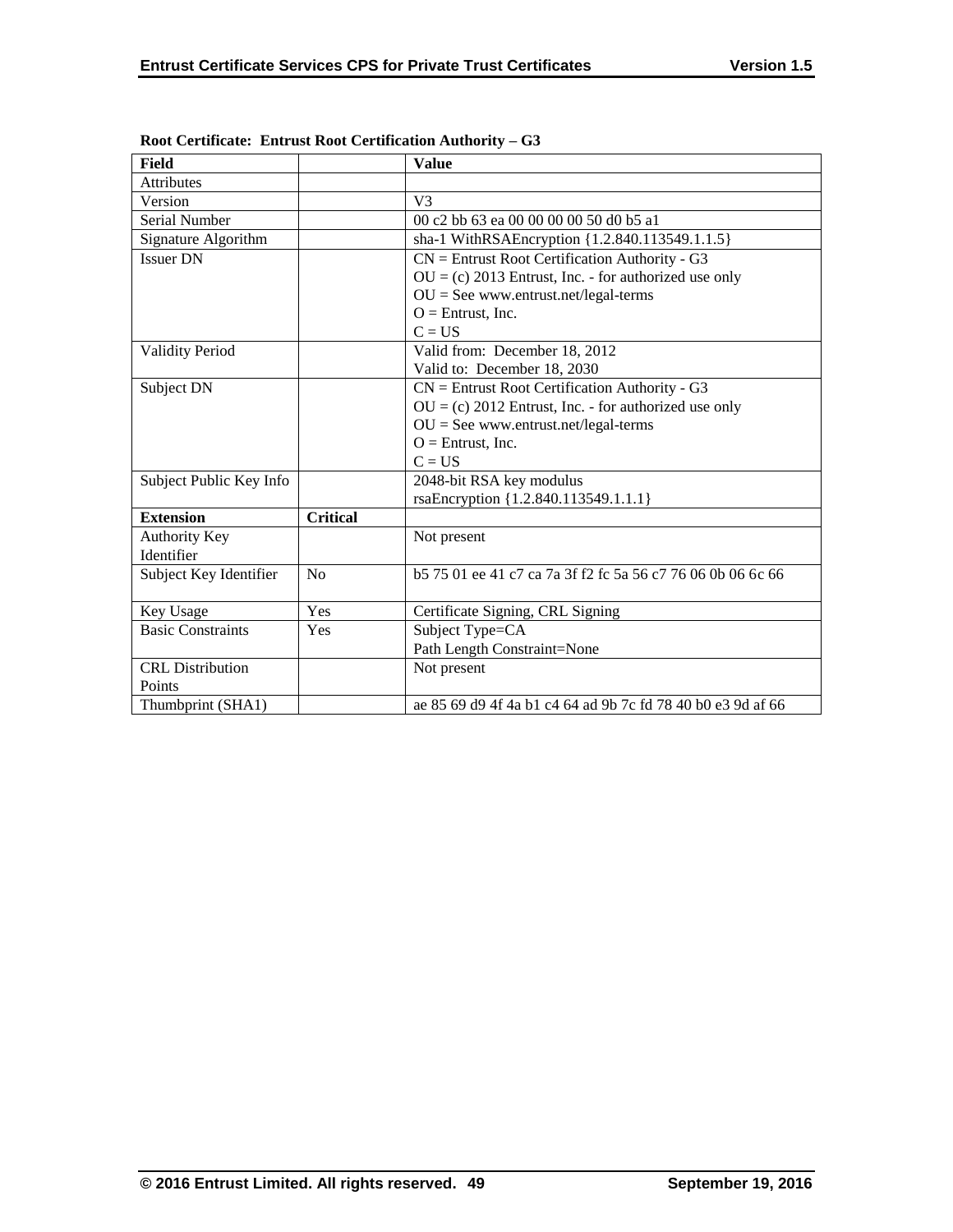| Field                       |                 | <b>Value</b>                                                |
|-----------------------------|-----------------|-------------------------------------------------------------|
| <b>Attributes</b>           |                 |                                                             |
| Version                     |                 | V <sub>3</sub>                                              |
| Serial Number               |                 | Unique number to PKI domain                                 |
| Signature Algorithm         |                 | sha-1 or sha-256                                            |
| <b>Issuer DN</b>            |                 | Unique X.500 CA DN                                          |
| <b>Validity Period</b>      |                 | No later than 2030                                          |
|                             |                 | notBefore and notAfter are specified                        |
| Subject DN                  |                 | Unique X.500 CA DN                                          |
| Subject Public Key          |                 | 2048-bit RSA key modulus                                    |
| Info                        |                 | rsaEncryption {1.2.840.113549.1.1.1}                        |
| <b>Extension</b>            | <b>Critical</b> |                                                             |
| Authority Key               | No              | Contains 20 byte SHA-1 hash of the Root CA Public Key       |
| Identifier                  |                 |                                                             |
| Subject Key Identifier      | N <sub>o</sub>  | Contains 20 byte SHA-1 hash of the subjectPublicKey in this |
|                             |                 | certificate                                                 |
| Key Usage                   | Yes             | Certificate Signing, CRL Signing                            |
| <b>Extended Key Usage</b>   | N <sub>o</sub>  | As applicable from the following:                           |
|                             |                 | None present                                                |
|                             |                 | Server Authentication (1.3.6.1.5.5.7.3.1)                   |
|                             |                 | Client Authentication (1.3.6.1.5.5.7.3.2)                   |
|                             |                 | Code Signing (1.3.6.1.5.5.7.3.3)                            |
|                             |                 | Secure Email (1.3.6.1.5.5.7.3.4)                            |
| <b>Certificate Policies</b> | No              | Policy Identifier = All Issuance Policies                   |
| (optional)                  |                 | uri: set as applicable                                      |
| <b>Basic Constraints</b>    | Yes             | Subject Type = $CA$                                         |
|                             |                 | Path Length Constraint $=$ value set as required            |
| Authority Information       | No              | Access Method = $On$ -line Certificate Status Protocol      |
| Access (optional)           |                 | (1.3.6.1.5.5.7.48.1)                                        |
|                             |                 | accessLocation=http://ocsp.entrust.net                      |
| <b>CRL</b> Distribution     | No              | http://crl.entrust.net/g3ca.crl                             |
| Points                      |                 |                                                             |

# **Subordinate CA Certificate**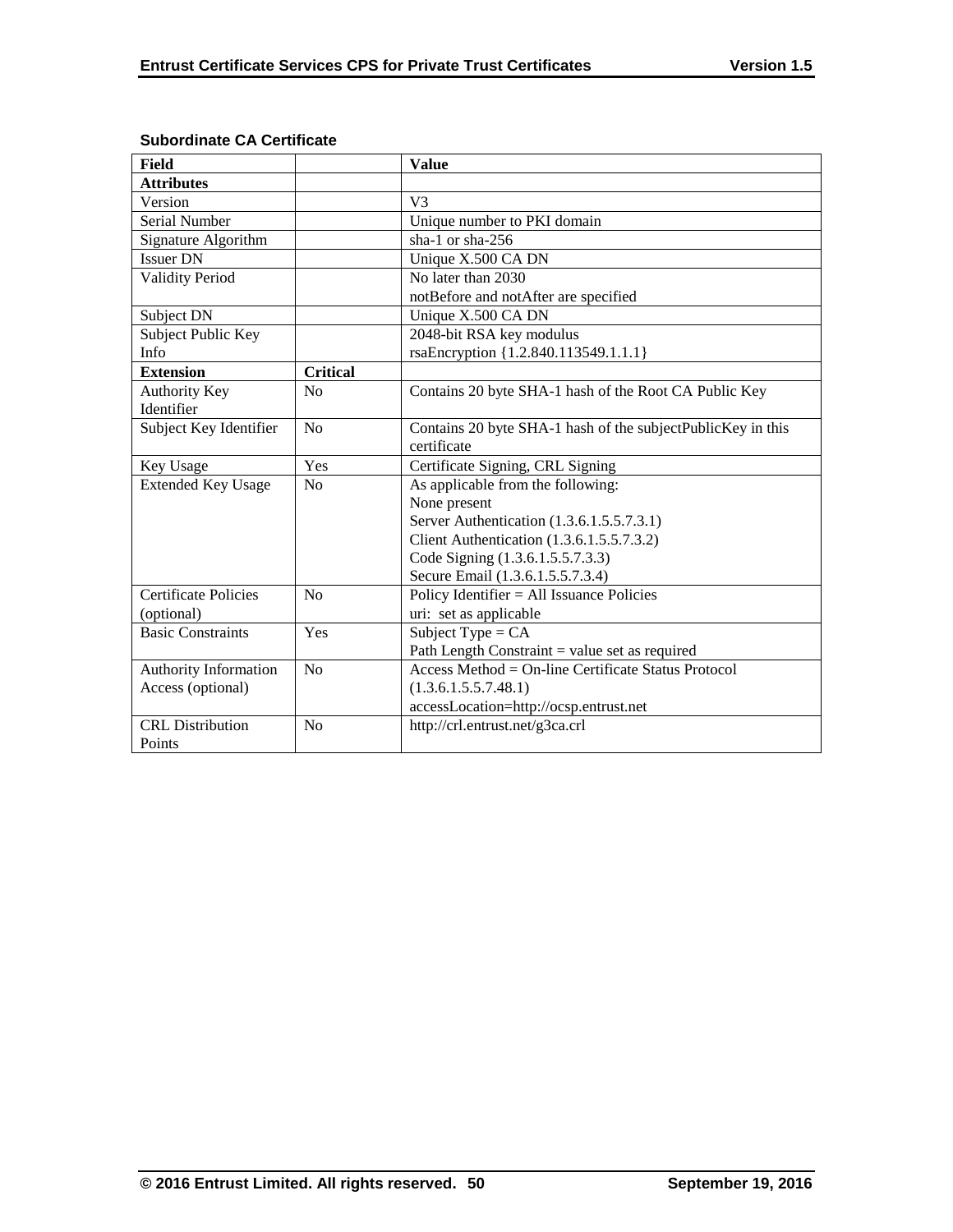| <b>Field</b>                |                 | <b>Value</b>                                                           |
|-----------------------------|-----------------|------------------------------------------------------------------------|
| <b>Attributes</b>           |                 |                                                                        |
| Version                     |                 | V <sub>3</sub>                                                         |
| Serial Number               |                 | Unique number to PKI domain                                            |
| <b>Issuer Signature</b>     |                 | sha-1 or sha-256                                                       |
| Algorithm                   |                 |                                                                        |
| <b>Issuer DN</b>            |                 | Unique X.500 CA DN                                                     |
| <b>Validity Period</b>      |                 | No greater than 5 years                                                |
|                             |                 | notBefore and notAfter are specified                                   |
| Subject DN                  |                 | $CN = <$ DNS name of secure server>                                    |
|                             |                 | $OU = corganization unit of subscripter > (optional)$                  |
|                             |                 | $O = \left\langle \text{full legal name of subscripter} \right\rangle$ |
|                             |                 | $L =$ <locality of="" subscriber=""> (optional)</locality>             |
|                             |                 | $S = \text{state or province of subscriber} > (if applicable)$         |
|                             |                 | $C = \langle$ country of subscriber>                                   |
| Subject Public Key          |                 | Minimum 2048-bit RSA key modulus                                       |
| Info                        |                 | or EC Curve NIST P-256, P-384 or P-521                                 |
| <b>Extension</b>            | <b>Critical</b> |                                                                        |
| <b>Authority Key</b>        | N <sub>o</sub>  | Contains 20 byte SHA-1 hash of the CA Public Key                       |
| Identifier                  |                 |                                                                        |
| Subject Key Identifier      | N <sub>o</sub>  | Contains 20 byte SHA-1 hash of the subjectPublicKey in this            |
|                             |                 | certificate                                                            |
| Subject Alternative         | N <sub>o</sub>  | DNS name(s) of secure server.                                          |
| Name                        |                 |                                                                        |
| Key Usage                   | No              | Digital Signature, Key Encipherment                                    |
| <b>Extended Key Usage</b>   | N <sub>0</sub>  | Server Authentication (1.3.6.1.5.5.7.3.1)                              |
|                             |                 | and/or Client Authentication (1.3.6.1.5.5.7.3.2)                       |
| <b>Certificate Policies</b> | N <sub>0</sub>  | [1] Certificate Policy:                                                |
|                             |                 | Policy Identifier=2.16.840.1.114028.10.1.9.1                           |
|                             |                 | [1,1] Policy Qualifier Info:                                           |
|                             |                 | Policy Qualifier Id=CPS                                                |
|                             |                 | Qualifier:                                                             |
|                             |                 | http://www.entrust.net/rpa                                             |
|                             |                 |                                                                        |
| <b>Basic Constraints</b>    | N <sub>0</sub>  | Subject Type $=$ End Entity                                            |
|                             |                 | Path Length Constraint = None                                          |
| Authority Information       | No              | Access Method = On-line Certificate Status Protocol                    |
| Access (optional)           |                 | (1.3.6.1.5.5.7.48.1)                                                   |
|                             |                 | accessLocation: http://ocsp.entrust.net                                |
|                             |                 | Access Method = Certification Authority Issuer                         |
|                             |                 | (1.3.6.1.5.5.7.48.2)                                                   |
|                             |                 | accessLocation: http://aia.entrust.net/l1g-chain.cer                   |
|                             |                 | or http://aia.entrust.net/11g-chainsha2.cer                            |
| <b>CRL</b> Distribution     | No              | http://crl.entrust.net/level1g.crl                                     |
| Points                      |                 | or http://crlentrust.net/level1r.crl                                   |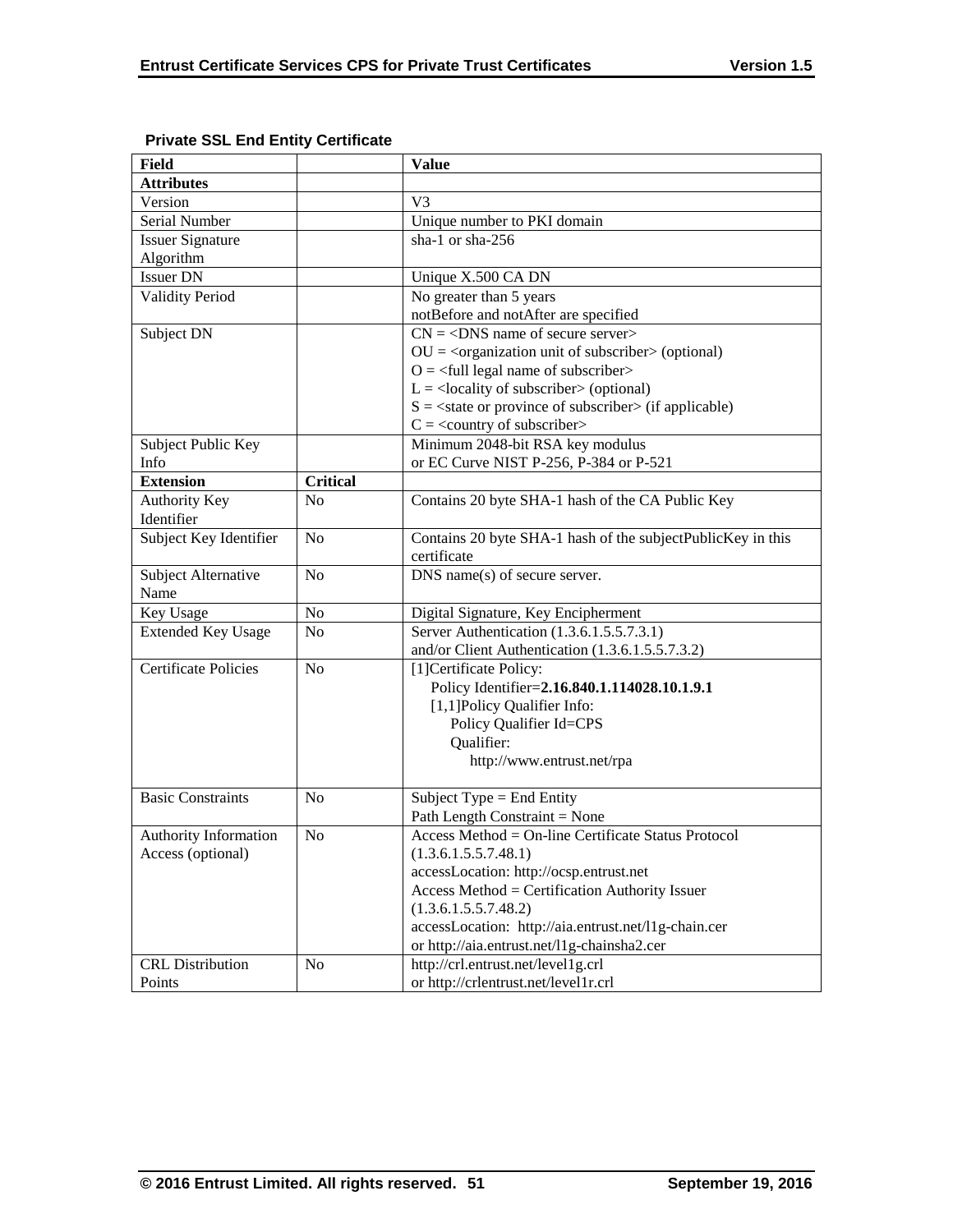| <b>Field</b>                |                 | <b>Value</b>                                                           |
|-----------------------------|-----------------|------------------------------------------------------------------------|
| <b>Attributes</b>           |                 |                                                                        |
| Version                     |                 | V <sub>3</sub>                                                         |
| Serial Number               |                 | Unique number to PKI domain                                            |
| <b>Issuer Signature</b>     |                 | $sha-256$                                                              |
| Algorithm                   |                 |                                                                        |
| <b>Issuer DN</b>            |                 | Unique X.500 CA DN                                                     |
| <b>Validity Period</b>      |                 | No greater than 39 months                                              |
|                             |                 | notBefore and notAfter are specified                                   |
| Subject DN                  |                 | $CN = \langle$ Unique alpha-numeric identifier and/or Subscriber       |
|                             |                 | name>                                                                  |
|                             |                 | $OU = corganization unit of subscriber > (optional)$                   |
|                             |                 | $O = \left\langle \text{full legal name of subscripter} \right\rangle$ |
|                             |                 | $C = \langle$ country of subscriber>                                   |
| Subject Public Key          |                 | Minimum 2048-bit RSA key modulus                                       |
| Info                        |                 | or EC Curve NIST P-256, P-384 or P-521                                 |
| <b>Extension</b>            | <b>Critical</b> |                                                                        |
| <b>Authority Key</b>        | N <sub>0</sub>  | Contains 20 byte SHA-1 hash of the CA Public Key                       |
| Identifier                  |                 |                                                                        |
| Subject Key Identifier      | N <sub>o</sub>  | Contains 20 byte SHA-1 hash of the subjectPublicKey in this            |
|                             |                 | certificate                                                            |
| Subject Alternative         | No              | <rfc822 address="" email=""> (optional)</rfc822>                       |
| Name                        |                 |                                                                        |
| Key Usage                   | N <sub>o</sub>  | Digital Signature                                                      |
| <b>Extended Key Usage</b>   | $\rm No$        | Client Authentication (1.3.6.1.5.5.7.3.2)                              |
| <b>Certificate Policies</b> | N <sub>0</sub>  | [1] Certificate Policy:                                                |
|                             |                 | Policy Identifier=2.16.840.1.114028.10.1.9.4                           |
|                             |                 | [1,1]Policy Qualifier Info:                                            |
|                             |                 | Policy Qualifier Id=CPS                                                |
|                             |                 | Qualifier:                                                             |
|                             |                 | http://www.entrust.net/rpa                                             |
|                             |                 |                                                                        |
| <b>Basic Constraints</b>    | N <sub>0</sub>  | Subject Type = End Entity                                              |
|                             |                 | Path Length Constraint = None                                          |
| Authority Information       | No              | Access Method = On-line Certificate Status Protocol                    |
| Access (optional)           |                 | (1.3.6.1.5.5.7.48.1)                                                   |
|                             |                 | accessLocation: http://ocsp.entrust.net                                |
|                             |                 | Access Method = Certification Authority Issuer                         |
|                             |                 | (1.3.6.1.5.5.7.48.2)                                                   |
|                             |                 | accessLocation: http://aia.entrust.net/l1h-chainsha2.cer               |
| <b>CRL</b> Distribution     | N <sub>o</sub>  | http://crl.entrust.net/level1h.crl                                     |
| Points                      |                 |                                                                        |

# **Mobile Device End Entity Certificate**